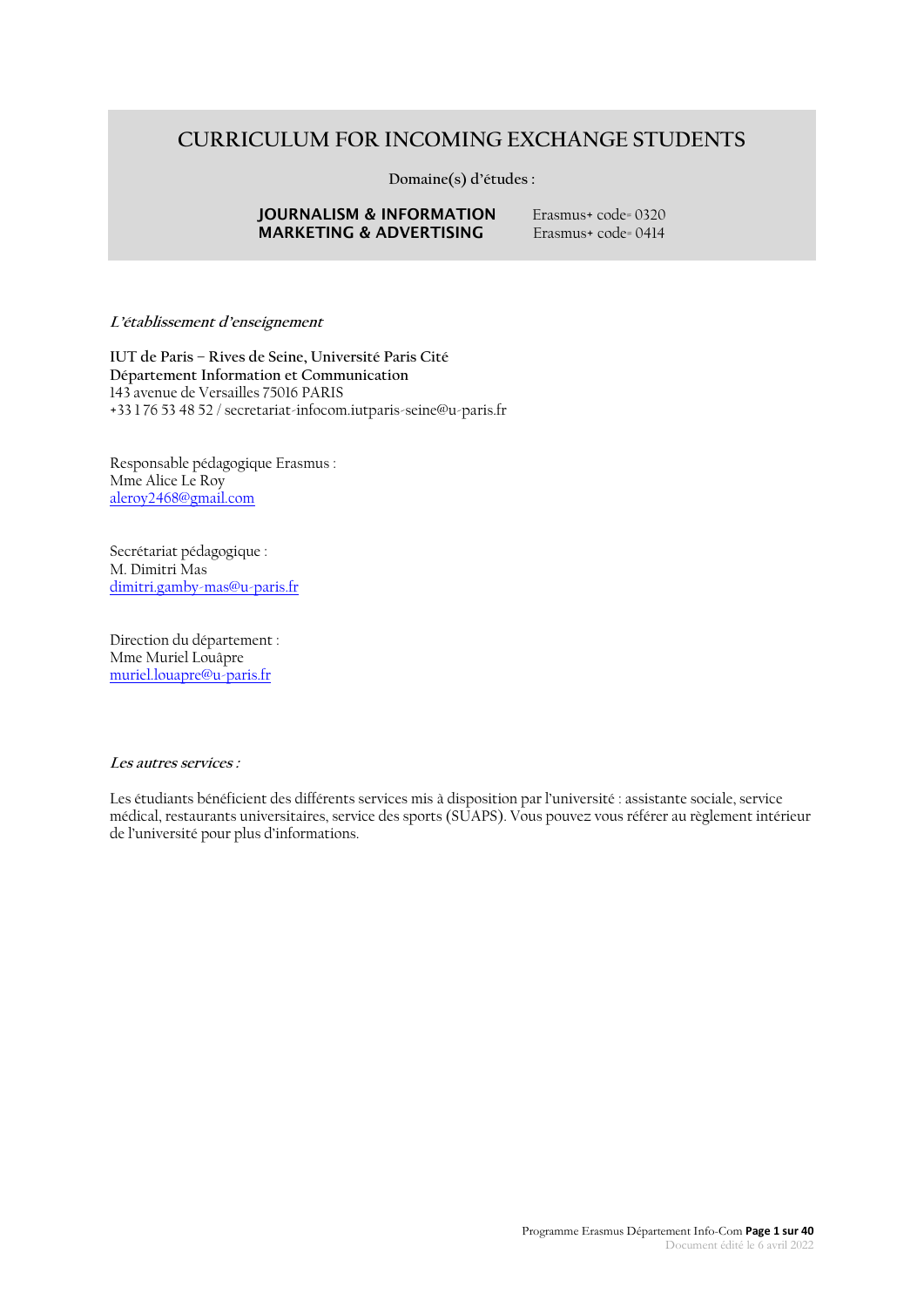### **L'offre de formation**

Durant la procédure de pré-inscription en tant qu'étudiant en programme d'échanges, les candidats pourront choisir leur cours et remplir le contrat d'études qui sera signé par eux et aussi signé et tamponné par le coordinateur de leur université d'origine.

Le contrat d'études provisoire sera confirmé ou mis à jour, le jour de l'arrivée de l'étudiant à l'IUT de Paris – Rives de Seine.

Pour cela, l'étudiant rencontrera le coordinateur pédagogique du département d'enseignement dans lequel il effectuera son séjour d'études. C'est ce jour-là qu'il prendra connaissance de son emploi du temps.

Calendrier prévisionnel 2022-2023, dates clés :

- − **Début des cours du premier semestre : le lundi 12 septembre 2022 matin.**
- − **Vacances d'automne : du lundi 31 octobre 2022 au samedi 5 novembre 2022.** Pas de cours. Reprise des cours le lundi 7 novembre 2022 matin.
- − **Vacances de fin d'année : du samedi 17 décembre 2022 au lundi 2 janvier 2023.** Pas de cours. Reprise des cours le mardi 3 janvier 2023 matin.
- − **Fin des cours : le samedi 14 janvier 2023 matin.**
- − **Début des cours du second semestre : le lundi 23 janvier 2023 matin.**
- − **Vacances d'hiver : du lundi 27 février 2023 au samedi 4 mars 2023.** Pas de cours. Reprise des cours le lundi 6 mars 2023 matin.
- − **Vacances de printemps : du lundi 24 avril 2023 au mardi 9 mai 2023.** Pas de cours. Reprise des cours le mercredi 10 mai 2023 matin..
- − **Fin des cours : le samedi 17 juin 2023 matin.**

### **L'offre de formation de septembre à janvier :** Automne-Hiver 2022-2023





**Cours hautement recommandés aux étudiants en échange :** Courses highly recommended to all Exchange students

### French For Foreigners

This course aims at consolidating grammar, vocabulary but also the cultural knowledge of France by using French in real-life communication situations. r for students who wish to improve their language skills in French. 4 ECTS crédits

### Intercultural Communication

This course enables exchange students to discover, understand and share their intercultural differences. This course is the continuation of the course "French for foreigners" for all exchange students who want to put their language skills into practice. The students are asked to prepare presentations about Paris, the history of the city and the identity of its neighborhoods.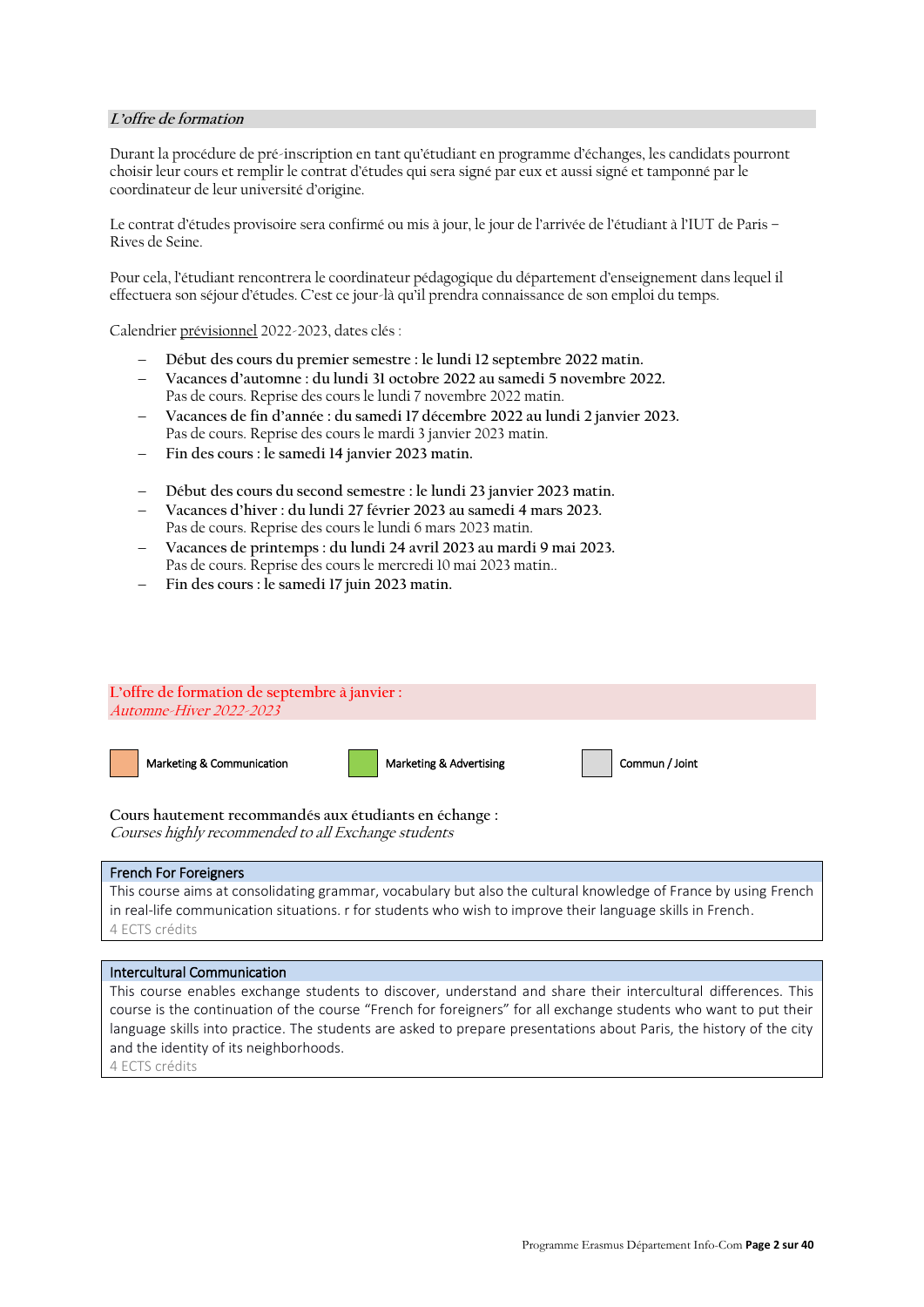### **Cours enseignés en ANGLAIS**

En fonction des places disponibles

### Innovative Business And Communication Models

Climate change and the digital revolution are 2 major disruptive factors of the 21st century. In this context business and communication practises are changing. This class will introduce different economic models: the social and solidarity economy, the doughnut economy, reconomy, transition towns, the cooperative movement, local currencies. It will be based on some theory and case studies but also on field trips in Paris and the wider metropolitan area where students will meet entrepreneurs who have succeeded in defining business models tailored to the local territorial context. The innovation process will be analysed through the paradigm of local ecosystems. Documenting the field trips is part of the process. 4 ECTS crédits

The Future Of The News

This class provides a global overview of the current media landscape and looks at issues such as media consolidation, the decline in sales, readership and viewership in the mainstream print media, citizen and participatory media, the culture of connectivity and news consumption in the digital age.

The class, which starts with the screening of the documentary "Page One: Inside the New York Times" (2011), aims at developing media literacy among students in order to acquire the ability to evaluate and analyze media and develop a toolbox of relevant and trustworthy news sources.

4 ECTS crédits

### Media Literacy

This class provides a global overview of the current media landscape and examines such issues as media consolidation, the decline in readership and viewership in the mainstream media, the culture of connectivity and new patterns of media consumption in the digital age.

The class aims at developing media literacy among students in order to acquire the ability to evaluate and analyze a wide range of media outlets and develop a toolbox of trustworthy and creative news sources. 4 ECTS crédits

### Communication Strategies

A communications agency does pretty much the same job as a dating agency: making both brand and consumer meet in the market place, love each other, and more...

This course introduces students to effective communications strategies that are already successfully implemented in the European Union's 27 countries and 24 official languages. It poses 3 main (simple but far from simplistic) questions, which demand great psychological skills to be answered properly. Then students will have to isolate the strategic message, and create the proper concept to carry it.

4 ECTS crédits

#### Design For Social Change

The workshop's goal is to develop insight into why corporate, NGO and public communication strategies aimed at achieving social change can be effective – or fail.

Based on case studies and student-led presentations, the class gives the students a general overview of communication tools geared toward behavioral and social change. Each student will collect a dynamic toolbox of case studies and model policies in order to analyze the strategic use of communication by governing bodies, NGOs and grassroots organizations. By the end of the workshop, students will have considered the impact of a wide range of communications activities and analyzed approaches that extend beyond individual behavior change to include shifts in social norms, businesses and public policies.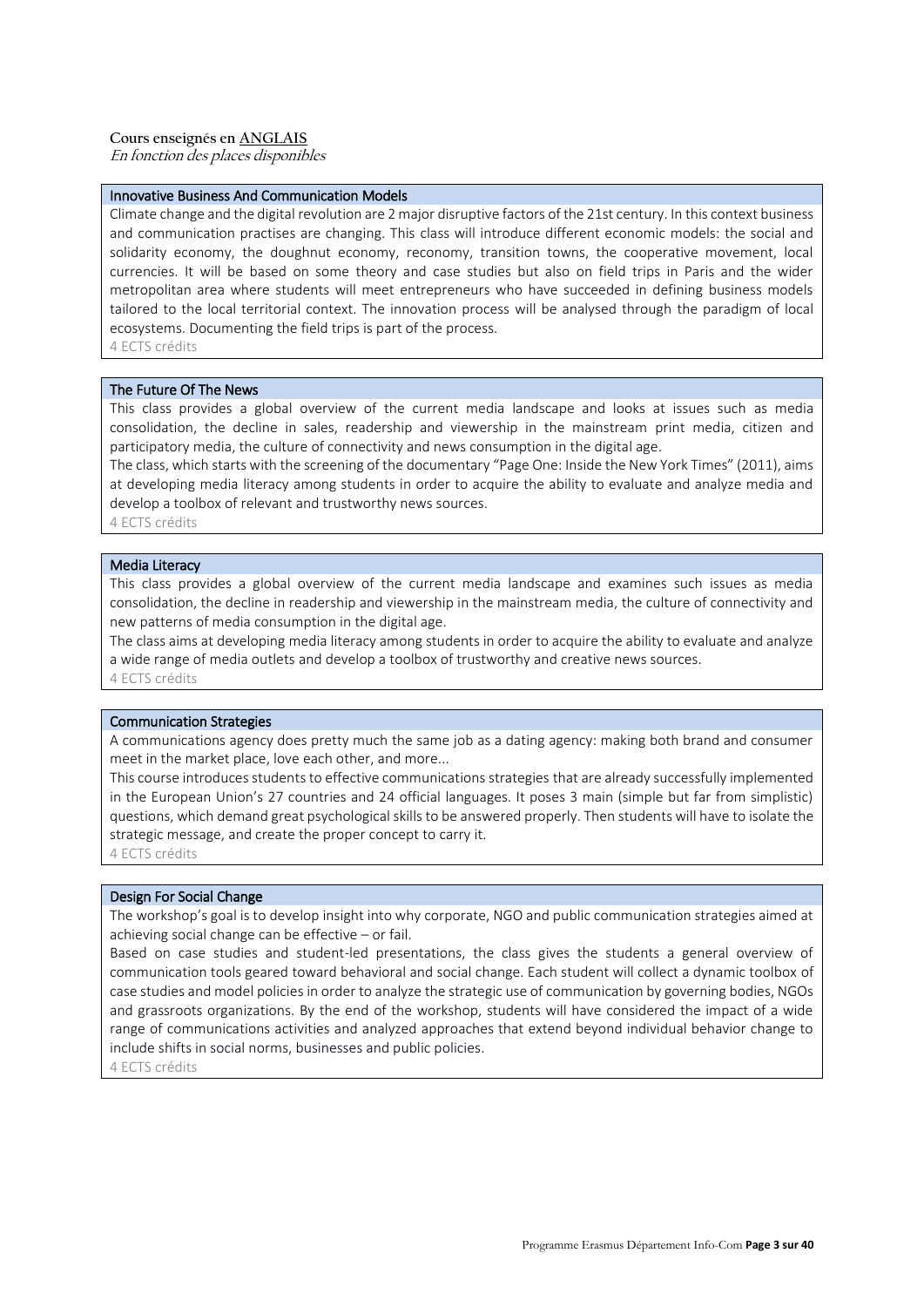### The History Of Creative Advertising

This class, which uses excerpts from AMC's TV series Mad Men and the PBS documentary "The Real Mad Men and Women of Madison Avenue", looks at how the Creative Revolution in the 1950s and 1960s disrupted advertising. This class, which uses excerpts from AMC's TV series Mad Men and the PBS documentary "The Real Mad Men and Women of Madison Avenue", looks at how the Creative Revolution in the 1950s and 1960s changed the advertising landscape worldwide.

Based on case studies of the most ground-breaking advertising and PR campaigns of the time – among which the Volkswagen "Think Small" campaign, the Marlboro Man, the Coca-Cola Hilltop commercial - this class shows how advertising evolved in order to reflect new social norms, thereby establishing a different relationship with audiences.

4 ECTS crédits

#### Sustainability News / Radio Workshop

In small groups, students produce a radio programme on the theme of sustainable development. They will position the content in terms of audience, conduct research, and record several chronicles. They also do benchmarking by studying existing radio programmes. The students have access to a recording studio and to technical help. 4 ECTS crédits

#### **Cours enseignés en FRANÇAIS**

En fonction des places disponibles

### SAÉ PORTFOLIO | Portfolio COMOR S1 PORTFOLIO | Portfolio COMOR S1

Objectifs et problématique professionnelle : Nommé parfois portefeuille de compétences ou passeport professionnel, le portfolio est un point de connexion entre le monde universitaire et le monde socio-économique. En cela, il répond à l'ensemble des dimensions de la professionnalisation de l'étudiante ou de l'étudiant, de sa formation à son devenir en tant que professionnel.

Le portfolio soutient donc le développement des compétences et connaissances et l'individualisation du parcours de formation.

Descriptif : Plus spécifiquement, le portfolio offre la possibilité à l'étudiante ou l'étudiant d'engager une démarche de démonstration, de progression, d'évaluation et de valorisation des compétences et connaissances qu'il ou elle acquiert tout au long de son cursus.

Quels qu'en soient la forme, l'outil ou le support, le portfolio a pour objectif de permettre à l'étudiante ou à l'étudiant d'adopter une posture réflexive et critique vis-à-vis des compétences et connaissances acquises ou en voie d'acquisition.

2 ECTS crédits

# SAÉ PORTFOLIO Portfolio PUB S1

PORTFOLIO Portfolio PUB S1

Objectifs et problématique professionnelle : Nommé parfois portefeuille de compétences ou passeport professionnel, le portfolio est un point de connexion entre le monde universitaire et le monde socio-économique. En cela, il répond à l'ensemble des dimensions de la professionnalisation de l'étudiante ou de l'étudiant, de sa formation à son devenir en tant que professionnel.

Le portfolio soutient donc le développement des compétences et connaissances et l'individualisation du parcours de formation.

Descriptif : Plus spécifiquement, le portfolio offre la possibilité à l'étudiante ou l'étudiant d'engager une démarche de démonstration, de progression, d'évaluation et de valorisation des compétences et connaissances qu'il ou elle acquiert tout au long de son cursus.

Quels qu'en soient la forme, l'outil ou le support, le portfolio a pour objectif de permettre à l'étudiante ou à l'étudiant d'adopter une posture réflexive et critique vis-à-vis des compétences et connaissances acquises ou en voie d'acquisition.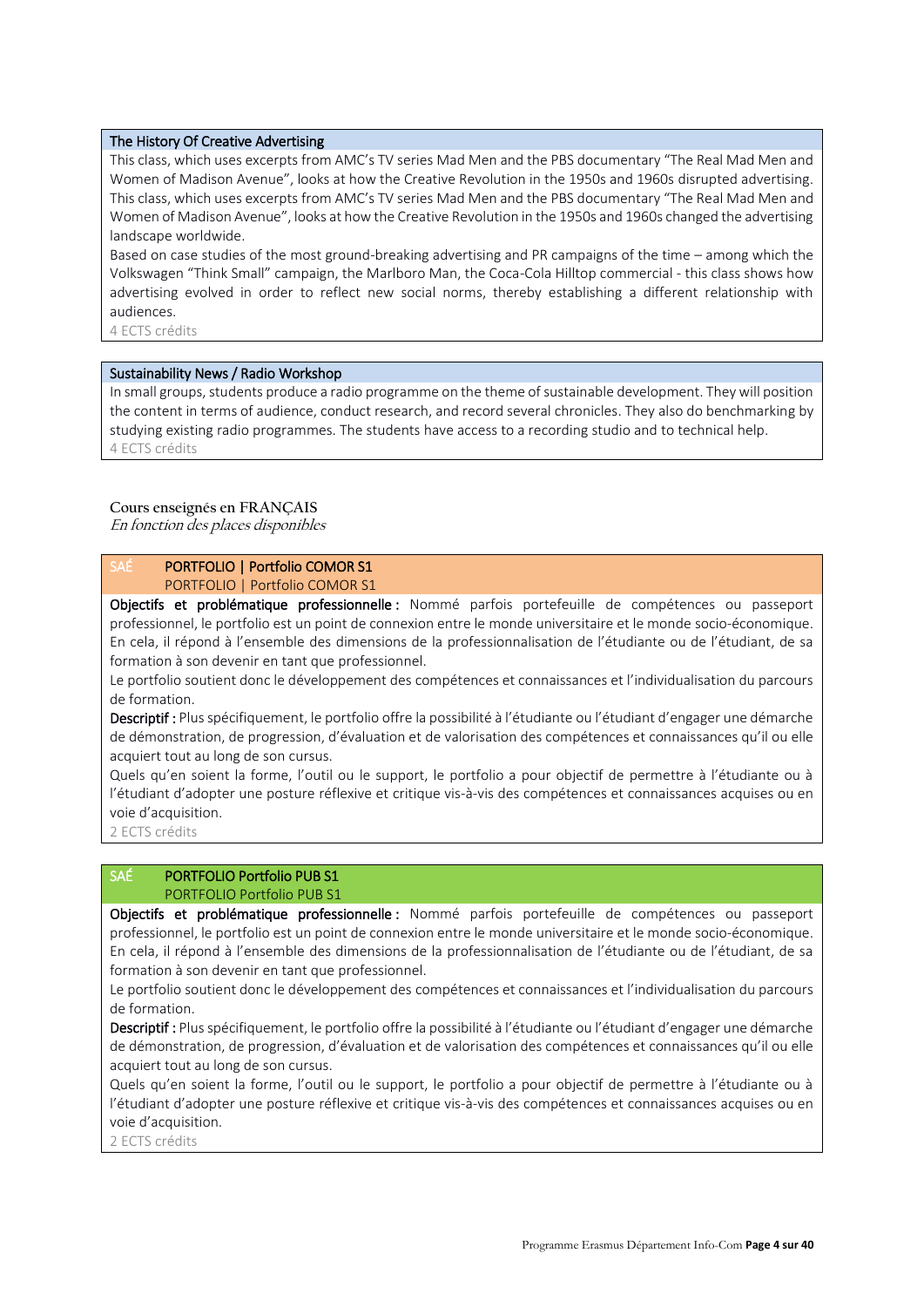### SAE1.02 | Réaliser une synthèse documentaire à propos d'une organisation

SAE1.02 | Conduct a Literature Review about an Organization

Objectifs et problématique professionnelle : Il s'agit d'un travail d'étude courant dans la phase préparatoire à la conception d'un événement, d'une stratégie, d'un dispositif.

Les étudiants construisent ainsi un panorama analogue à celui qui s'impose à un professionnel, y compris le jeune stagiaire, confronté à une nouvelle organisation, soit partenaire soit futur employeur.

Descriptif : Les étudiants, seuls ou en groupe, décrivent formellement le fonctionnement et les parties prenantes d'une organisation (entreprise, institution, association,...), en s'aidant de concepts issus des sciences des organisations, de la sociologie ou d'autres disciplines SHS.

Les étudiants doivent identifier, choisir, collecter et structurer les sources pertinentes pour documenter un phénomène, fonder la légitimité d'une proposition.

Ils mettent en lumière les dispositifs d'information et de communication qui leur paraissent déterminants, évaluant leur pertinence ou leurs dysfonctionnements.

Déclinaisons possibles : Synthèse bibliographique, Revue de presse, Fiche de lecture, Présentation orale, ...

### Liste des ressources mobilisées et combinées :

- R1.01 | SHS : Sociologie, Psychologie, Anthropologie, Ethnologie, Philosophie…

- R1.02 | Histoire des médias
- R1.04 | Études des organisations
- R1.05 | Recherche d'information et veille

2 ECTS crédits

### SAÉ SAE1.03 | Défendre un projet à l'aide d'un document de présentation (français et langue étrangère) SAE1.03 | Defend a Project Using a Presentation Document (french and foreign language)

Objectifs et problématique professionnelle : Concevoir et produire des documents d'accompagnement au discours, en veillant à ce qu'ils soient dotés d'une identité graphique propre et homogène, conformément à l'usage professionnel lorsqu'on se trouve dans une action de conseil ou de médiation auprès d'une partie prenante. Apprendre à susciter l'intérêt lors d'un premier contact bref avec un partenaire potentiel, un employeur, un financeur, en respectant les exigences de la communication professionnelle : concision, clarté, impact.

Descriptif : Pitch, poster, prises de parole sur le modèle des conférences TEDx, concours oratoire, Présentation sous forme de diaporama, Mini-site, blog, Motion design.

Liste des ressources mobilisées et combinées :

- R1.06 | Anglais
- R1.07 | Langue vivante 2
- R1.08 | Expression écrite et orale
- R1.09 | Publication assistée par ordinateur (PAO)
- R1.10 | Informatique
- R1.11 | Web
- 2 ECTS crédits

# SAÉ SAE1.04COM | Etudier et comparer les stratégies de communication de deux organisations

SAE1.04COM | Study and Compare the Communication Strategies of Two Organizations

Objectifs et problématique professionnelle : Analyser les stratégies de communication de deux organisations dans une démarche de veille concurrentielle ou dans la phase d'audit.

Faire la comparaison des stratégies de communication de deux organisations : 1/ Évoluant dans un même secteur ; 2/ Évoluant dans une même filière; 3/ Aux statuts différents (organisations publique/privée, parapublique/publique, associative/privée…) ; 4/ Évoluant dans des aires géographiques différentes ; 5/ Issues d'un même groupe.

### Liste des ressources mobilisées et combinées :

- R1.13COM | Médias, usages et marchés
- R1.14COM | Organisations professionnelles
- R1.15COM | Communication des organisations
- R1.16COM | Méthodologie de gestion de projet
- 2 ECTS crédits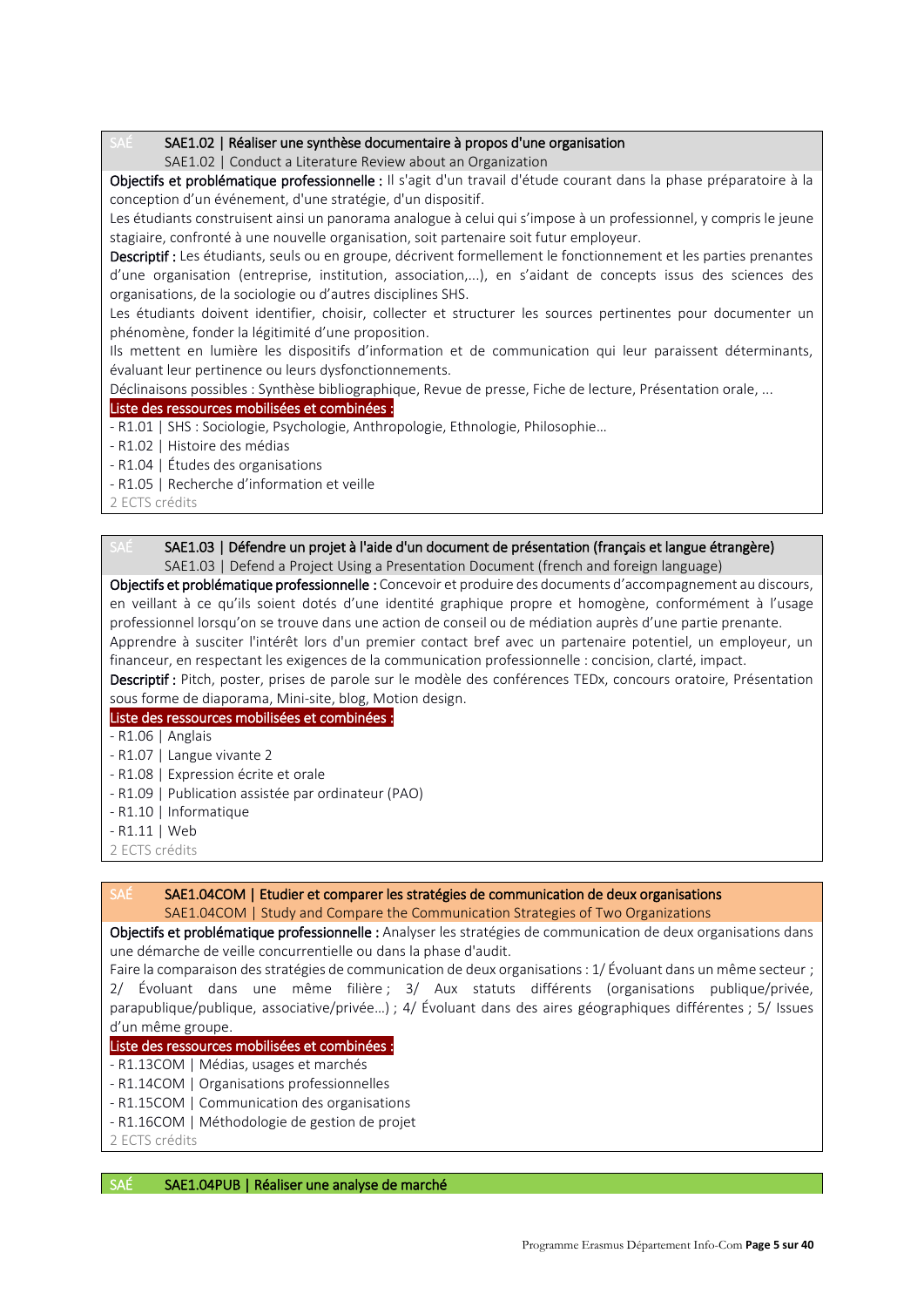SAE1.04PUB | Conducting a Market Analysis

Objectifs et problématique professionnelle : Dans le cadre du développement d'un nouveau produit / service d'une organisation fictive ou réelle, analyser les composantes du marché pour en évaluer les caractéristiques et valider la faisabilité du projet.

L'enseignant réunit des ressources documentaires de différentes nature et les met à disposition de l'étudiant. Celui-ci doit lire et repérer les caractéristiques de l'offre et de la demande pour le mettre en avant dans un compte rendu structuré.

L'objectif final est de déterminer si l'organisation se situe sur un marché propice au développement de son projet. Il s'agit d'un travail individuel, de préférence.

# Liste des ressources mobilisées et combinées :

- R1.13PUB | Comportement des consommateurs

- R1.14PUB | Études de marché, Marketing d'études
- R1.15PUB | Marketing fondamental, Stratégie de marque

2 ECTS crédits

### SAÉ SAE1.05COM | Concevoir et produire un cahier des tendances

SAE1.05COM | Designing and Producing a Trend Book

Objectifs et problématique professionnelle : Dans une démarche de veille ou pour préparer une commande (achat d'art, brief créatif), les étudiants se voient demander la production d'un cahier de tendances correspondant au domaine et à la demande exprimée par l'équipe pédagogique.

Les étudiants devront analyser la demande, identifier les sources potentielles où procéder à leur collecte de visuels, organiser leurs choix en rubriques (par ex : typographies, couleurs, motifs, matières, …).

Le travail aboutit à un livrable, une véritable réalisation personnelle qui peut être montrée en entretien d'embauche. Cette SAé est un travail individuel, qui s'inscrit sur un temps long pour que les étudiants s'approprient l'exercice : on donnera par exemple les consignes en début de semestre pour un rendu à la fin du semestre (3 mois), avec un suivi régulier par les enseignants.

Descriptif : Déclinaisons possibles :

- tendances en design de logo/ergonomie/UX design, etc.

- tendances en communication éditoriale à partir d'une collecte de supports de communication d'annonceurs différents

- tendance sur les réseaux sociaux (storytelling, mèmes, social gaming, etc.)

- tendances audiovisuelles

#### - tendances graphiques

### Liste des ressources mobilisées et combinées :

- R1.09 | Publication assistée par ordinateur (PAO)
- R1.17COM | Culture graphique
- 2 ECTS crédits

# SAÉ SAE1.05PUB | Concevoir une identité graphique

### SAE1.05PUB | Designing a Graphic Identity

Objectifs et problématique professionnelle : A partir d'un brief client réel ou fictif, en mobilisant des techniques de créativité, construire l'identité graphique d'une organisation.

Les étudiants de manière individuelle devront travailler en passant par une étape de créativité et de recherche de symboles, avant de passer à une étape d'exécution.

Ils mobiliseront leurs connaissances en techniques de créativité et produiront les livrables en usant des codes de communication et leur sens, tout en mobilisant les compétences acquises en PAO.

#### Liste des ressources mobilisées et combinées :

- R1.15PUB | Marketing fondamental, Stratégie de marque

- R1.16PUB | Art contemporain et créativité
- R1.17PUB | Culture et tendances publicitaires / Culture graphique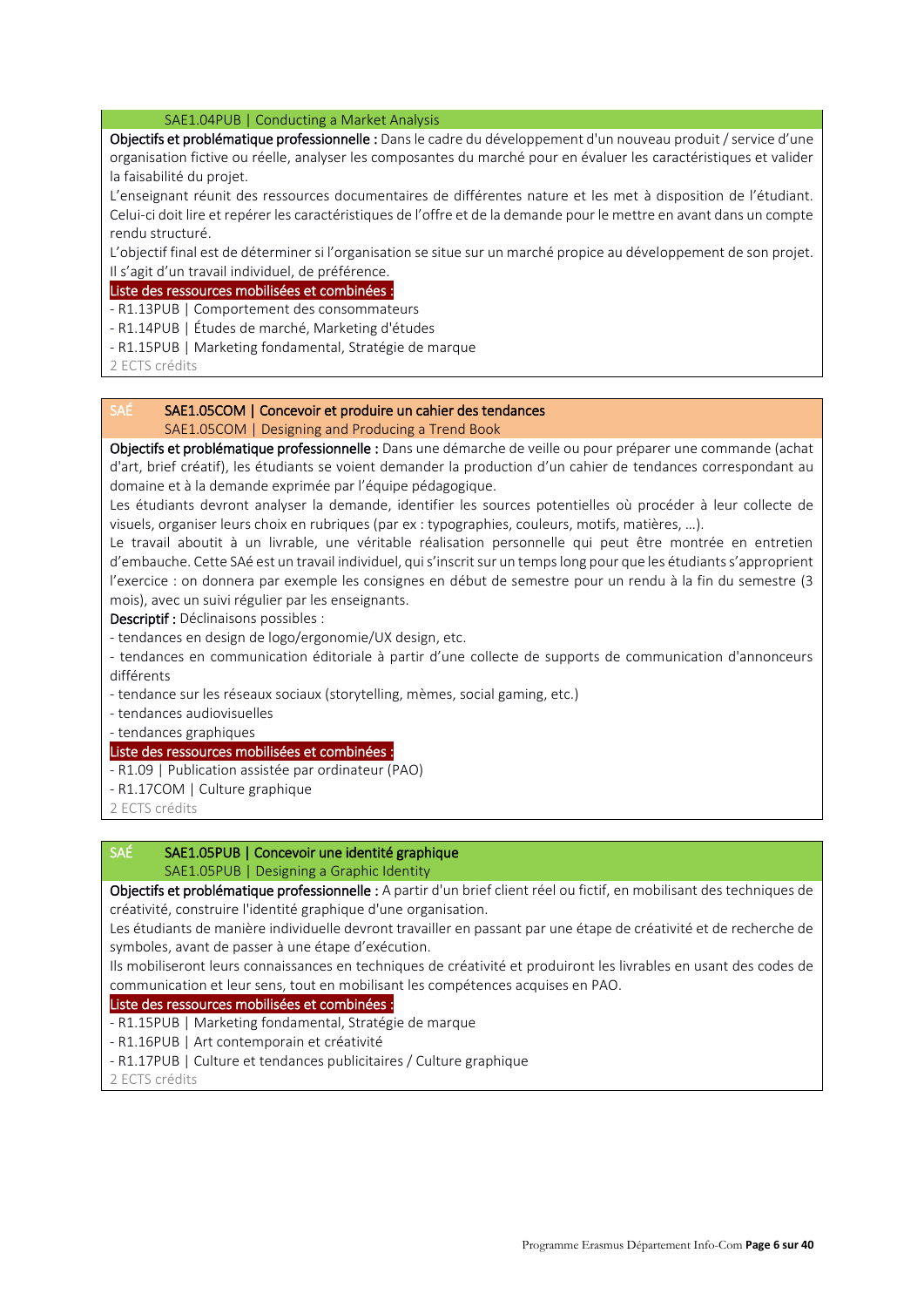### SAÉ SAE1.06COM | Exploiter des données pour analyser des publics et leurs pratiques SAE1.06COM | Use data to analyze audiences and their practices

Objectifs et problématique professionnelle : Le professionnel de la communication doit fonder ses choix stratégiques sur des études de parties prenantes basées sur des données quantitatives issues de sources internes ou externes.

Les étudiants sont invités à décrire des pratiques d'usagers ou de parties prenantes, en analysant des jeux de données produits par l'établissement ou des tiers (OpenData).

Ils auront à identifier la structuration des données, pour mettre au jour celles qui permettent de comprendre les processus qu'elles décrivent.

Ils seront attentifs aux régularités comme aux anomalies, et expliciteront sous forme écrite leur compréhension des phénomènes observés.

Liste d'exemples de SAÉ :

- Étude de données internes anonymisées (par exemple flux de candidatures à l'IUT) ;

- Étude de données externes (pratiques culturelles des Français, profils utilisateurs de plateformes type Airbnb, etc.).

### Liste des ressources mobilisées et combinées :

- R1.14COM | Organisations professionnelles

- R1.18COM | Outils numériques de visualisation et infographie
- R1.19COM | Étude des publics et des marchés
- R1.20COM | Traitement des données

2 ECTS crédits

# SAÉ SAE1.06PUB | Décrypter le brief d'un annonceur SAE1.06PUB | Deciphering an advertiser's brief

Objectifs et problématique professionnelle : La lecture et le décryptage d'un brief annonceur est une mission indispensable en agence pour répondre aux besoins de son client.

Il s'agit ici d'identifier les clés et la méthodologie pour lire et analyser un brief annonceur. Ce travail passe par plusieurs étapes.

– Le diagnostic de la communication antérieure et actuelle de l'annonceur,

– La compréhension et la mise en exergue des objectifs et des enjeux de la demande de l'annonceur.

Ce travail pourra être réalisé par équipe de quatre ou cinq étudiants. Ils s'organiseront en « junior agency » et, sur le mode d'un jeu de rôle, s'attribueront chacun un métier de la publicité.

L'évaluation pourra se composer d'un document de synthèse et d'un pitch accompagné, le cas échéant, d'un support de présentation.

### Liste des ressources mobilisées et combinées :

- R1.17PUB | Culture et tendances publicitaires / Culture graphique
- R1.18PUB | Métiers et acteurs de la publicité
- R1.19PUB | Atelier Recommandation

2 ECTS crédits

### RESSOURCE R1.01 | SHS : Sociologie, Psychologie, Anthropologie, Ethnologie, Philosophie...

R1.01 | Humanities and Social Sciences: Sociology, Psychology, Anthropology...

Descriptif : Cet enseignement permet de présenter et d'approfondir des concepts et notions indispensables à la connaissance du monde contemporain et de ses enjeux sociaux et sociétaux. Il s'agira notamment des notions fondamentales de la vie sociale et collective : groupes sociaux, construction sociale de l'identité, règles et normes, processus de socialisation, phénomènes de groupes et de l'influence sociale, catégorisation sociale, communication des groupes…

Les approches pourront être croisées : sociologique, psychologique, philosophique, anthropologique, ou toute autre science humaine et sociale afin d'éclairer les problématiques relevant de l'information-communication.

### Liste des SAÉ concernées :

- SAE1.02 | Réaliser une synthèse documentaire à propos d'une organisation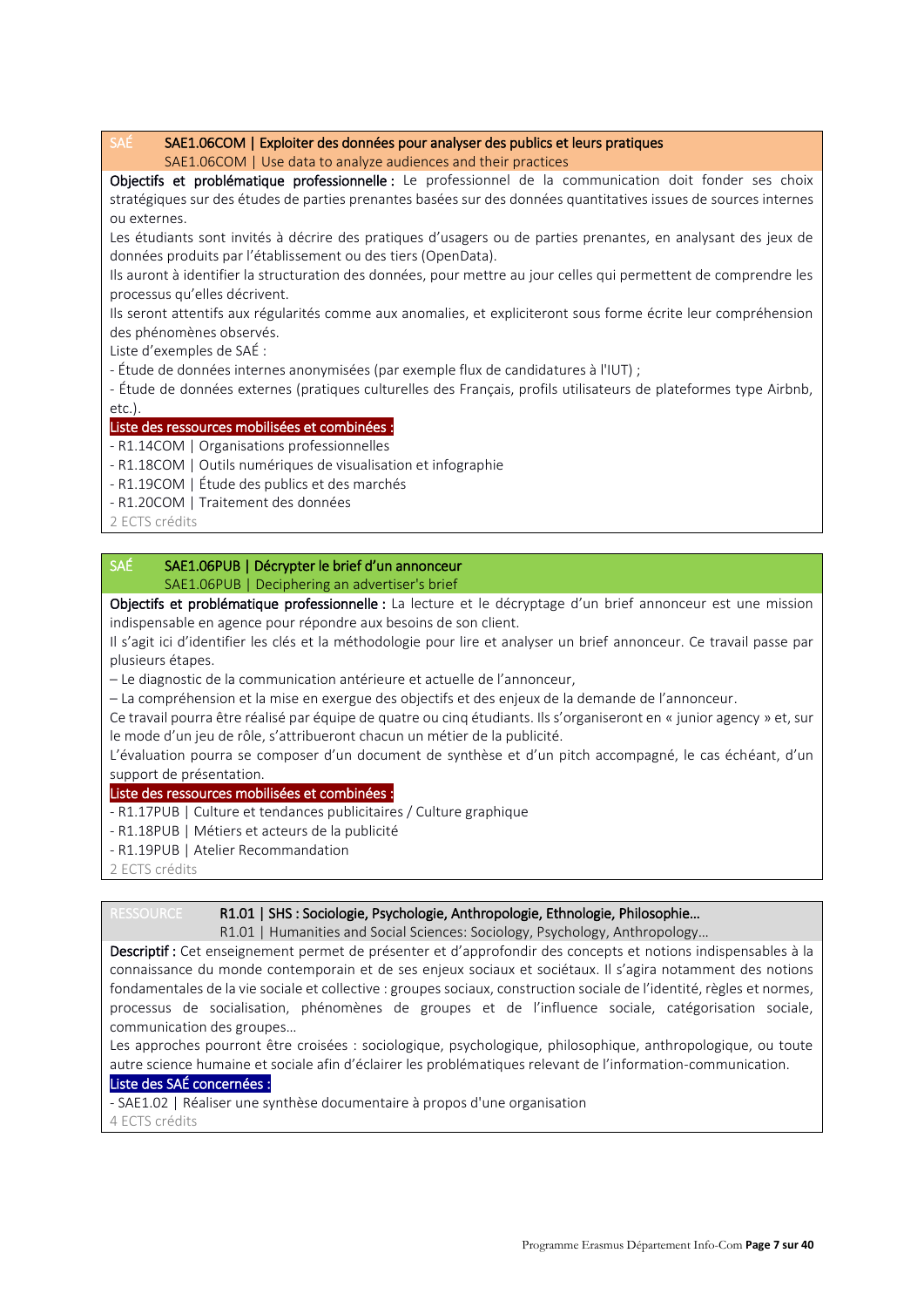RESSOURCE R1.02 | Histoire des médias

R1.02 | Media History

Descriptif : Ce cours vise à donner aux étudiants les fondements de l'histoire des médias français (presse-écrite, radio, télévision, internet) afin de saisir les enjeux infocommunicationnels du monde contemporain (C1).

Ce cours doit permettre à l'étudiant de situer dans le temps les différents médias, leurs contextes d'émergence, leurs processus de transformation, contraintes éditoriales et techniques, afin de comprendre l'évolution des pratiques d'information et de communication actuelles.

Pour le parcours communication des organisations, il permet en outre de se familiariser avec différents supports de communications dans le but d'élaborer un plan média.

### Liste des SAÉ concernées :

- SAE1.02 | Réaliser une synthèse documentaire à propos d'une organisation

4 ECTS crédits

# RESSOURCE R1.03 | Théories de l'information et de la communication

R1.03 | Information And Communication Theories

Descriptif : Ce module présente les bases théoriques et conceptuelles nécessaires à une bonne appréhension des phénomènes d'information et de communication. Il permet à la fois d'en saisir les enjeux humains et sociaux, d'en mettre en question les grandes idéologies, et d'approcher de façon distanciée le travail des acteurs (en particulier professionnels) de la communication.

Cet enseignement permet aussi une première approche des méthodologies scientifiques indispensables à la compréhension du champ.

Les phénomènes de communication sont ainsi observés dans une perspective critique, au croisement de la sociologie, de l'ethnologie, de la linguistique, de la philosophie, de la sémiologie, depuis les grands modèles linéaires et déterministes jusqu'aux approches constructivistes et sémiologiques. 4 ECTS crédits

# RESSOURCE R1.04 | Études des organisations

R1.04 | Organization Studies

Descriptif : Ce module présente les principales théories des organisations. Il s'agit d'amener les étudiants à comprendre les environnements économiques, le fonctionnement et les stratégies des organisations.

Les étudiants seront amenés à identifier les parties prenantes et les partenaires des organisations, de repérer leurs stratégies globales et de connaître les enjeux de la responsabilité sociale des entreprises et des organisations (RSE / RSO).

# Liste des SAÉ concernées :

- SAE1.02 | Réaliser une synthèse documentaire à propos d'une organisation 4 ECTS crédits

# RESSOURCE R1.05 | Recherche d'information et veille

R1.05 | Information search and monitoring

Descriptif : Connaître le fonctionnement des outils de recherche et les méthodes pour mettre en place une stratégie de recherche et de collecte d'information, en adéquation avec les besoins informationnels de l'organisation.

Il s'agit de mettre en place un questionnement préalable à une recherche d'information, de prendre en main les outils de recherche les plus courants, de repérer les sources pertinentes en fonction des objectifs informationnels, d'en définir la qualité et d'analyser les résultats obtenus en vue d'une restitution éclairée.

### Liste des SAÉ concernées :

- SAE1.02 | Réaliser une synthèse documentaire à propos d'une organisation 4 ECTS crédits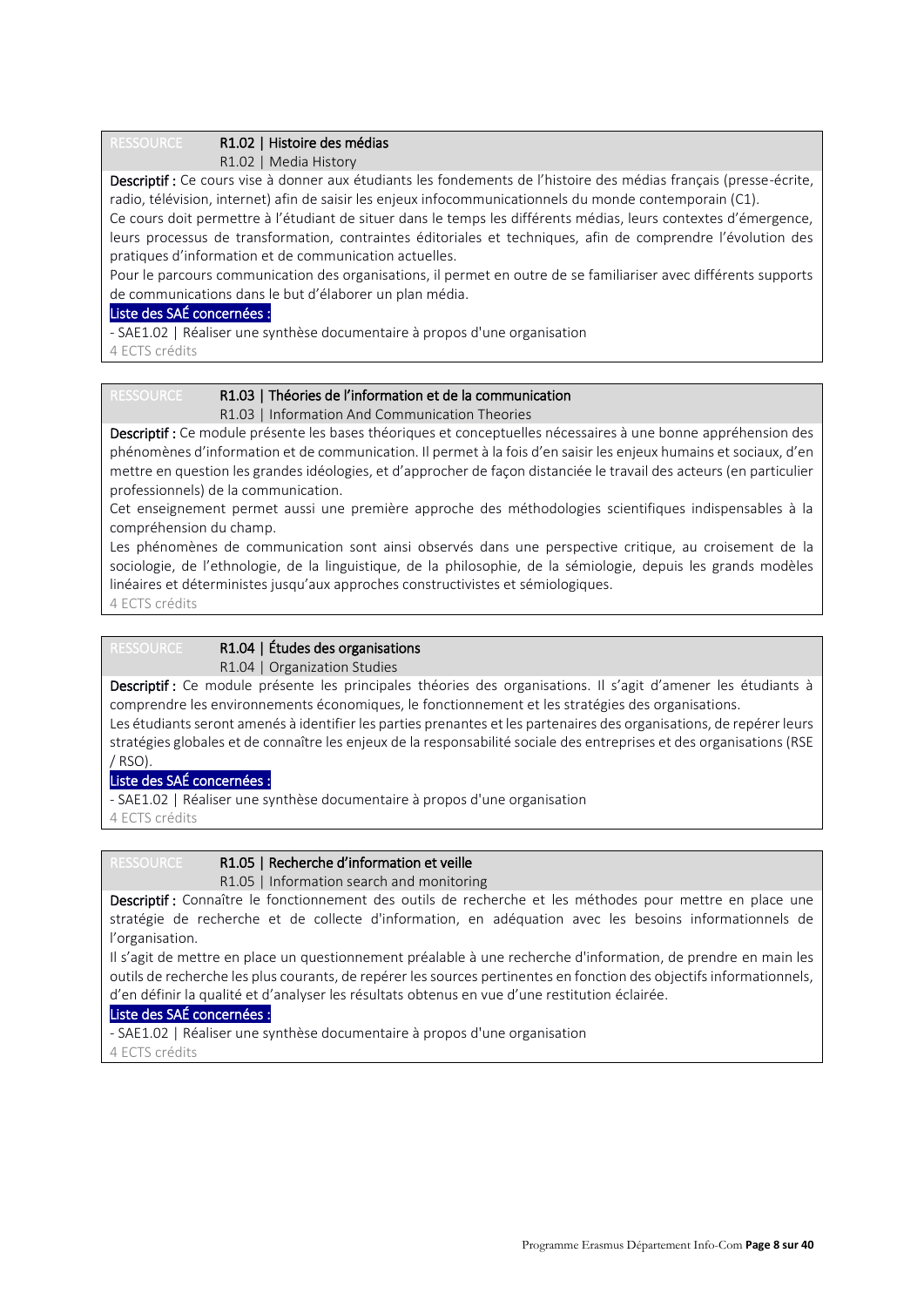### RESSOURCE R1.06 | Anglais

R1.06 | Vocational English: Current Affairs And Public Speaking

Descriptif : Dans un premier temps, on procède à une vérification des bases de l'anglais, au niveau lexical, syntaxique et phonétique. Le cours se poursuit par le développement des capacités à communiquer correctement en anglais, à l'oral comme à l'écrit. Ce module aborde également les aspects culturels des pays anglophones. Des documents authentiques écrits comme audiovisuels (articles de journaux, de revues…) permettent de traiter l'actualité. On travaille l'éducation aux médias (media literacy) et on encourage la réflexion sur la question de la connaissance et la fiabilité des sources. L'accent est mis sur l'expression orale.

### Liste des SAÉ concernées :

- SAE1.03 | Défendre un projet à l'aide d'un document de présentation (français et langue étrangère) 4 ECTS crédits

# RESSOURCE R1.07 | Langue vivante 2

R1.07 | 2nd Language (German Or Spanish)

Descriptif : Dans un premier temps, on procède à une remise à niveau puis au renforcement des bases de la langue cible (allemand, espagnol, italien…) tant au niveau phonétique que lexical ou morphosyntaxique afin d'accroître les capacités à communiquer efficacement et avec aisance, à l'écrit comme à l'oral, aussi bien dans la sphère privée que dans un environnement professionnel.

L'objectif du module est de développer progressivement les capacités à conceptualiser, à analyser et à argumenter en s'appuyant sur des documents authentiques de toute nature : imprimés ou électroniques (articles de journaux ou revues, documentation professionnelle, infographies…), graphiques ou encore audiovisuels tout en encourageant la réflexion sur la qualité et la fiabilité des sources utilisées.

Les connaissances sur les réalités socio-culturelles des pays de la langue cible seront également abordées et approfondies afin d'intégrer la dimension interculturelle dans l'approche communicationnelle, tout en acquérant les rudiments du vocabulaire professionnel (marketing, commerce, économie, entreprise).

### Liste des SAÉ concernées :

- SAE1.03 | Défendre un projet à l'aide d'un document de présentation (français et langue étrangère) 4 ECTS crédits

# RESSOURCE R1.08 | Expression écrite et orale

R1.08 | Written and oral expression

Descriptif : Ce cours vise à consolider les qualités d'expression écrite et orale des étudiants, sur le plan de la correction formelle (orthographe, grammaire, syntaxe), comme en ce qui concerne la variété des styles et registres qu'ils peuvent être amenés à choisir et à mettre en œuvre en fonction de la situation et des usages (courriers, rapports). Les étudiants se voient proposer des exercices mais également des mises en situation, qui visent notamment, à l'oral, à améliorer leur aisance dans les situations de prise de parole individuelle (présentation, soutenance) ou dans le cadre de l'entretien (recrutement en stage).

# Liste des SAÉ concernées :

- SAE1.03 | Défendre un projet à l'aide d'un document de présentation (français et langue étrangère) 4 ECTS crédits

# RESSOURCE R1.09 | Publication assistée par ordinateur (PAO)

R1.09 | Desktop Publishing (DTP)

Descriptif : Ce cours de Publication Assistée par Ordinateur vise à créer des documents destinés à l'impression ou au web.

Les étudiants devront connaître la distinction entre images numériques bitmap et vectorielles, la notion de résolution, les modes colorimétriques, les formats de fichiers et les mises en forme de textes.

Ils découvriront et aborderont de façon méthodique l'utilisation de logiciels de traitement et de retouche d'images (logiciel d'édition pour les images bitmap, logiciel d'illustration pour les images vectorielles, logiciel de mise en page).

# Liste des SAÉ concernées :

- SAE1.03 | Défendre un projet à l'aide d'un document de présentation (français et langue étrangère)

- SAE1.05COM | Concevoir et produire un cahier des tendances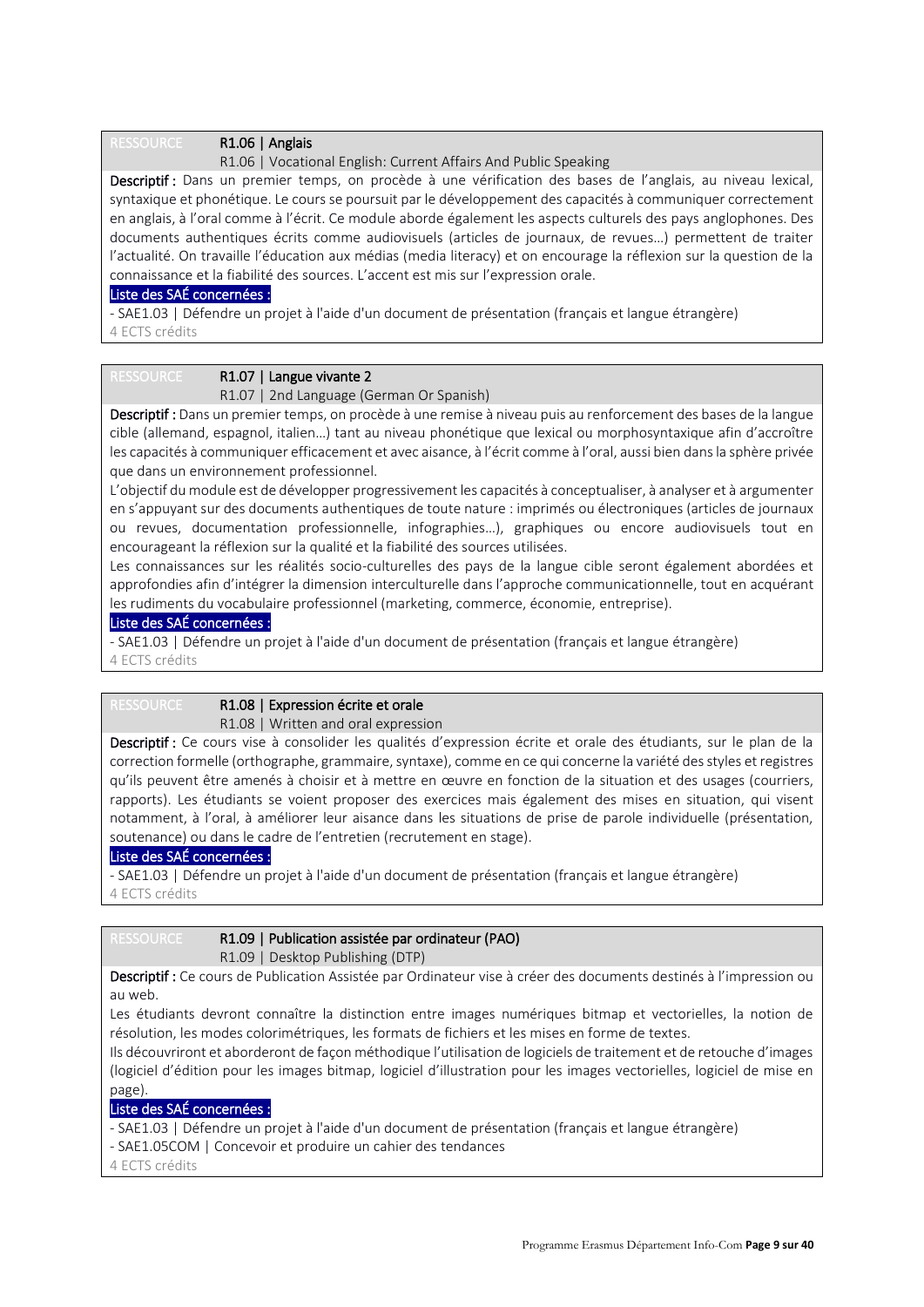### RESSOURCE R1.10 | Informatique R1.10 | IT

### Descriptif :

– Produire des documents à contenu majoritairement textuel permettant de présenter et valoriser des informations (avec des logiciels de traitement de texte, de présentation, de carte conceptuelle, etc.) ;

– Adapter des documents de tous types en fonction de l'usage envisagé ;

– Maîtriser l'usage des licences pour permettre, faciliter et encadrer l'utilisation des applications et logiciels dans divers contextes.

Des ressources sur les compétences numériques sont disponibles sur https://pix.fr/

### Liste des SAÉ concernées :

- SAE1.03 | Défendre un projet à l'aide d'un document de présentation (français et langue étrangère) 4 ECTS crédits

# RESSOURCE R1.11 | Web

R1.11 | Web

Descriptif : Les objectifs principaux de ce module sont de permettre aux étudiants de posséder les clés pour la conception d'outils web :

– Créer un site web ou un blog à l'aide d'un CMS en ligne.

- Créer une newsletter.
- Utiliser une interface d'administration.
- Intégrer des métadonnées dans tout média présent sur le site.
- Mettre en place une surveillance des performances du site.
- Découvrir les bases du référencement

# Liste des SAÉ concernées :

- SAE1.03 | Défendre un projet à l'aide d'un document de présentation (français et langue étrangère) 4 ECTS crédits

# RESSOURCE R1.12 | Projet personnel et professionnel

R1.12 | Personal and professional project

# Descriptif :

- S'approprier la démarche PPP : connaissance de soi (intérêt, curiosité, aspirations, motivations), accompagner les étudiants dans la définition d'une stratégie personnelle permettant la réalisation du projet professionnel

- S'approprier la formation
- Découvrir les métiers et connaître le territoire
- Se projeter dans un environnement professionnel
- Le projet personnel et professionnel des semestres 1 et 2 de la première année de BUT permet à l'étudiant :

– de prendre connaissance et de s'approprier le référentiel de compétences de la formation et des éléments le structurant ;

– de faire le lien entre les niveaux de compétences ciblés, les SAÉ et les ressources au programme de chaque semestre ;

– de découvrir les champs professionnels associés à la spécialité ;

– de mobiliser les techniques de recrutement dans le cadre d'une recherche de stage ou d'un contrat d'alternance. Différentes modalités peuvent être mises en œuvre, qui vont de l'enquête métiers aux rencontres avec des acteurs du milieu professionnel, en passant par des visites d'organisations ou la participation à des conférences. Les liens avec d'anciens étudiants seront privilégiés et l'étudiant aura à construire une identité professionnelle numérique. 4 ECTS crédits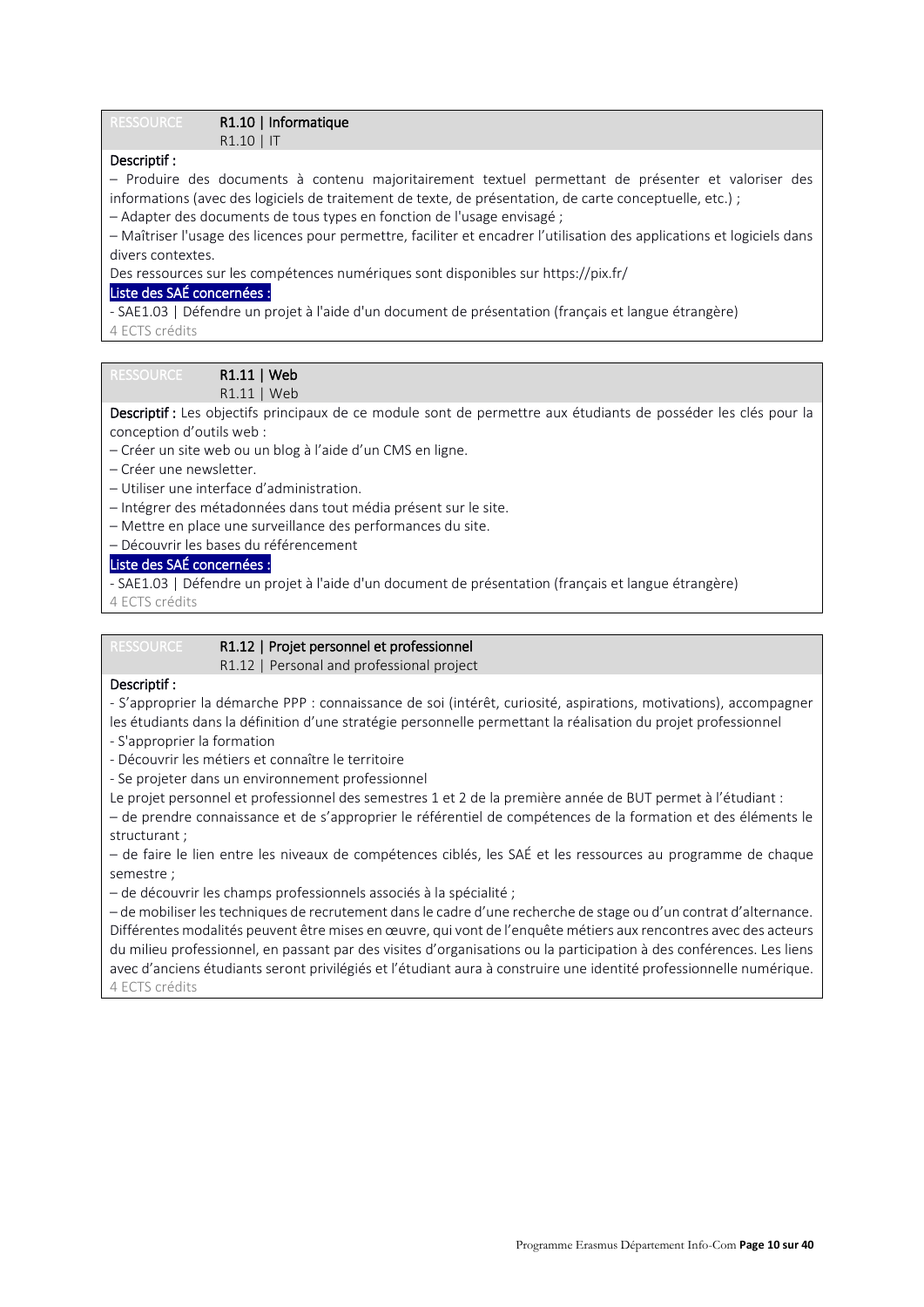RESSOURCE R1.13COM | Médias, usages et marchés

R1.13COM | Media, uses and markets

### Descriptif :

- Identifier et différencier les secteurs et les marchés des médias, y compris numériques
- Identifier les critères pour choisir les médias adaptés au message et aux objectifs de communication
- S'interroger sur les publics des médias en fonction des destinataires B2B et/ou B2C visés
- Comprendre le système de mesures d'audience et sa relation au marché publicitaire
- S'initier au fonctionnement des agences médias et des régies (opérations spéciales)

#### Liste des SAÉ concernées :

- SAE1.04COM | Etudier et comparer les stratégies de communication de deux organisations 4 ECTS crédits

### RESSOURCE R1.13PUB | Comportement des consommateurs R1.13PUB | Consumer behavior

Descriptif : Découvrir les différentes étapes du processus de décision du consommateur et les mettre en lien avec l'opérationnalisation d'une stratégie marketing.

Apporter un éclairage des différentes notions via les connaissances de disciplines diverses (psychologie, sociologie, économie, neurosciences…) permettant de mieux comprendre le consommateur, ses différents facteurs d'influence (médias, groupes d'influence…) et ses comportements. Identifier les insights ainsi que les recommandations stratégiques et opérationnelles pertinentes issues de la connaissance du consommateur.

### Liste des SAÉ concernées :

- SAE1.04PUB | Réaliser une analyse de marché

4 ECTS crédits

### RESSOURCE R1.14COM | Organisations professionnelles R1.14COM | Professional organizations

Descriptif : Le cours vise à familiariser les étudiants avec leur futur environnement professionnel, dont ils doivent pouvoir identifier les acteurs (entreprises, institutions, mais aussi organismes et associations professionnelles), la dynamique, les usages, notamment en matière de recrutement (marque employeur dans le privé comme dans le public).

On leur présentera les différents modes d'exercices de leurs fonctions, dans les différents secteurs et structures, et on posera les bases d'une démarche de veille informationnelle sur l'actualité du secteur de la communication, des technologies de l'Information et de la Communication et de l'économie des médias, à l'échelle nationale et internationale.

### Liste des SAÉ concernées :

- SAE1.04COM | Etudier et comparer les stratégies de communication de deux organisations

- SAE1.06COM | Exploiter des données pour analyser des publics et leurs pratiques

4 ECTS crédits

# RESSOURCE R1.14PUB | Études de marché, Marketing d'études

#### R1.14PUB | Market research, Marketing research

Descriptif : Savoir différencier les diverses sources d'information, choisir la méthodologie adéquate à mettre en place pour :

- rédiger un questionnaire, un guide d'entretien / animation ; mobiliser des techniques projectives ;
- identifier les différents biais, définir un échantillon, choisir le mode d'administration...

Savoir implémenter une technique de veille sur un sujet d'intérêt.

### Liste des SAÉ concernées :

- SAE1.04PUB | Réaliser une analyse de marché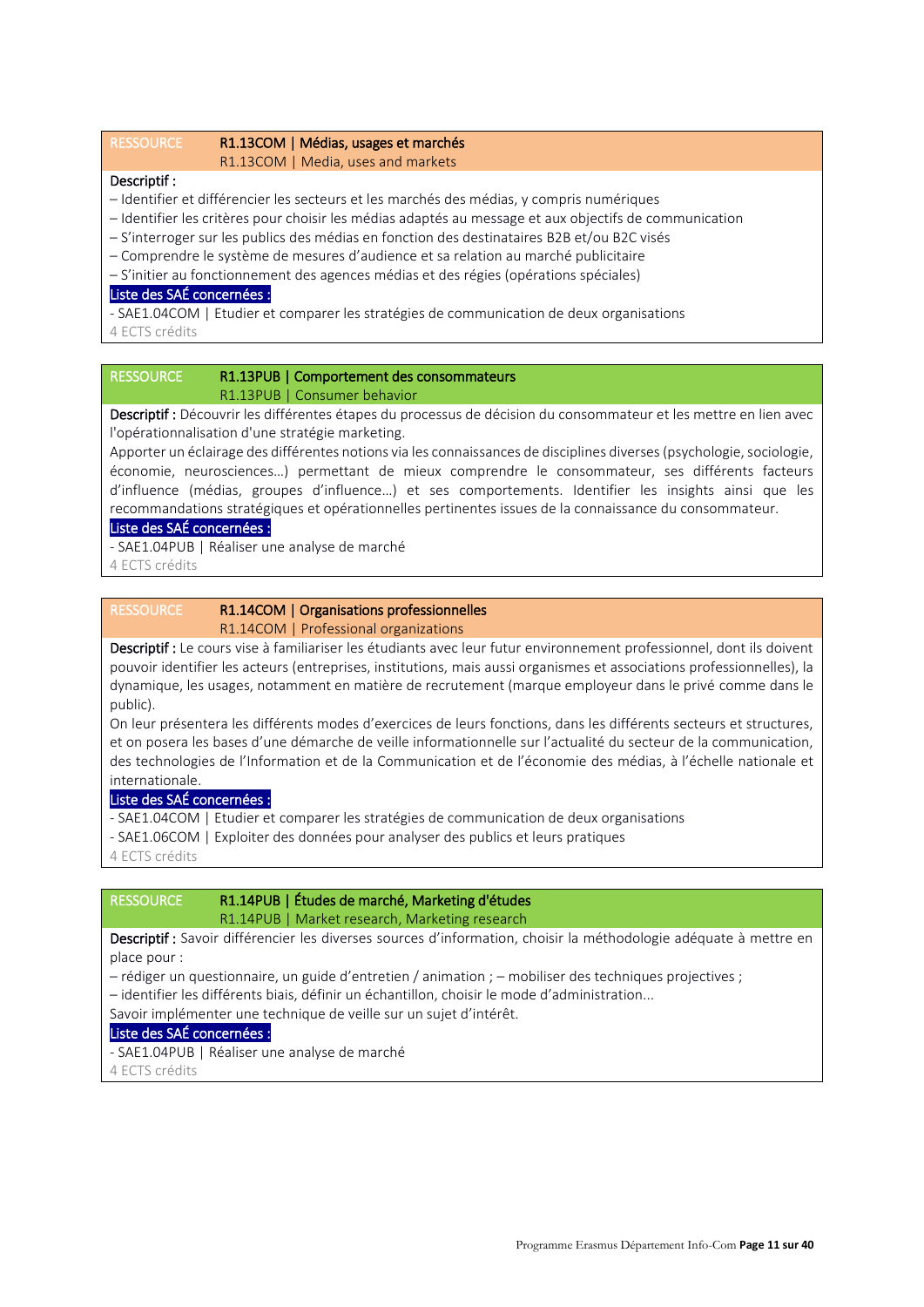### RESSOURCE R1.15COM | Communication des organisations

R1.15COM | Communication in organizations

Descriptif : L'étudiant sera capable d'analyser la situation de communication, d'identifier les marqueurs-clés de chaque catégorie d'organisation, de questionner leur articulation, de proposer des outils d'information et de communication pertinents au regard du contexte et des objectifs de la communication :

– Appréhender le champ de la communication des organisations

– Identifier les principaux enjeux de communication liés aux différentes catégories

– Appréhender les notions de communication interne et externe dans tout type d'organisation (publique, privée, associative).

– Identifier les différents types de communication des organisations (institutionnelle, corporate, commerciale, de recrutement, interne, etc.) dans leurs contextes.

– Identifier et distinguer les publics-cibles spécifiques à chaque catégorie

– Identifier les différents outils d'information et de communication mobilisés dans les organisations

### Liste des SAÉ concernées :

- SAE1.04COM | Etudier et comparer les stratégies de communication de deux organisations 4 ECTS crédits

### RESSOURCE R1.15PUB | Marketing fondamental, Stratégie de marque R1.15PUB | Fundamental marketing, Brand strategy

Descriptif : Marketing fondamental : Définir le marketing et identifier ses évolutions. Comprendre la notion de marché et appréhender ses principaux outils d'analyse (MOFF ou SWOT, PESTEL...).

Approfondir les concepts de segmentation, de ciblage et de positionnement. Envisager des leviers d'actions pour les politiques de produit, de prix, de distribution et de communication (dont copy stratégie).

Stratégie de marque : Comprendre la notion de marque et les différents concepts associés (ADN, identité, image, positionnement...), son storytelling, son branding, identifier les niveaux et les outils d'analyse de la marque, envisager les grandes options stratégiques possibles...

### Liste des SAÉ concernées :

- SAE1.04PUB | Réaliser une analyse de marché

- SAE1.05PUB | Concevoir une identité graphique

4 ECTS crédits

### RESSOURCE R1.16COM | Méthodologie de gestion de projet

R1.16COM | Project management methodology

Descriptif : L'atelier de pratique professionnelle vise à mettre en pratique les outils de gestion de projet : il s'agit d'apprendre à travailler en mode projet, à identifier les acteurs (maître d'ouvrage, maître d'œuvre, comité de pilotage, etc.), les ressources et contraintes (coûts, délais, performance).

Les étudiants seront invités à formaliser les étapes de leur travail collectif, en suivant par exemple les étapes suivantes :

– Analyse des besoins (de façon élémentaire)

– Rédaction d'un cahier des charges sommaire

– Planification (identification et hiérarchisation des tâches, repérage des différents types de liaisons entre les tâches, définition des temps)

– Utilisation d'outils d'optimisation de projet

– Approche budgétaire (initiation)

# Liste des SAÉ concernées :

- SAE1.04COM | Etudier et comparer les stratégies de communication de deux organisations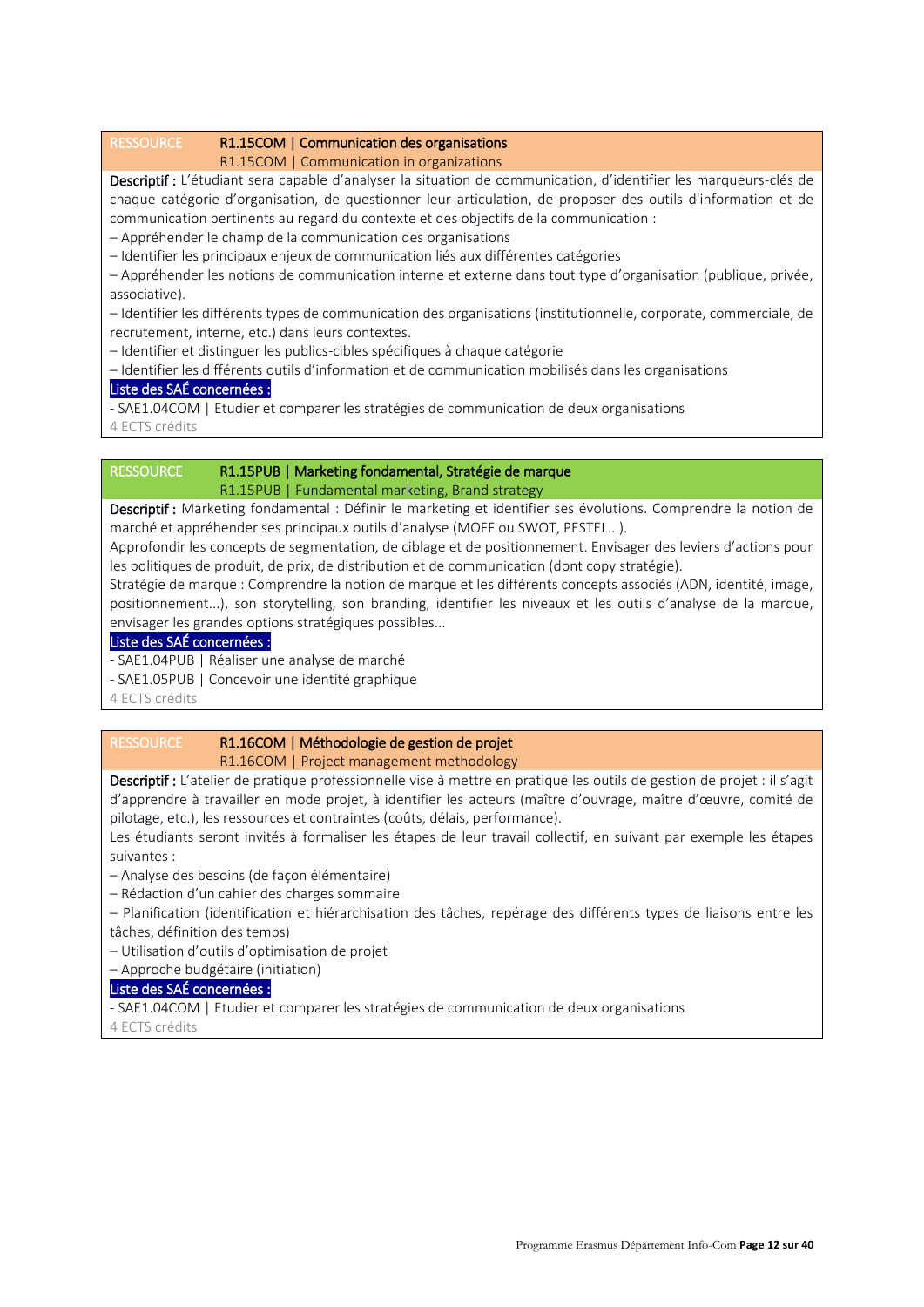### RESSOURCE R1.16PUB | Art contemporain et créativité

R1.16PUB | Contemporary art and creativity

Descriptif : L'objectif est de permettre de mieux appréhender et concevoir une production graphique destinée au secteur de la publicité, de la communication et des médias, en offrant une connaissance plus approfondie de la production artistique moderne et contemporaine.

Cette approche doit permettre de dresser un état des lieux, des clés et des repères, des productions de l'art contemporain, domaine qui reste parfois impénétrable et énigmatique mais qui est pourtant une source d'inspiration pour le monde publicitaire et les enjeux de communication, par sa diversité de formes, de styles, qui bousculent des notions fondamentales (du beau et du laid, de l'original et du ludique...).

L'objectif est aussi de présenter un ensemble de méthodes, techniques et mécanismes permettant l'expression de la créativité. Il s'agit de savoir utiliser les insights consommateur, définir les principaux modèles de créativité (par exemple le Creative Problem Solving) et appréhender les méthodes et les outils les plus utilisés (brainstorming, carte heuristique / mind mapping...).

Cette approche peut aussi aborder le principe structurel de la stratégie créative, telle qu'elle est pratiquée dans le domaine professionnel de la publicité.

# Liste des SAÉ concernées :

- SAE1.05PUB | Concevoir une identité graphique

4 ECTS crédits

### RESSOURCE R1.17COM | Culture graphique R1.17COM | Graphic culture

Descriptif : Le cours « culture graphique » vise à doter les étudiants d'une culture de l'image et du design, par une approche à la fois historique et thématique (histoire de l'art, iconologie ou études visuelles) des grandes tendances et enjeux artistiques et culturels (y compris contemporains) sur lesquels s'appuyer afin de réaliser des supports de communication adéquats selon les situations professionnelles. Il prépare ainsi aux enseignements relevant du visuel (PAO, sémiologie, communication visuelle).

### Liste des SAÉ concernées :

- SAE1.05COM | Concevoir et produire un cahier des tendances

4 ECTS crédits

# RESSOURCE R1.17PUB | Culture et tendances publicitaires / Culture graphique R1.17PUB | Advertising culture and trends / Graphic culture

Descriptif : L'objectif est de présenter l'actualité du secteur de la publicité, de la communication et des médias.

Cette approche doit permettre de dresser un état des lieux du monde publicitaire et des attentes des publics visés, de définir les tendances, les valeurs d'aujourd'hui et de demain, celles qui s'appuient sur la culture publicitaire, celles qui se dessinent, les mouvements d'idées émergentes, les influences et les mouvements déjà ancrés plus durablement.

La mise en œuvre doit également pouvoir inciter les étudiants à analyser et à mettre en place une veille informationnelle, sur les pratiques du domaine publicitaire, le territoire des marques et les campagnes notoires, passées et actuelles.

L'objectif est aussi de comprendre les enjeux stratégiques de la communication visuelle en développant une culture graphique.

Les séances consisteront en une présentation des moyens théoriques, techniques et pratiques afin de permettre de donner une forme et du sens à une idée en maîtrisant le traitement graphique de l'image et les qualités expressives de la lettre.

Les codes de la communication visuelle et leurs sens seront abordés, au travers de l'histoire des caractères, des règles typographiques et éditoriales, de la perception des formes, des symboles, de la couleur, de l'espace et du temps, de la sémiologie de l'image (fixe ou animée).

# Liste des SAÉ concernées :

- SAE1.05PUB | Concevoir une identité graphique

- SAE1.06PUB | Décrypter le brief d'un annonceur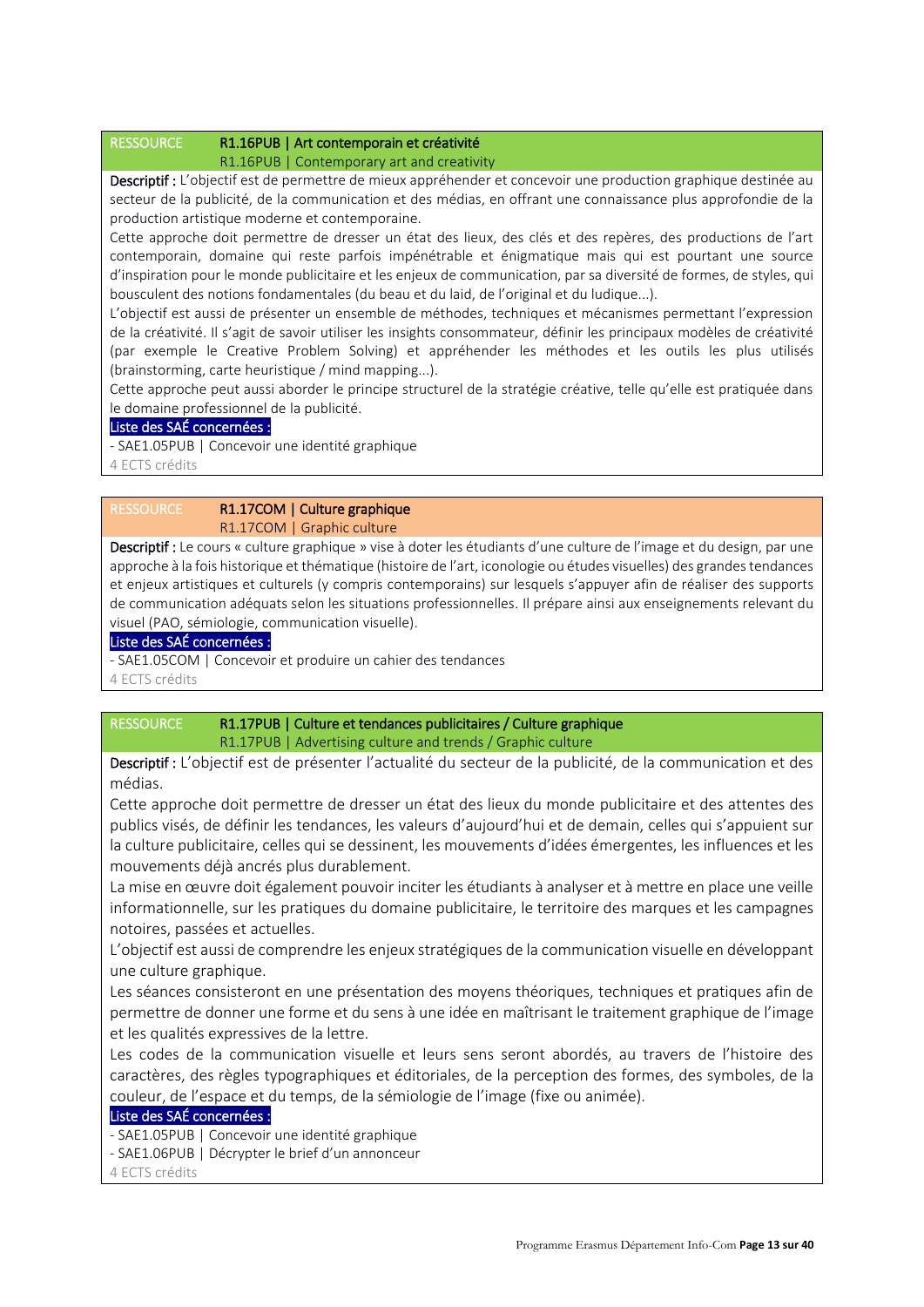### RESSOURCE R1.18COM | Outils numériques de visualisation et infographie

R1.18COM | Digital visualiation and computer graphics tools

Descriptif : La ressource vise à sensibiliser les étudiants aux fondamentaux de la représentation de données :

- se familiariser avec les grandes notions statistiques (pourcentage, moyenne, écart-type, médiane…) afin de maîtriser l'usage fait des données,

- connaître les différents types de graphes accessibles pour choisir le plus adapté à l'objectif de communication,
- utiliser différents outils numériques de visualisation de données,

- éditorialiser les graphes et en améliorer l'aspect (retouche),

- être en mesure de justifier ses choix graphiques.

### Liste des SAÉ concernées :

- SAE1.06COM | Exploiter des données pour analyser des publics et leurs pratiques

4 ECTS crédits

### RESSOURCE R1.18PUB | Métiers et acteurs de la publicité R1.18PUB | Advertising professions and players

Descriptif : Identifier, décrire et définir les différents acteurs qui régissent l'écosystème du marché publicitaire offline et online, leurs missions principales, leurs interactions et connexions : métiers, agences, annonceurs, régies, médias, places de marché, plateformes d'affiliation, etc.

Connaître les différents métiers généralistes et spécialistes de la publicité ainsi que les compétences et savoir-faire nécessaires pour chacun, ainsi que les pratiques associées aux enjeux qui les sous-tendent. Liste des SAÉ concernées :

- SAE1.06PUB | Décrypter le brief d'un annonceur

4 ECTS crédits

# RESSOURCE R1.19COM | Étude des publics et des marchés

R1.19COM | Audience and Market Research

Descriptif : La ressource invite à analyser la notion de public (voire de grand public), dans ses relations aux communautés et aux audiences, mais aussi de cible et de réception. On s'y intéressera également aux marchés et à leurs différentes segmentations.

Les étudiants se familiariseront avec la méthodologie d'une étude de publics (définition du sujet d'étude, benchmarking, choix des techniques d'enquête, mise en œuvre opérationnelle par exemple).

### Liste des SAÉ concernées :

- SAE1.06COM | Exploiter des données pour analyser des publics et leurs pratiques

4 ECTS crédits

RESSOURCE R1.19PUB | Atelier Recommandation R1.19PUB | Recommendation Workshop

Descriptif : Savoir lire un brief, le comprendre et s'en saisir.

Élaborer un diagnostic de communication antérieure.

Liste des SAÉ concernées :

- SAE1.06PUB | Décrypter le brief d'un annonceur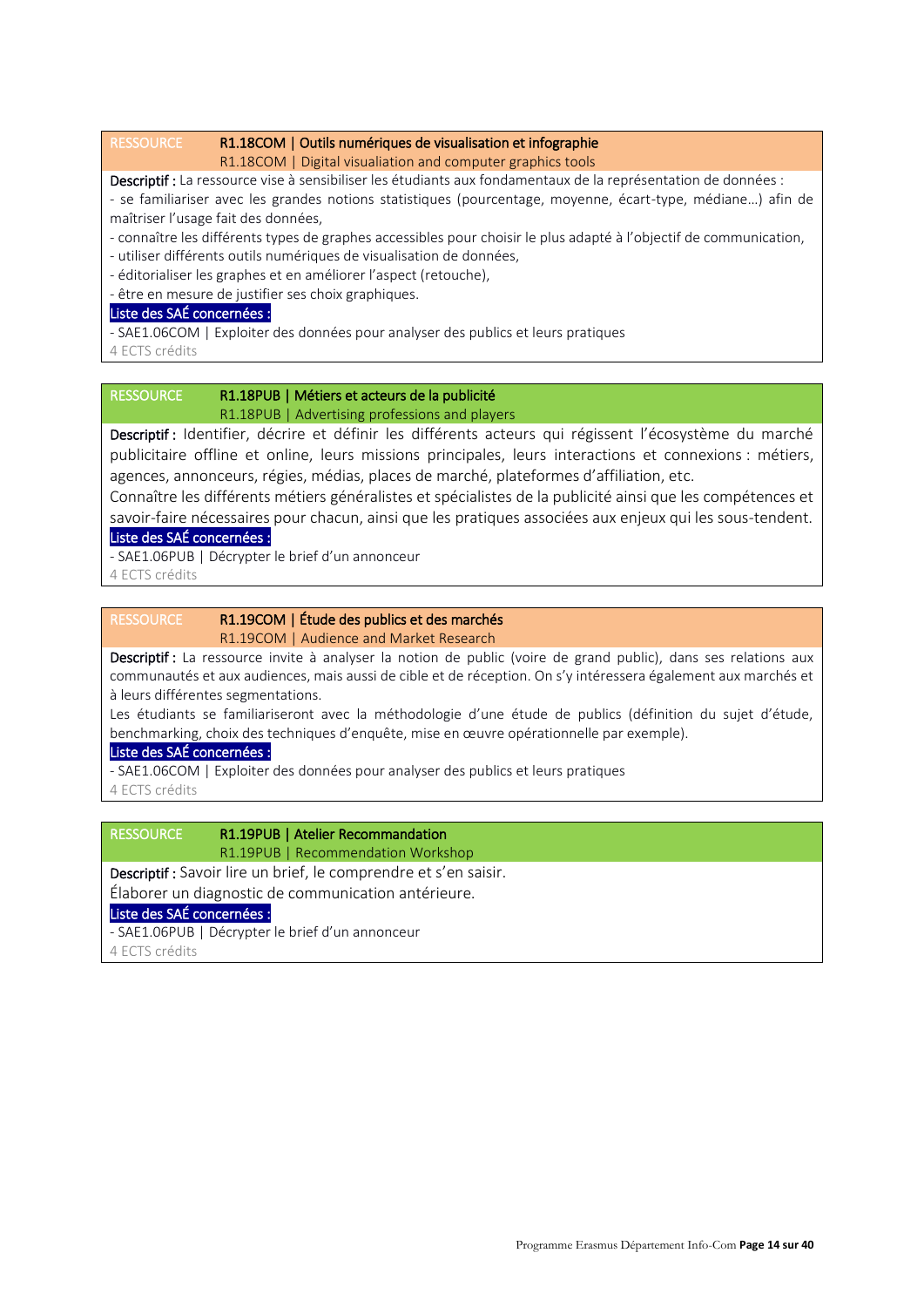### RESSOURCE R1.20COM | Traitement des données R1.20COM | Data Processing

### Descriptif :

– Appliquer des traitements à des données pour les analyser et les interpréter avec un tableur,

– Présenter les différents types, les principaux usages et les fondamentaux d'une base de données (types de données, clef primaire, relations…),

– Créer une base de données relationnelle (concevoir la structure, créer des tables, remplir des tables) et formuler des requêtes simples,

– Interpréter, synthétiser et présenter les données collectées dans une base de données,

Ce cours est prolongé par « Outils numériques de visualisation et infographie ».

### Liste des SAÉ concernées :

- SAE1.06COM | Exploiter des données pour analyser des publics et leurs pratiques

4 ECTS crédits

### RESSOURCE R1.20PUB | Gestion de projet R1.20PUB | Project Management

Descriptif : Maîtriser les principes de base de la gestion de projet à savoir la démarche projet, les acteurs de la gestion de projet (le maître d'ouvrage ou commanditaire, le maître d'œuvre, les sous-traitants, le comité́ de pilotage, etc.), l'équipe projet (répartition des rôles et management) et le cahier des charges (analyse et compréhension des besoins du client).

4 ECTS crédits

# RESSOURCE R1.21COM | Écrit et oral spécifiques R1.21COM | Specific writing and speaking

Descriptif : Le cours accompagne les étudiants dans la valorisation de leurs présentations.

À l'aide de méthodes, d'outils et de formats spécifiques, les étudiants sont amenés à se présenter et à présenter leurs projets à l'oral en français et en langue vivante, dans un objectif de conviction. Au-delà de l'expression, il s'agit d'apprendre à susciter l'intérêt et à retenir l'attention du public visé, en travaillant le dynamisme, la concision et la justesse des formulations.

4 ECTS crédits

# SAÉ et Ressources de Deuxième année

# SAÉ PORTFOLIO | Portfolio COMOR S3

# PORTFOLIO | Portfolio COMOR S3

Objectifs et problématique professionnelle : Organisé autour des productions issues des SAé, le portfolio en présente la part imputable à l'étudiant, tout en expliquant le cheminement qui a permis ces réalisations (quels savoirs, quelles expériences issues de cours ou de stages, ont été mis à profit, suivant quels processus, avec quel résultat).

Descriptif : Exercice individuel réalisé en relation avec les enseignants notamment de PPP, le portfolio permet à l'étudiant de présenter ses travaux tout en faisant un retour sur ses processus d'apprentissage.

### Liste des ressources mobilisées et combinées :

- R3.01 | Théories de l'information et de la communication
- R3.02 | Linguistique Sémiologie
- R3.03 | Culture numérique
- R3.07 | Projet Personnel et Professionnel
- R3.09COM | Design graphique et audiovisuel
- R3.09COM | Communication événementielle et gestion de projet opérationnel
- R3.10COM | Marketing / Webmarketing
- R3.11COM | Communication interne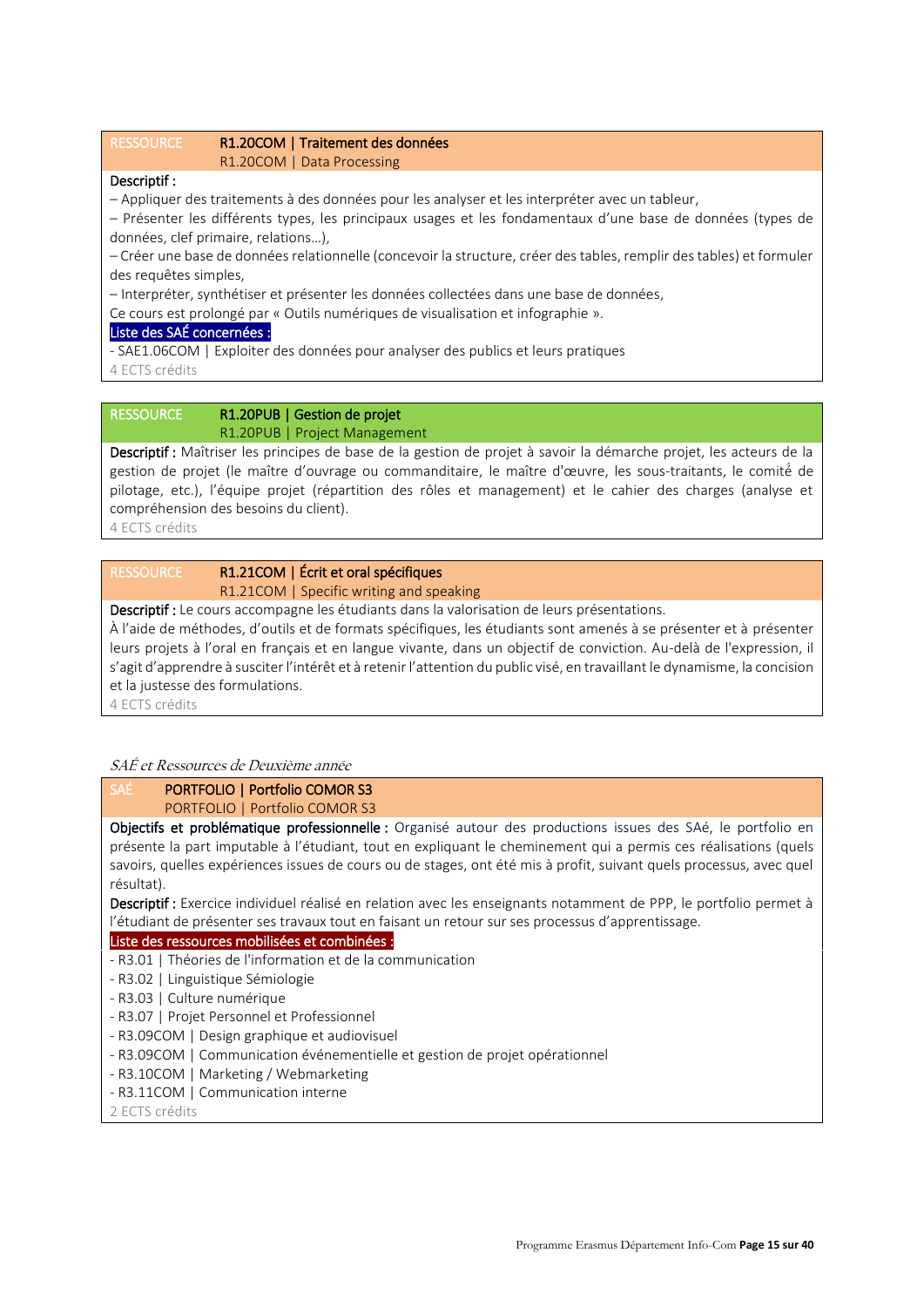# SAÉ PORTFOLIO | Portfolio PUB S3

 PORTFOLIO | Portfolio PUB S3 Objectifs et problématique professionnelle : voir Mme Le Roy Descriptif : voir Mme Le Roy Liste des ressources mobilisées et combinées : - R3.08PUB | Stratégie marketing / Branding - R3.09PUB | Marketing opérationnel / Webmarketing - R3.10PUB | Atelier de création - R3.11PUB | Image et Web (niveau 2, AV, PAO, Web) - R3.12PUB | Stratégie de communication

- R3.13PUB | Stratégie des moyens / Social media

- R3.14PUB | Gestion d'un projet de communication

2 ECTS crédits

# SAÉ SAE3.02COM | Concevoir un événement

SAE3.02COM | Designing an event

Objectifs et problématique professionnelle : En agence comme en entreprise, l'événementiel est un outil phare pour fédérer des équipes ou un public. Sa conception associe stratégie, logistique et gestion d'équipes. Ses déclinaisons variées (symposium, table-ronde, soirée...) permettent de s'adapter aux cultures d'entreprise comme aux contraintes matérielles et humaines.

Descriptif : Par groupe, les étudiants concoivent et organisent un événement impliquant un public, s'insérant dans une stratégie de communication. Ils en définissent les objectifs, imaginent le format en tenant compte des contraintes y compris juridiques, en planifient le déroulement (y compris les invitations, la logistique, la gestion des flux sur le site le cas échéant) et la communication sociale, avant, pendant et après l'événement. L'événement peut répondre à la demande d'un tiers, ou être à l'initiative des étudiants. Exemples d'application : 1/ Soirée d'anciens ; 2/ Événement de remise de diplômes ; 3/ Organisation d'un challenge ; 4/ Visite pour étudiants étrangers ; 5/ Organisation de conférences...

### Liste des ressources mobilisées et combinées :

- R3.08COM | Design graphique et audiovisuel

- R3.09COM | Communication événementielle et gestion de projet opérationnel

2 ECTS crédits

# SAÉ SAE3.02PUB | Étudier une marque (Training)

 SAE3.02PUB | Study a brand (Training) Objectifs et problématique professionnelle : voir Mme Le Roy

Descriptif : voir Mme Le Roy

Liste des ressources mobilisées et combinées :

- R3.08PUB | Stratégie marketing / Branding

- R3.09PUB | Marketing opérationnel / Webmarketing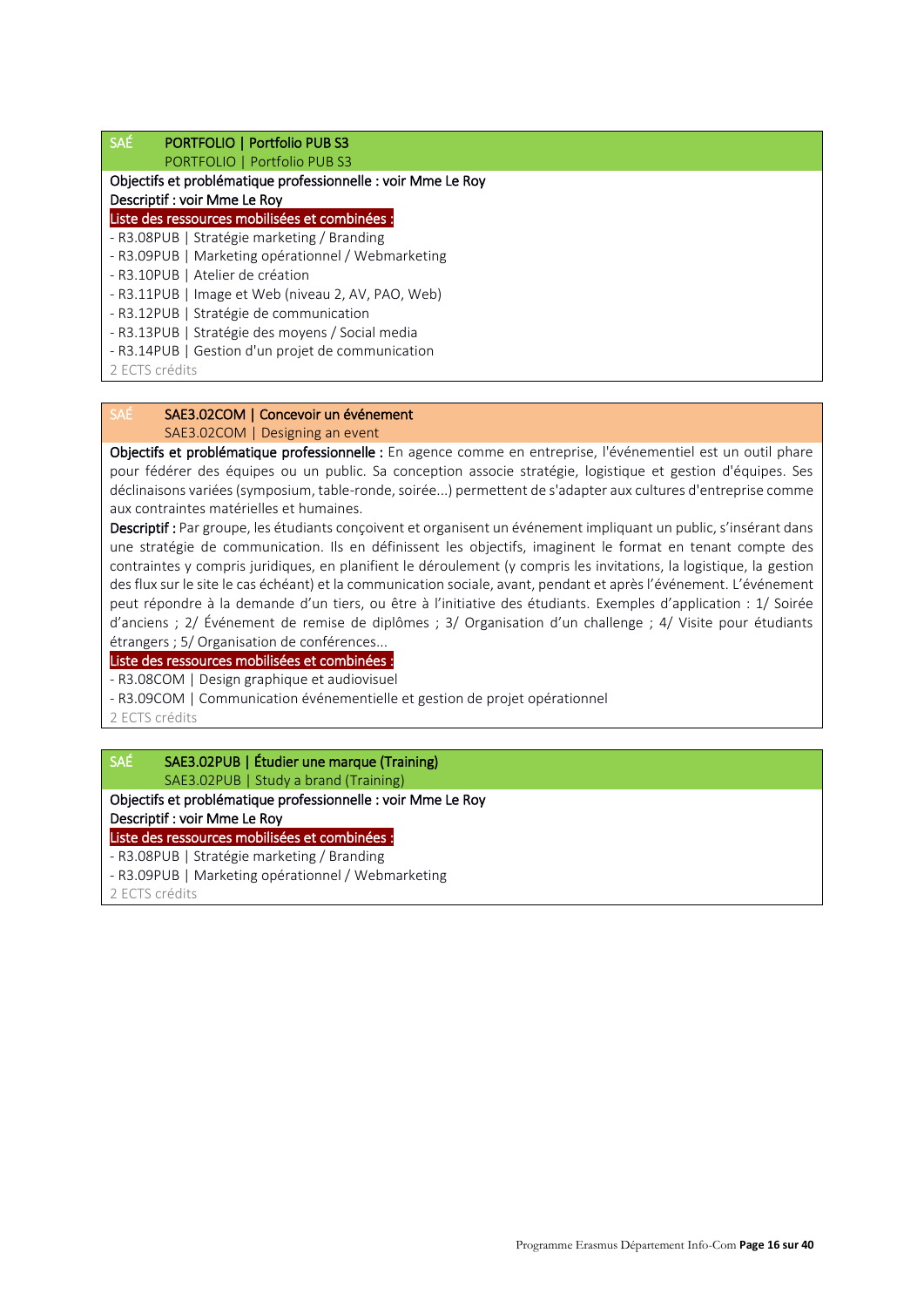### SAÉ SAE3.03COM | Réaliser une recommandation

SAE3.03COM | Making a recommendation

Objectifs et problématique professionnelle : La conception d'une stratégie de communication à partir d'un audit de l'existant, de la problématique, et du positionnement de la concurrence est l'action clé de tout acteur de la communication, chez l'annonceur comme en agence, en communication externe et interne.

Les étudiants devront : 1/ Dépasser la méthodologie découverte en première année pour travailler plus finement la problématique du commanditaire, en particulier dans des contextes complexes (communication interne, réseau, institutionnelle, BtoB…) ; 2/ Construire personnellement les éléments du diagnostic (entretiens, dans certains cas, visite) ; 3/ Réaliser une étude de marché précise et argumentée ; 4/ Pouvoir définir une stratégie des moyens qui opère des choix clairs et argumentés, qui articule et hiérarchise les moyens en fonction de la problématique identifiée ; 5/ Appréhender la relation client/donneur d'ordre sur un cas réel.

Descriptif : En réponse à un brief client (externe ou émanant de l'IUT ou de l'université), les étudiants s'organisent en équipe projet pour analyser la demande du client, en évaluer la pertinence, étudier son positionnement et ses besoins, et proposer une recommandation stratégique incluant une stratégie des moyens.

Cette SAÉ approfondit le travail fait en première année, en s'appuyant sur des problématiques communicationnelles plus complexes, et en y ajoutant l'enjeu de la relation client/donneur d'ordre. Elle prépare l'étape suivante, celle de la mise en compétition au S4.

### Liste des ressources mobilisées et combinées :

- R3.10COM | Marketing / Webmarketing

- R3.11COM | Communication interne

2 ECTS crédits

# SAÉ SAE3.03PUB | Réaliser une stratégie de communication (Training)

SAE3.03PUB | Implementing a communication strategy (Training)

Objectifs et problématique professionnelle : voir Mme Le Roy

Descriptif : voir Mme Le Roy

Liste des ressources mobilisées et combinées :

- R3.12PUB | Stratégie de communication

- R3.13PUB | Stratégie des moyens / Social media

- R3.14PUB | Gestion d'un projet de communication

2 ECTS crédits

# SAÉ SAE3.04COM | Projet éditorial transmedia

SAE3.04COM | Transmedia editorial project

Objectifs et problématique professionnelle : Cette SAÉ est une initiation aux enjeux et aux outils qu'un responsable de stratégie éditoriale ou de brand content doit maîtriser. Elle vise à dépasser le registre des différents supports, pour penser et mettre en œuvre le déploiement d'un projet sur l'édition papier et numérique, simultanément ou de façon séquencée. Les étudiants y renforceront leur connaissance des spécificités des différents médias et publics, tout en apprenant à jouer de ces spécificités pour transposer ou prolonger un objet en dehors de son univers initial, en en conservant l'identité.

Descriptif : Les étudiants seront chargés de concevoir un dispositif de communication hybridant des modalités physiques et numériques, dans le contexte d'une exploitation et déclinaison d'un objet de communication existant, développement transmédia, transmédia storytelling, brand content...

Il peut s'agir de : 1/ Complémenter ou transposer vers le numérique un objet éditorial physique (ex : un journal) ; 2/ Déployer un univers narratif existant sur un nouveau média ; 3/ Exploiter en mode papier des ressources produites par d'autres médias (podcast enrichi par les usagers et devenant magazine).

### Liste des ressources mobilisées et combinées :

- R3.03 | Culture numérique

- R3.08COM | Design graphique et audiovisuel

- R3.09COM | Communication événementielle et gestion de projet opérationnel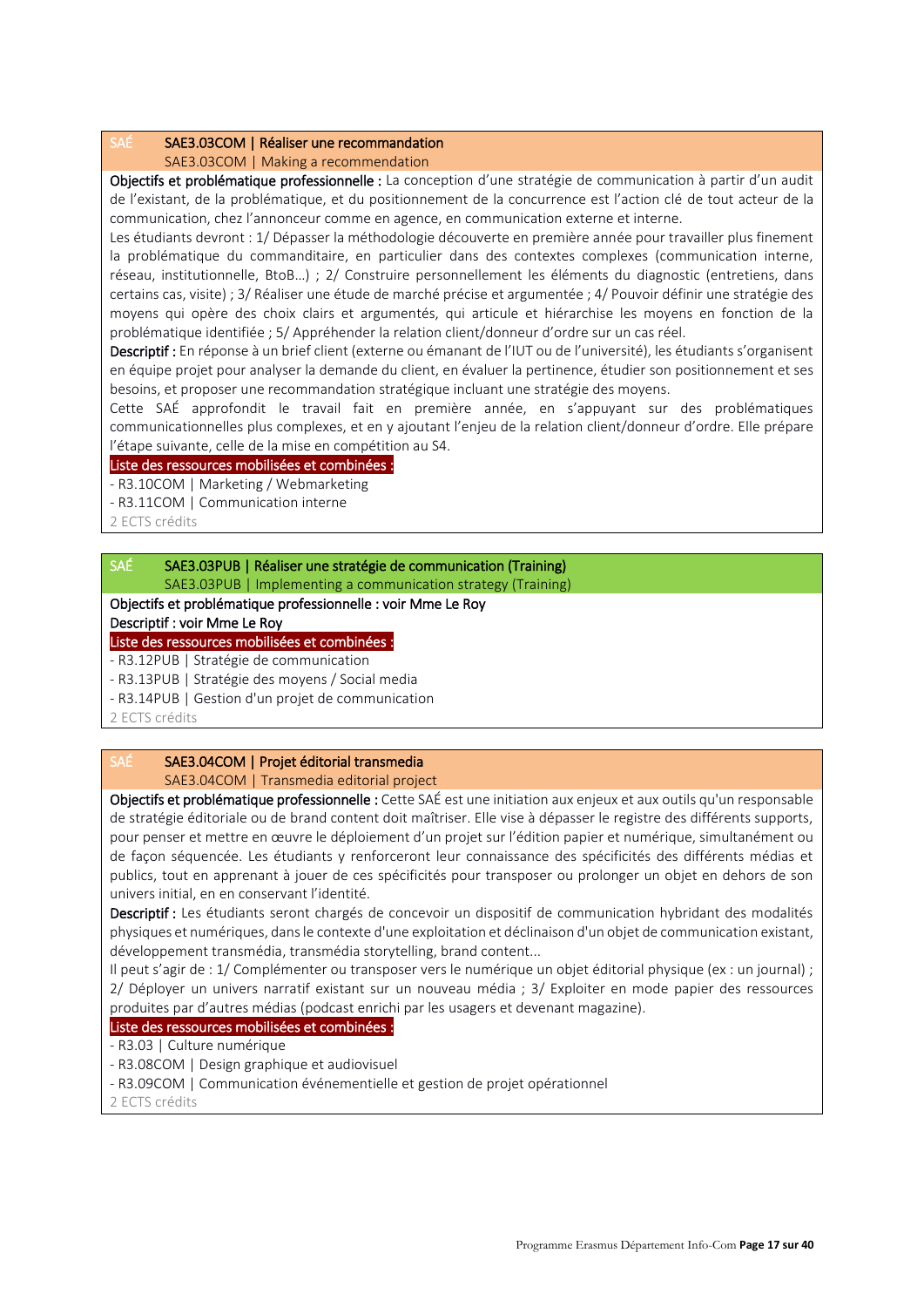# SAÉ SAE3.04PUB | Concevoir une création publicitaire (Training)

### SAE3.04PUB | Designing Advertising (Training) Objectifs et problématique professionnelle : voir Mme Le Roy

# Descriptif : voir Mme Le Roy

Liste des ressources mobilisées et combinées :

- R3.10PUB | Atelier de création

- R3.11PUB | Image et Web (niveau 2, AV, PAO, Web)

2 ECTS crédits

# SAÉ SAE3.05COM | Création

SAE3.05COM | Creation

Objectifs et problématique professionnelle : Cette SAÉ se focalise sur les problématiques rencontrées par le conseil en communication auprès de start-ups ou de futurs créateurs d'entreprise. Elle doit : 1/ Faire prendre conscience des relations entre un produit/une marque et sa communication, en donnant l'initiative aux étudiants de créer les deux ; 2/ Exploiter la créativité des étudiants (idéation, design thinking) ; 3/ Associer innovation et communication. Descriptif : Cette SAÉ associe création et communication autour de la production : elle permet d'envisager la création dans sa dimension communicationnelle. Les étudiants sont invités à créer un objet ou un service innovant (ce peut être un objet matériel, un support médiatique), et à concevoir la stratégie et les supports de lancement de cet objet ou service, dont il faut imaginer l'univers de marque comme les vecteurs de sensibilisation de publics potentiels.

L'objet central peut être réel ou théorique (prototype), dans un contexte marchand comme non marchand. Cette SAÉ peut être associée à la SAÉ « Concevoir un événement » dans le cas de l'organisation d'un Hackathon (imaginer collectivement des produits et services), et être poursuivie par la SAÉ « Création d'entreprise et d'association » au S4.

Déclinaisons possibles : 1/ Produit fil rouge ; 2/ Communication (fictive) pour une marque ancienne de type « belle endormie » ; 3/ Agence junior...

Liste des ressources mobilisées et combinées :

- R3.08COM | Design graphique et audiovisuel

- R3.09COM | Communication événementielle et gestion de projet opérationnel

2 ECTS crédits

# SAÉ SAE3.05PUB | Projet de communication publicitaire Niveau 1

SAE3.05PUB | Advertising communication project Level 1

# Objectifs et problématique professionnelle : voir Mme Le Roy

Descriptif : voir Mme Le Roy

2 ECTS crédits

# RESSOURCE R3.01 | Théories de l'information et de la communication

R3.01 | Information and Communication Theories

Descriptif : Ce module présente les bases théoriques et conceptuelles nécessaires à une bonne appréhension des phénomènes d'information et de communication. Il permet à la fois d'en saisir les enjeux humains et sociaux, d'en mettre en question les grandes idéologies, et d'approcher de façon distanciée le travail des acteurs (en particulier professionnels) de la communication.

Cet enseignement permet aussi une approche approfondie des méthodologies scientifiques indispensables à la compréhension du champ.

Les phénomènes de communication sont ainsi observés dans une perspective critique, au croisement de la sociologie, de l'ethnologie, de la linguistique, de la philosophie, de la sémiologie, depuis les grands modèles linéaires et déterministes jusqu'aux approches constructivistes et sémiologiques.

# Liste des SAÉ concernées :

- PORTFOLIO | Portfolio COMOR S3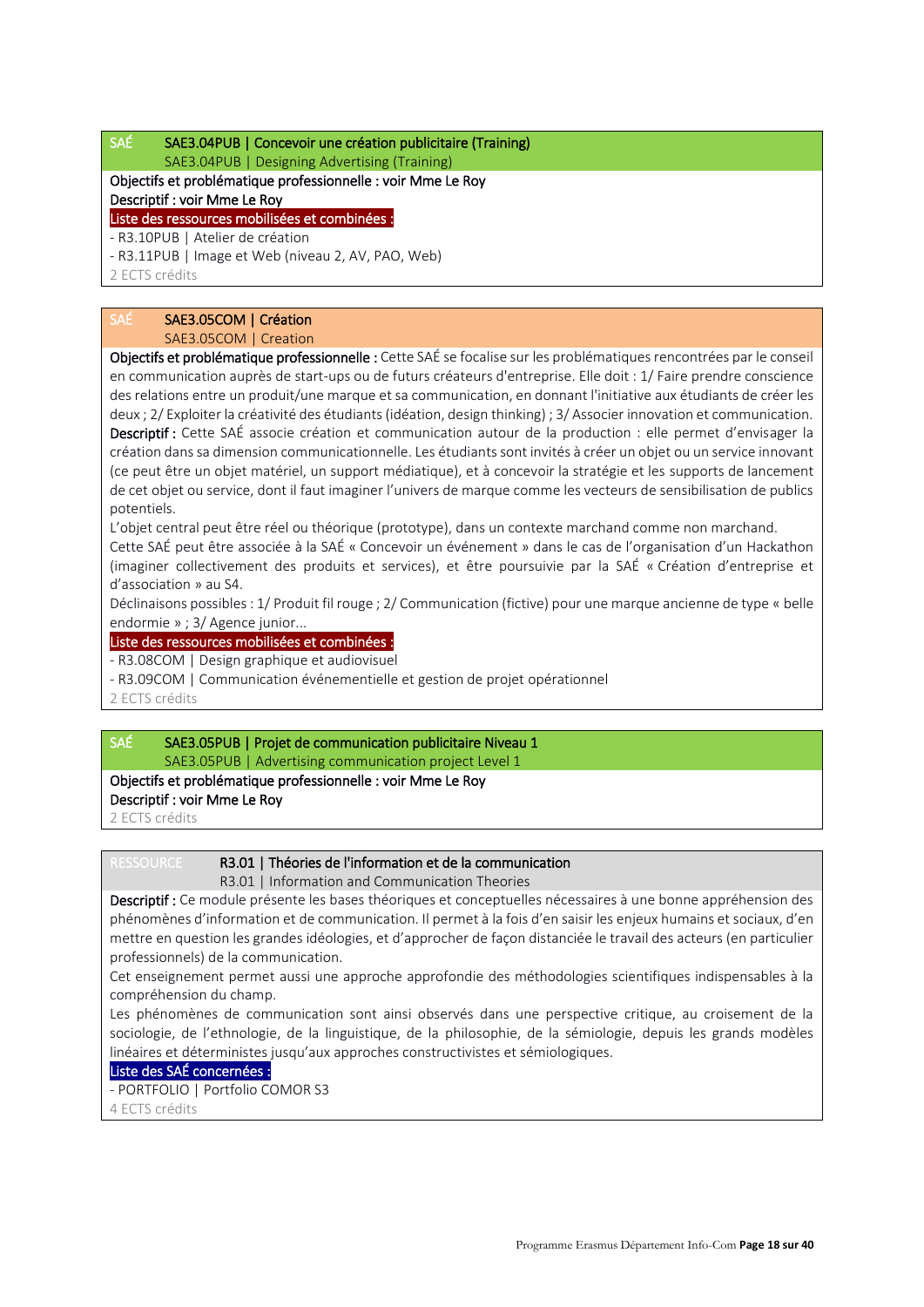# RESSOURCE R3.02 | Linguistique, Sémiologie

R3.02 | Linguistics, Semiology

Descriptif : Il s'agira pour l'étudiant de percevoir l'omniprésence des signes et le rôle des codes et des situations dans les phénomènes interprétatifs, de connaître les fonctions du langage et quelques concepts essentiels (dénotation/connotation, explicite/implicite, etc.) pour être à même d'analyser et de concevoir des textes hybrides ou complexes, savoir analyser une image pour en déterminer la construction, le sens, l'efficacité rhétorique.

On réfléchira au statut de l'image dans la société et à ses fonctions au sein des dispositifs de communication en s'appuyant sur les notions fondamentales en sémiologie (courants, écoles, théories). L'étudiant sera capable de rendre compte de sa perception des images (fixes ou animées) et de proposer une analyse du sens des images fixes et animées.

Situer le sens d'une image (fixe et animée) par rapport à un contexte socio-économique (production et réception) et concevoir les éléments nécessaires à l'élaboration d'une communication par l'image.

### Liste des SAÉ concernées :

- PORTFOLIO | Portfolio COMOR S3

4 ECTS crédits

### RESSOURCE R3.03 | Culture numérique

R3.03 | Digital Literacy

Descriptif : La numérisation est le vecteur d'une reconfiguration qui est loin d'avoir épuisé tous ses effets, et dessine déjà un nouveau paysage qui appelle quelques clés d'analyse ou de décryptage.

Le cours vise à mieux comprendre et cerner la mutation des industries culturelles et de la communication et questionne notamment l'influence des plateformes numériques et de nouveaux intermédiaires (infomédiaires) sur la production et la circulation des contenus informationnels et culturels.

En abordant la question des données personnelles et des algorithmes dans le champ des médias et de la communication, cet enseignement vise à susciter l'éveil critique des étudiants par rapport aux discours qui accompagnent le développement de ces intermédiaires (Facebook, TikTok, Youtube, Twitch, Apple News...) devenus incontournables.

Il s'agit ainsi de comprendre les logiques à l'œuvre, de cerner le contexte, d'identifier les acteurs et d'analyser les enjeux.

### Liste des SAÉ concernées :

- PORTFOLIO | Portfolio COMOR S3
- SAE3.04COM | Projet éditorial transmédia

4 ECTS crédits

### RESSOURCE R3.04 | Anglais

R3.04 | Vocational English: Current Affairs And Public Speaking

Descriptif : Dans un premier temps, on procède à une vérification des bases de l'anglais, au niveau lexical, syntaxique et phonétique. Le cours se poursuit par le développement des capacités à communiquer correctement en anglais, à l'oral comme à l'écrit. Ce module permet l'acquisition du vocabulaire spécifique et la mise en situation professionnelle relative aux métiers visés par le parcours.

Il d'agira de s'approprier le contenu de documents à caractère professionnel (communiqué de presse, argumentaire, billet de blog, dossier, reportage, …).

On s'attachera également à faire connaître les milieux professionnels pour favoriser la recherche de stage et/ou d'emploi à l'étranger.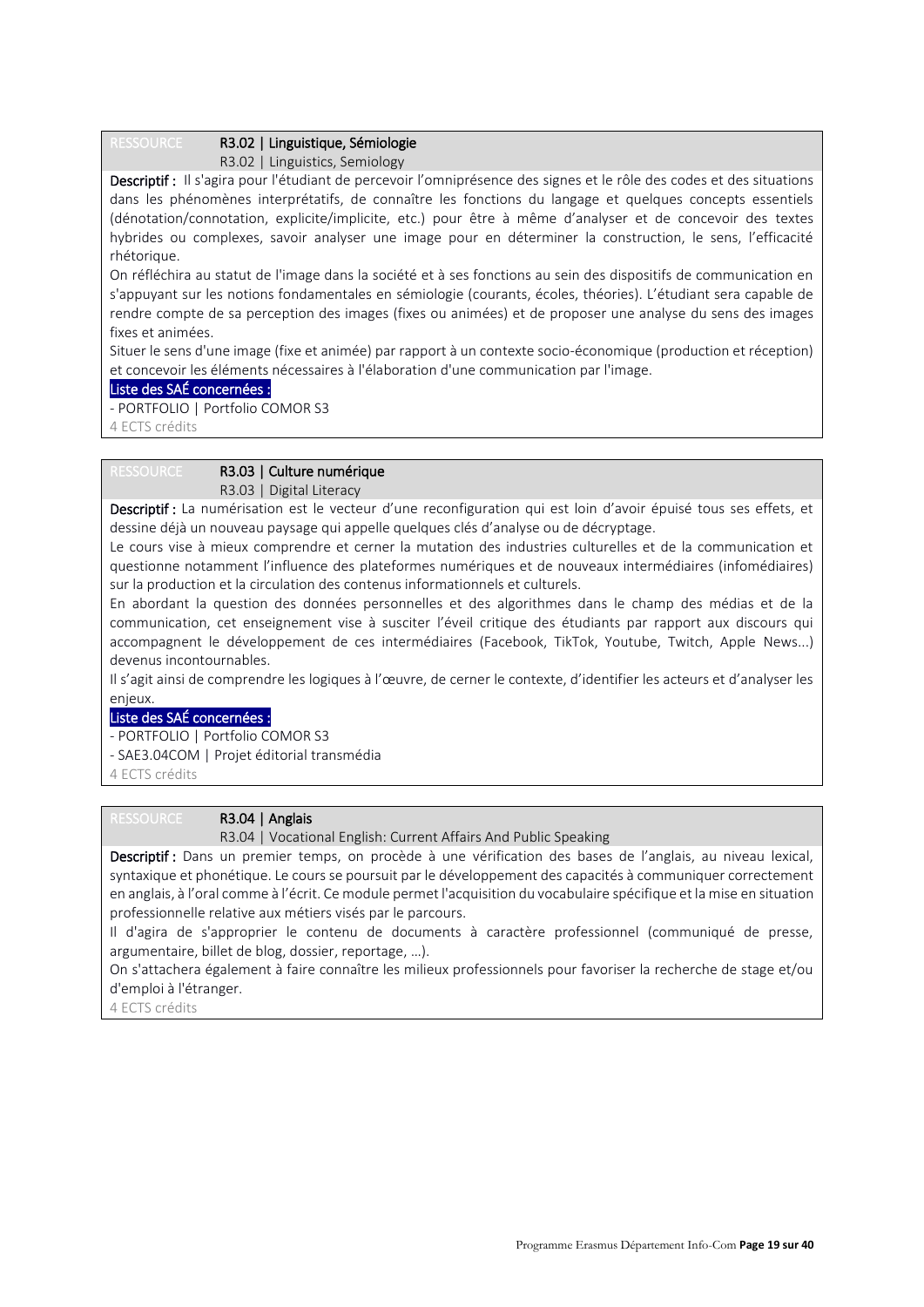### RESSOURCE R3.05 | Langue vivante 2

R3.05 | 2nd Language (German Or Spanish)

Descriptif : Dans un premier temps, on procède à une remise à niveau puis au renforcement des bases de la langue cible tant au niveau phonétique que lexical ou morphosyntaxique afin d'accroître les capacités à communiquer efficacement et avec aisance, à l'écrit comme à l'oral, ici principalement dans les environnements professionnels relatifs aux métiers visés par les parcours. On s'attachera au développement chez l'étudiant de la maîtrise du vocabulaire professionnel. On s'appuiera sur des documents authentiques de toute nature : imprimés ou électroniques (articles de journaux ou revues, documentation professionnelle, infographies…), graphiques ou encore audiovisuels tout en encourageant la réflexion sur la qualité et la fiabilité des sources utilisées. Il s'agit ici principalement d'acquérir du vocabulaire spécifique et de mettre l'étudiant en capacité de communiquer lors de situations professionnelles relatives aux métiers visés par le parcours. 4 ECTS crédits

### RESSOURCE R3.06 | Expression écrite et orale R3.06 | Written and oral expression

Descriptif : Il s'agira de maîtriser les règles de l'écriture professionnelle sur des écrits complexes et hybrides. L'étudiant doit comprendre et savoir appliquer les codes de l'écriture professionnelle relativement aux métiers visés par le parcours.

Il faudra prendre en compte les spécificités des supports pour adapter l'écriture (exemple : écriture pour le web : conception rédactionnelle d'un dite, newsletter...).

Concernant les compétences relatives aux situations orales on s'attachera à la maîtrise des techniques d'argumentation, de négociation et d'animation de réunions.

4 ECTS crédits

| RESSOURCE | R3.07   Projet Personnel et Professionnel |
|-----------|-------------------------------------------|
|           | R3.07   Personal and professional project |

### Descriptif :

- Définir son profil, en partant de ses appétences, de ses envies et asseoir son choix professionnel notamment au travers de son parcours.

- Construire un/des projet(s) professionnel(s) en définissant une stratégie personnelle pour le/les réaliser
- Analyser les métiers envisagés : postes, types d'organisation, secteur, environnement professionnel.
- Mettre en place une démarche de recherche de stage et d'alternance et les outils associés
- Liste des SAÉ concernées :
- PORTFOLIO | Portfolio COMOR S3

4 ECTS crédits

# RESSOURCE R3.08COM | Design graphique et audiovisuel

R3.08COM | Graphic and audiovisual design

Descriptif : Dans la continuité des ressources du BUT 1 en graphisme et en audiovisuel, les étudiantes et les étudiants répondront de façon méthodique à un cahier des charges sur la base de connaissances techniques, professionnelles et culturelles.

L'utilisation de logiciels spécialisés donnera lieu à une activité de conception et de production d'une communication visuelle combinant image et texte ou d'une communication audiovisuelle combinant image et son.

### Liste des SAÉ concernées :

- PORTFOLIO | Portfolio COMOR S3
- SAE3.02COM | Concevoir un événement
- SAE3.04COM | Projet éditorial transmédia
- SAE3.05COM | Création
- 4 ECTS crédits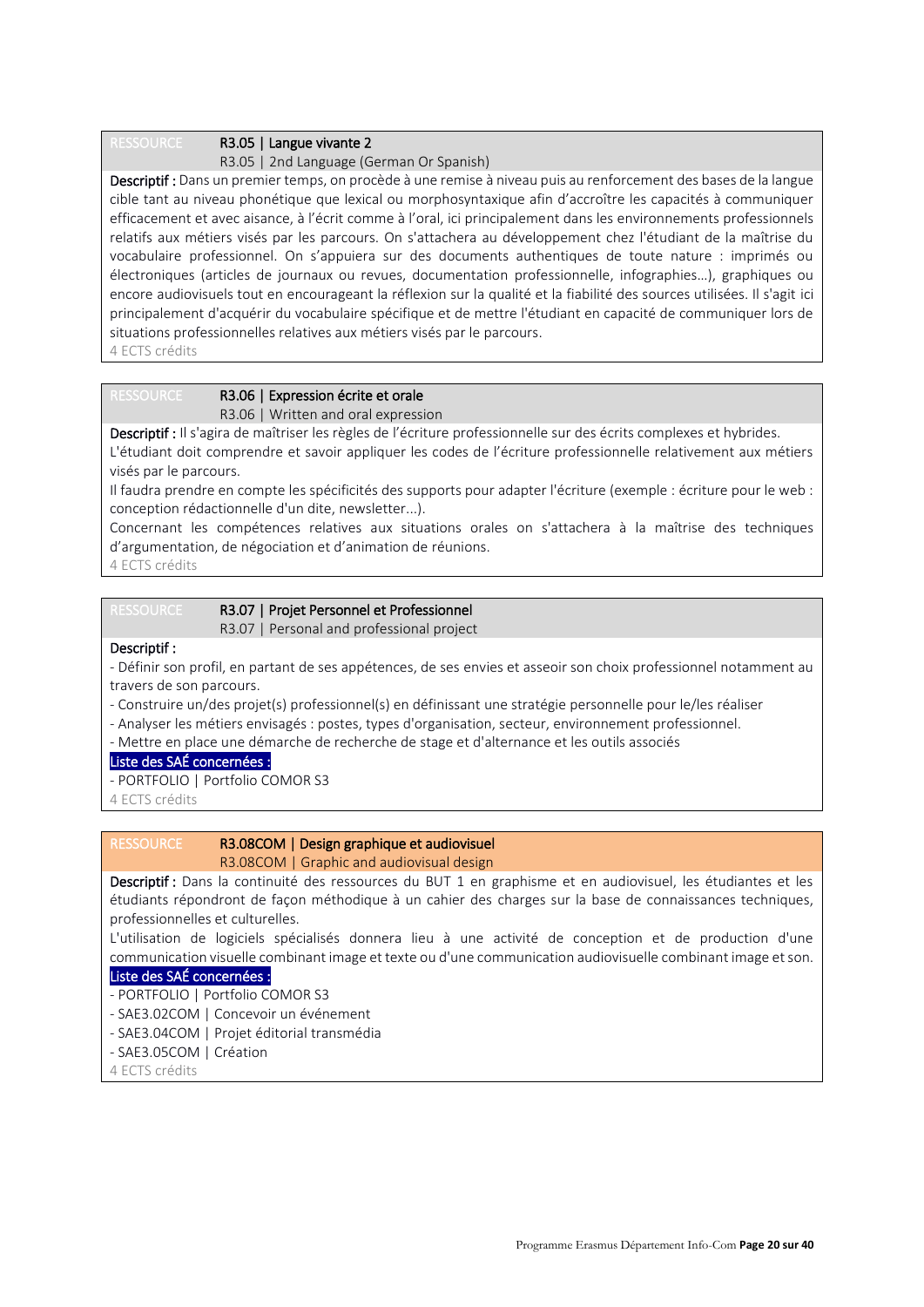# RESSOURCE R3.08PUB | Stratégie marketing / Branding

R3.08PUB | Marketing Strategy / Branding

# Descriptif : voir Mme Le Roy

- Liste des SAÉ concernées :
- PORTFOLIO | Portfolio PUB S3
- SAE3.02PUB | Étudier une marque (Training)

4 ECTS crédits

### RESSOURCE R3.09COM | Communication événementielle et gestion de projet opérationnel

R3.09COM | Event communication and operational project management

Descriptif : L'objectif est de permettre l'accompagnement d'une proposition de projets et d'assister le montage des événements (puis le suivi) auprès de cibles auxquelles l'entité, quelle qu'elle soit, souhaite s'adresser pour ensuite les atteindre directement et les fidéliser.

Pour cela, cette ressource apporte des connaissances sur les points suivants :

- identification de la cible
- veille des tendances
- identification des prestataires et leur offre
- établissement du cahier des charges
- conformité de l'environnement administratif et juridique de l'évènement
- « Road book » (ou « déroulé » ou « feuille de route ») de l'évènement
- Établissement de budget d'exploitation simplifié
- Mise en oeuvre des phases de réalisation de l'évènement dans le respect la feuille de route pré établie
- gestion d'équipe
- Détermination des KPI
- Débriefing de l'organisation de l'évènement

### Liste des SAÉ concernées :

- PORTFOLIO | Portfolio COMOR S3
- SAE3.02COM | Concevoir un événement
- SAE3.04COM | Projet éditorial transmedia
- SAE3.05COM | Création
- 4 ECTS crédits

# RESSOURCE R3.09PUB | Marketing opérationnel / Webmarketing

R3.09PUB | Operational marketing / Webmarketing

# Descriptif : voir Mme Le Roy

- Liste des SAÉ concernées : - PORTFOLIO | Portfolio PUB S3
- SAE3.02PUB | Étudier une marque (Training)
- 4 ECTS crédits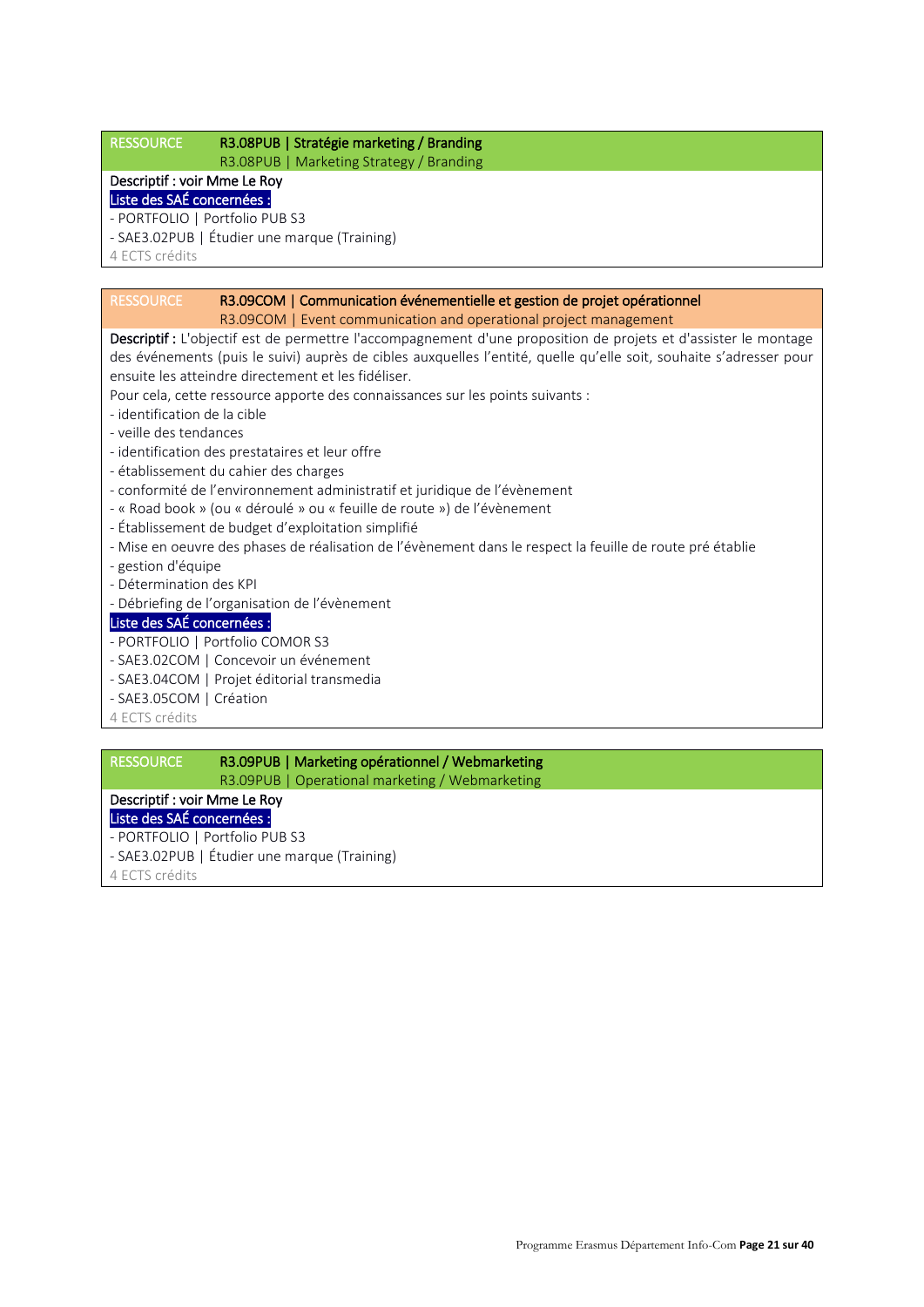# RESSOURCE R3.10COM | Marketing / Webmarketing R3.10COM | Marketing / Webmarketing Descriptif : L'étudiant sera capable d'analyser un marché et son environnement pour identifier une démarche marketing adaptée aux enjeux commerciaux l'entreprise. Dans un contexte de web marketing il saura mettre en place les outils adaptés pour atteindre les objectifs de l'organisation. Il saura : – mettre en place une méthodologie adaptée et réaliser une étude de marché – poser un diagnostic marketing – proposer une stratégie marketing en utilisant les concepts de segmentation, ciblage et positionnement – décliner la stratégie dans un plan de marchéage (marketing mix) cohérent en utilisant les 4 leviers : produit, prix, distribution et communication. - décliner la stratégie marketing dans une optique de web marketing pour atteindre les objectifs en utilisant la méthode SMART. - proposer des outils de communication commerciale qui passent par les canaux digitaux dans une dynamique d'inbound marketing (marketing entrant). - proposer des contenus attractifs pour attirer le client potentiel (content marketing), tels que Infographies, webinars, vidéos, ebooks, photos, posts réseaux sociaux, newsletters ... Liste des SAÉ concernées : - PORTFOLIO | Portfolio COMOR S3 - SAE3.03COM | Réaliser une recommandation 4 ECTS crédits RESSOURCE R3.10PUB | Atelier de création R3.10PUB | Creation workshop

# Descriptif : voir Mme Le Roy

### Liste des SAÉ concernées :

- PORTFOLIO | Portfolio PUB S3

- SAE3.04PUB | Concevoir une création publicitaire (Training)

4 ECTS crédits

# RESSOURCE R3.11COM | Communication interne R3.11COM | Internal communication

Descriptif : Ce module vise à présenter l'état de la communication interne (compétences attendues, professionnalisation, évolutions du secteur) tout en développant ses enjeux actuels pour une organisation. Il permettra également d'aborder les techniques et outils de communication interne en contextualisant leur usage dans une stratégie plus globale formalisée dans un plan de communication interne dont la mise en œuvre peut être abordée en contexte de fonctionnement habituel ou de crise.

Il permettra enfin de mettre en lumière les points de convergence mais également les tensions et nécessaires ponts entre communication interne et externe, entre communication interne et management de manière plus globale.

A la fin de ce module, l'étudiant doit notamment être en mesure :

- d'identifier différentes situations internes nécessitant la mise en œuvre d'une stratégie de communication interne ;

- d'analyser des problématiques de communication internes en contexte de crise ou non ;
- de différencier les outils choisis par rapport aux publics et aux cibles visés ;

- de mettre en œuvre une stratégie de communication interne répondant à un objectif spécifique.

### Liste des SAÉ concernées :

- PORTFOLIO | Portfolio COMOR S3
- SAE3.03COM | Réaliser une recommandation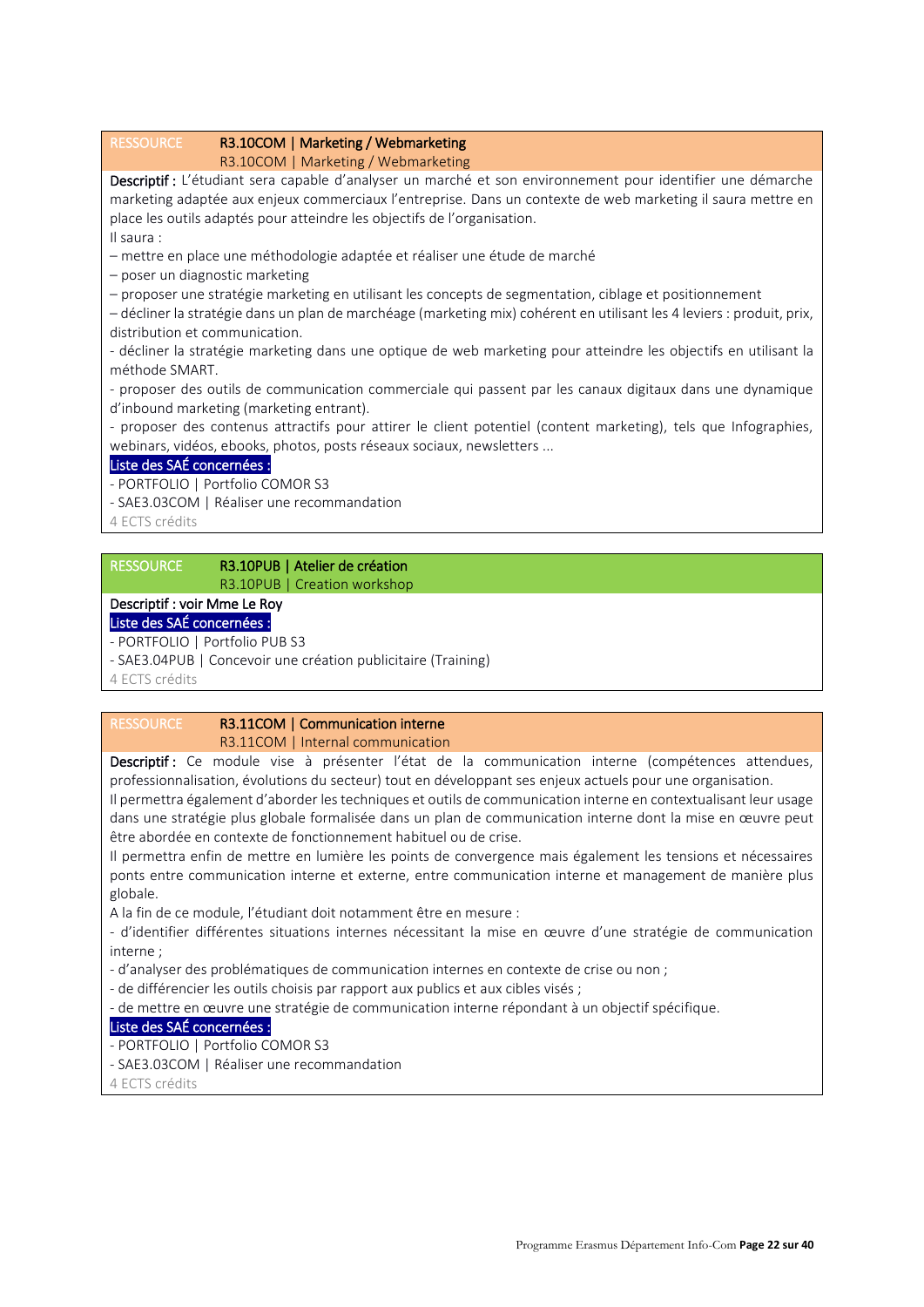# RESSOURCE R3.11PUB | Image et Web (niveau 2, AV, PAO, Web)

R3.11PUB | Image and Web (level 2, AV, DTP, Web)

# Descriptif : voir Mme Le Roy

Liste des SAÉ concernées : - PORTFOLIO | Portfolio PUB S3

- SAE3.04PUB | Concevoir une création publicitaire (Training)

4 ECTS crédits

# RESSOURCE R3.12PUB | Stratégie de communication R3.12PUB | Communication strategy

# Descriptif : voir Mme Le Roy

Liste des SAÉ concernées :

- PORTFOLIO | Portfolio PUB S3
- SAE3.03PUB | Réaliser une stratégie de communication (Training)

4 ECTS crédits

RESSOURCE R3.13PUB | Stratégie des moyens / Social media R3.13PUB | Media strategy / Social media

# Descriptif : voir Mme Le Roy

Liste des SAÉ concernées : - PORTFOLIO | Portfolio PUB S3

- SAE3.03PUB | Réaliser une stratégie de communication (Training)

4 ECTS crédits

| <b>RESSOURCE</b>                                                  | R3.14PUB   Gestion d'un projet de communication |
|-------------------------------------------------------------------|-------------------------------------------------|
|                                                                   | R3.14PUB   Managing of a communication project  |
| Descriptif : voir Mme Le Roy                                      |                                                 |
| Liste des SAÉ concernées :                                        |                                                 |
| - PORTFOLIO   Portfolio PUB S3                                    |                                                 |
| - SAE3.03PUB   Réaliser une stratégie de communication (Training) |                                                 |
| 4 ECTS crédits                                                    |                                                 |

# **L'offre de formation de Janvier à juin :** Printemps-été 2022-2023 Marketing & Communication **Marketing & Advertising Commun / Joint** Commun / Joint

**Cours hautement recommandés aux étudiants en échange :** Courses highly recommended to all Exchange students

# French For Foreigners

This course aims at consolidating grammar, vocabulary but also the cultural knowledge of France by using French in real-life communication situations. r for students who wish to improve their language skills in French. 4 ECTS crédits

### Intercultural Communication

This course enables exchange students to discover, understand and share their intercultural differences. This course is the continuation of the course "French for foreigners" for all exchange students who want to put their language skills into practice. The students are asked to prepare presentations about Paris, the history of the city and the identity of its neighborhoods.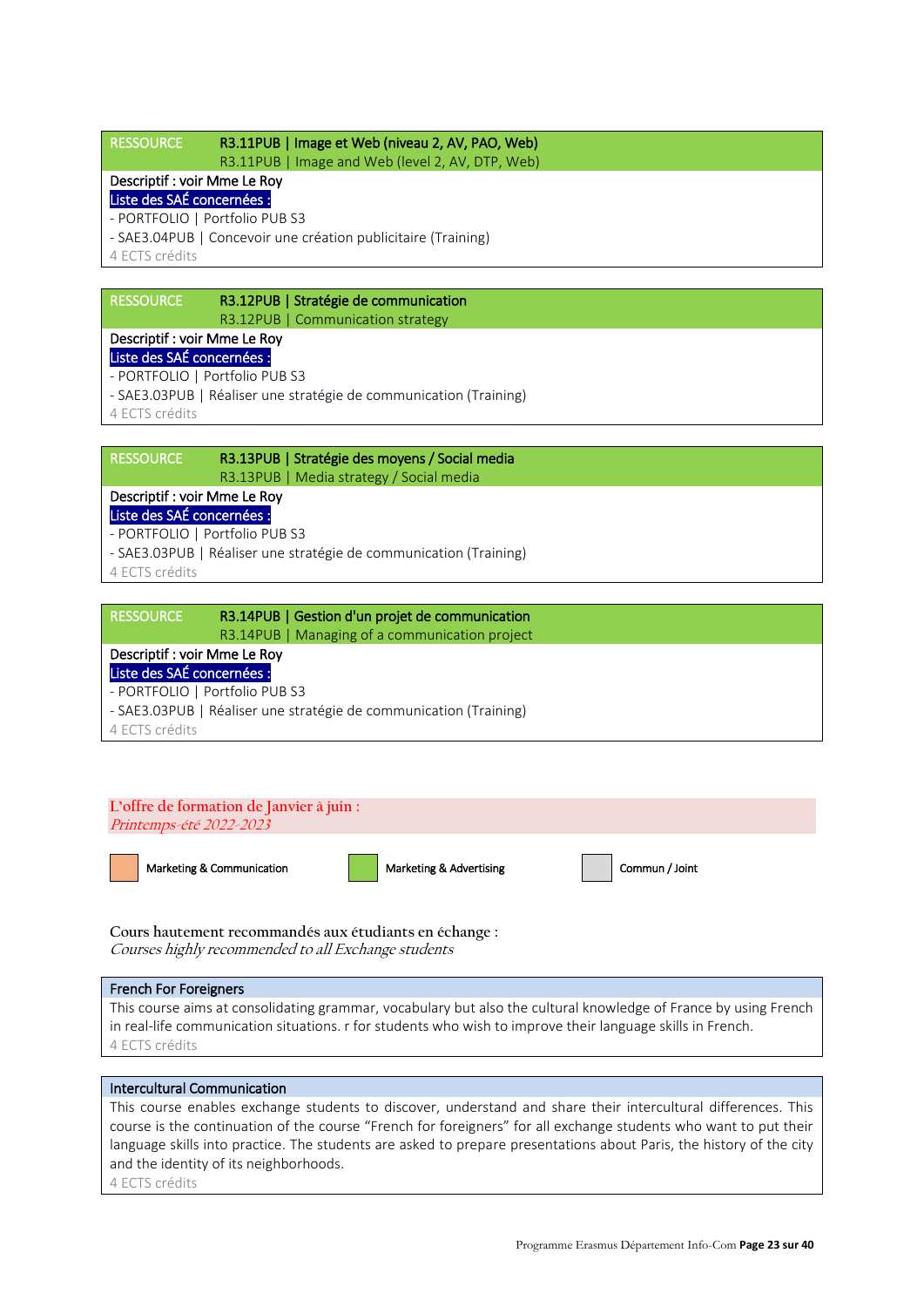### Innovative Business And Communication Models

Climate change and the digital revolution are the 2 major disruptive factors of the 21st century. In this context business and communication practices are changing. This module will introduce different economic models: the social and solidarity economy, the doughnut economy, reconomy, transition towns, the cooperative movement, local currencies. It will be based on some theory and case studies but also on field trips in Paris and the wider metropolitan area where students will meet entrepreneurs who have succeeded in defining business models tailored to the local territorial context. The innovation process will be analyzed through the paradigm of local ecosystems. Documenting the field trips will be part of the process. To conclude, students will present initiatives in their own countries.

4 ECTS crédits

### **Cours enseignés en FRANÇAIS**

En fonction des places disponibles

# SAÉ PORTFOLIO | Portfolio COMOR S2

PORTFOLIO | Portfolio COMOR S2

Objectifs et problématique professionnelle : Nommé parfois portefeuille de compétences ou passeport professionnel, le portfolio est un point de connexion entre le monde universitaire et le monde socio-économique. En cela, il répond à l'ensemble des dimensions de la professionnalisation de l'étudiante ou de l'étudiant, de sa formation à son devenir en tant que professionnel.

Le portfolio soutient donc le développement des compétences et connaissances et l'individualisation du parcours de formation.

Descriptif : Plus spécifiquement, le portfolio offre la possibilité à l'étudiante ou l'étudiant d'engager une démarche de démonstration, de progression, d'évaluation et de valorisation des compétences et connaissances qu'il ou elle acquiert tout au long de son cursus.

Quels qu'en soient la forme, l'outil ou le support, le portfolio a pour objectif de permettre à l'étudiante ou à l'étudiant d'adopter une posture réflexive et critique vis-à-vis des compétences et connaissances acquises ou en voie d'acquisition.

2 ECTS crédits

### SAÉ PORTFOLIO | Portfolio PUB S2 PORTFOLIO | Portfolio PUB S2

Objectifs et problématique professionnelle : Nommé parfois portefeuille de compétences ou passeport professionnel, le portfolio est un point de connexion entre le monde universitaire et le monde socio-économique. En cela, il répond à l'ensemble des dimensions de la professionnalisation de l'étudiante ou de l'étudiant, de sa formation à son devenir en tant que professionnel.

Le portfolio soutient donc le développement des compétences et connaissances et l'individualisation du parcours de formation.

Descriptif : Plus spécifiquement, le portfolio offre la possibilité à l'étudiante ou l'étudiant d'engager une démarche de démonstration, de progression, d'évaluation et de valorisation des compétences et connaissances qu'il ou elle acquiert tout au long de son cursus.

Quels qu'en soient la forme, l'outil ou le support, le portfolio a pour objectif de permettre à l'étudiante ou à l'étudiant d'adopter une posture réflexive et critique vis-à-vis des compétences et connaissances acquises ou en voie d'acquisition.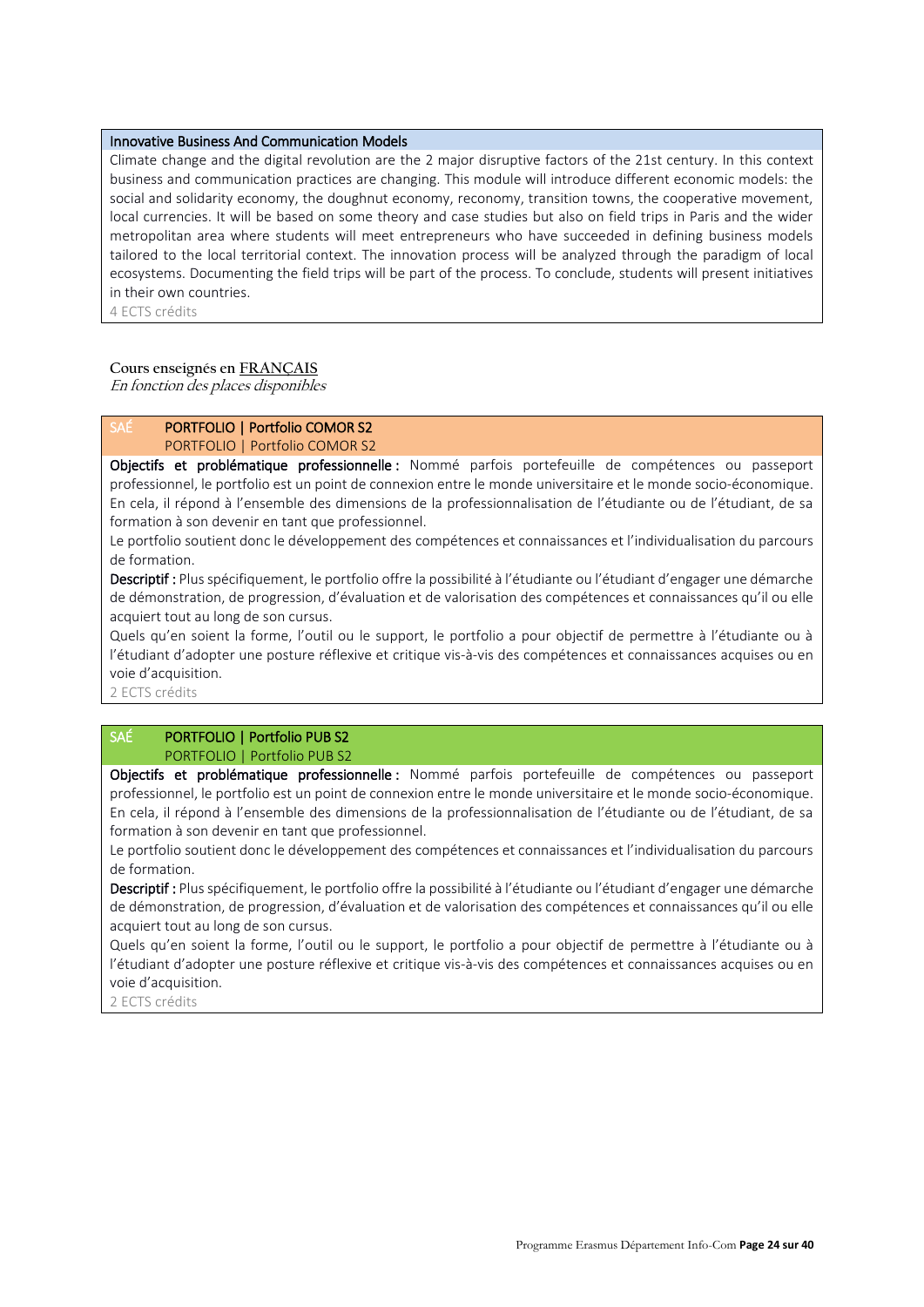# SAÉ STAGECOMOR | Stage COMOR S2

STAGECOMOR | Internship

Objectifs et problématique professionnelle : Le stage de 2 à 4 semaines vise à permettre à l'étudiant de : 1/ ancrer les apprentissages, qu'on entende par-là la compréhension des dynamiques structurant les organisations, et en leur sein, les processus d'information-communication, ou encore la compréhension des missions assignées aux différents acteurs ; 2/ exécuter dans un environnement réel des tâches simples de production ; 3/ observer les politiques et stratégies au sein desquelles s'insèrent ses contributions ponctuelles ; 4/ apprendre à ajuster ses comportements aux contextes et situations professionnelles ; 5/ faire évoluer, en l'affinant, son projet professionnel.

Descriptif : Types de livrable : Écrits - Rapport de stage, Fiche métier en lien avec l'activité commerciale, Carnet de bord, rapport d'étonnement, Possibilité de soutenance orale, Preuves d'action sur le Portfolio. 4 ECTS crédits

# SAÉ STAGEPUB | Stage PUB S2

STAGEPUB | Internship

Objectifs et problématique professionnelle : Le stage de 2 à 4 semaines vise à permettre à l'étudiant de :

1. ancrer les apprentissages, qu'on entende par là la compréhension des dynamiques structurant les organisations, et en leur sein, les processus d'information-communication, ou encore la compréhension des missions assignées aux différents acteurs,

2. exécuter dans un environnement réel des tâches simples de production,

- 3. observer les politiques et stratégies au sein desquelles s'insèrent ses contributions ponctuelles,
- 4. apprendre à ajuster ses comportements aux contextes et situations professionnelles,
- 5. faire évoluer, en l'affinant, son projet professionnel.

Descriptif : Types de livrable : Écrits - Rapport de stage, Fiche métier en lien avec l'activité commerciale, Carnet de bord, rapport d'étonnement, Possibilité de soutenance orale, Preuves d'action sur le Portfolio. 4 ECTS crédits

# SAE 2.03 | Étude d'une organisation

SAE2.03 | Organizational Design

Objectifs et problématique professionnelle : Cette SAÉ vient en poursuite de la SAÉ du semestre 1, en axant le regard sur les dimensions juridiques et socio-économiques. Par ce travail, les étudiants construisent un panorama analogue à celui qui s'impose à un professionnel, ou à un jeune stagiaire, confronté à une nouvelle organisation, que ce soit celle qui l'emploie ou qu'elle soit partenaire.

Les étudiants, seuls ou en groupe, doivent décrire l'environnement économique et juridique d'une organisation, qu'elle relève du secteur public ou du secteur privé. Il est possible d'utiliser la même organisation que pour la SAE de premier semestre.

Descriptif : Cette description sera accompagnée d'une note indiquant comment cette organisation se positionne dans son environnement éventuellement concurrentiel et comment sa structure a pu évoluer. Les étudiants devront détailler la manière avec laquelle ils ont cherché de l'information sur cette organisation et sur son environnement.

Un résumé de ce travail sera réalisé en anglais et dans la LV2 choisie et la présentation orale intégrera une courte vidéo.

# Liste des ressources mobilisées et combinées :

- R2.01 | Économie générale
- R2.02 | Droit Droit du travail
- R2.05 | Anglais
- R2.06 | Langue vivante 2
- R2.08 | Image et son
- 2 ECTS crédits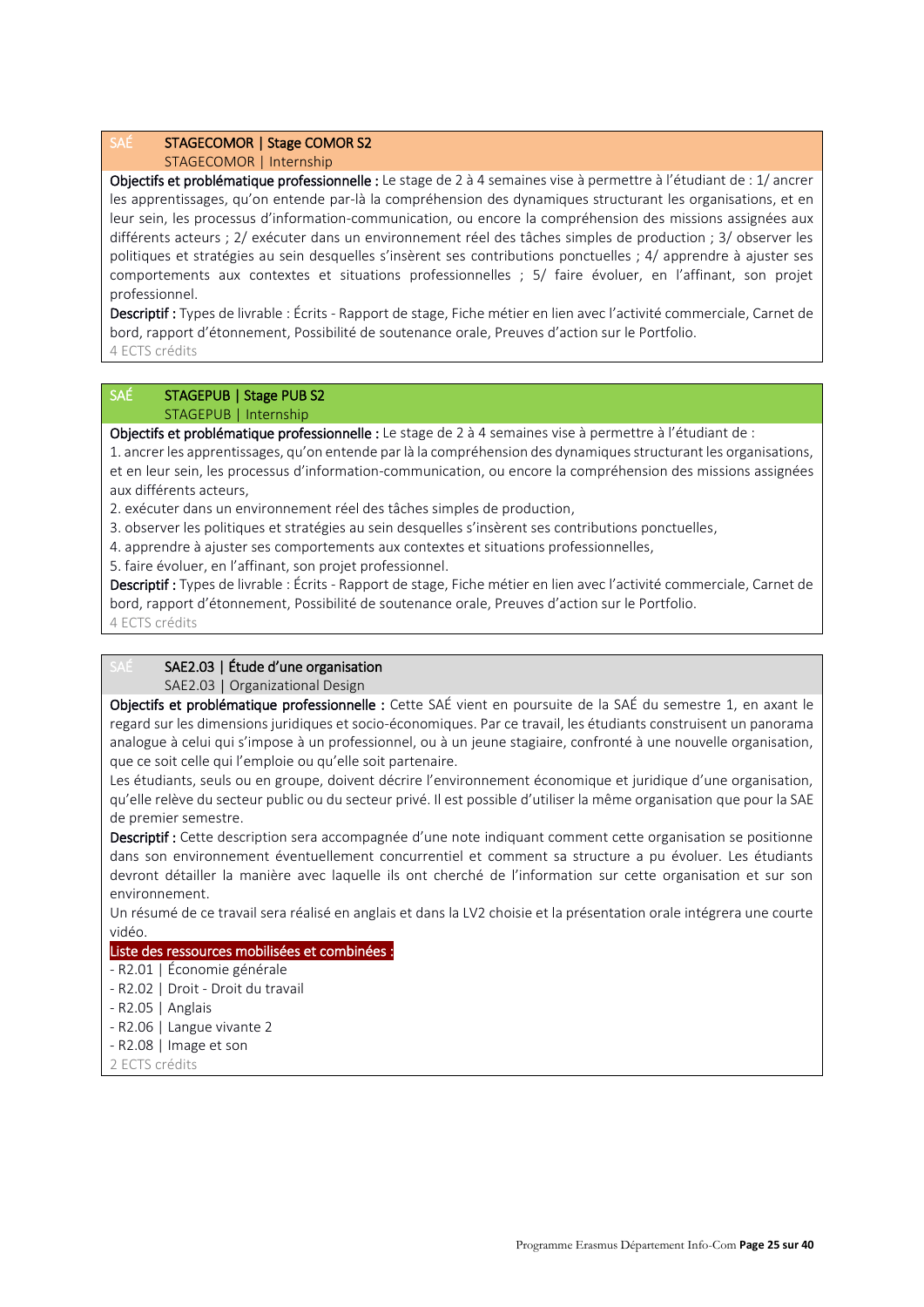### SAE2.04 | Enquête sur des objets infocommunicationnels

SAE2.04 | Investigation of infocommunicational objects

Objectifs et problématique professionnelle : Analyser les évolutions d'un objet ou d'une institution sur un temps long (en se dégageant de l'emprise de l'actualité et de la mode) pour en identifier les avatars, les techniques et l'évolution des usages dans le cadre d'une phase d'études, voire d'un argumentaire donneur d'ordre. Descriptif : Livrables possibles : Rapport, Présentation orale, Mini site, Infographie, Poster.

### Liste des ressources mobilisées et combinées :

- R2.03 | SHS : Sociologie, Psychologie, Anthropologie, Ethnologie, Philosophie…

- R2.04 | Culture générale et humanités

- R2.09 | Culture numérique

2 ECTS crédits

### SAÉ SAE2.05COM | Plan de communication SAE2.05COM | Communication Plan

Objectifs et problématique professionnelle : Expérimenter une démarche de plan de communication, exercice phare du responsable de communication, articulant des compétences stratégiques mais également de relation client.

L'élaboration d'un plan de communication, avec donneur d'ordre réel ou fictif, doit permettre aux étudiants d'expérimenter comment s'articulent dans une commande.

– Prise en charge des spécificités du donneur d'ordre (concrétisée par la prise ou l'analyse de brief, et la relation client le cas échéant, qui inclut la présentation et défense des propositions faites).

– Phase d'étude (caractérisée par une analyse de ses besoins et celle du positionnement de la concurrence).

– Phase proprement stratégique qui consiste à élaborer, planifier et budgéter dans ses grandes lignes une stratégie incluant des pistes de moyens (qu'il ne sera pas demandé de produire).

### Liste des ressources mobilisées et combinées :

- R2.11COM | Plan de communication

- R2.12COM | Comportement des consommateurs

- R2.15COM | Ateliers de pratique professionnelle

- R2.16COM | Méthodologie de gestion de projet

2 ECTS crédits

### SAÉ SAE2.05PUB | Réaliser une étude sur une marque SAE2.05PUB | Conducting a brand study

Objectifs et problématique professionnelle : A la demande d'un commanditaire ou sur un sujet imposé par l'enseignant ou sur un sujet proposé par l'étudiant, il s'agit de procéder à l'étude d'une marque.

– Évaluer la notoriété et l'image de la marque. – Récolter des données sur la marque.

– Étudier la clientèle actuelle de la marque et produire quelques projections.

Le travail se fera de préférence par groupes.

L'évaluation pourra comporter une restitution écrite et/ou orale.

### Liste des ressources mobilisées et combinées :

- R2.11PUB | Comportement des consommateurs / Analyse des données

- R2.12PUB | Études de marché, Marketing d'études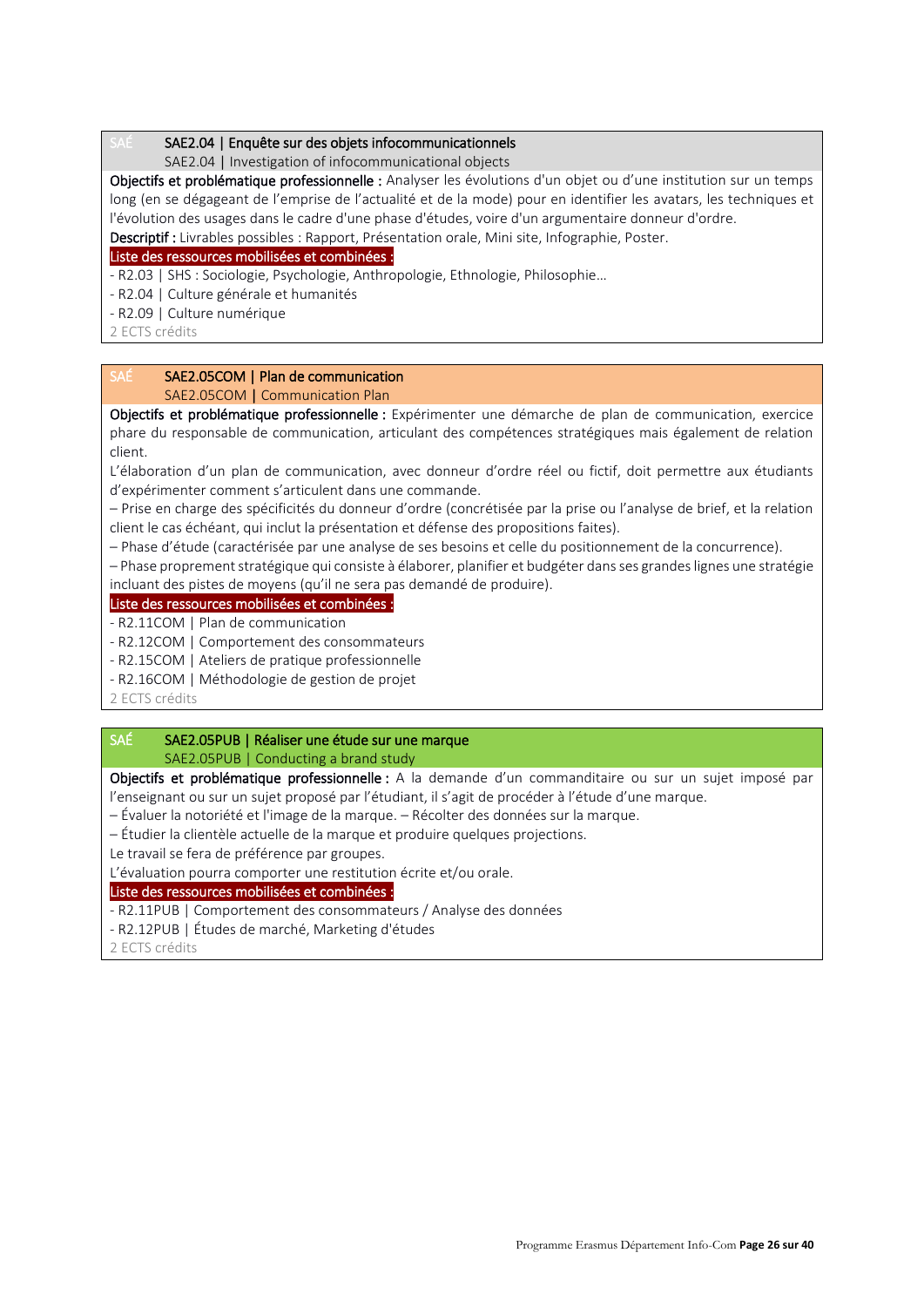### SAÉ SAE2.06COM | Production : chronique audiovisuelle

SAE2.06COM | Production: audiovisual chronicle

Objectifs et problématique professionnelle : Production de courtes séquences de contenu audiovisuel natif, ou destiné aux médias sociaux, pour rendre compte d'un événement ou d'un phénomène, en français et en langue étrangère.

Les étudiants se placeront dans une démarche de content management, community management, en étudiant avec soin leur positionnement, les séquences à retenir, le ton à employer, afin d'éditorialiser l'information pour la rendre agréable au public proposé par l'équipe pédagogique.

Descriptif : Podcast, chronique audio, vidéo courte, reportage bref.

### Liste des ressources mobilisées et combinées :

- R2.05 | Anglais
- R2.06 | Langue vivante 2
- R2.08 | Image et son
- R2.14Com | Audiovisuel spécifique
- 2 ECTS crédits

### SAÉ SAE2.06PUB | Étude publicitaire SAE2.06PUB | Advertising Study

Objectifs et problématique professionnelle : Dans le cadre d'une veille des tendances publicitaires et afin d'acquérir une culture publicitaire, il s'agira d'analyser les campagnes produites par une organisation en fonction de critères internes mais également eu égard à ses obligations juridiques et engagements RSE.

Les étudiants, organisés en équipes, s'emparent d'une ou deux publicités, proposées par l'enseignant ou choisies par eux en fonction de critères indiqués par l'enseignant (par exemple un secteur d'activité, une cause, etc.). Les étudiants prennent développent les deux phases suivantes.

– Phase d'analyse du contexte de l'annonceur : stratégie de communication actuelle, objectifs, cible, contexte de marché, contexte législatif inhérent à la publicité de son produit.

– Phase de description et d'analyse de la publicité voire de comparaison avec une autre publicité.

L'évaluation portera sur la restitution d'une fiche d'analyse. Un pitch pourra être envisagé.

### Liste des ressources mobilisées et combinées :

- R2.15PUB | Culture et tendances publicitaires

- R2.16PUB | Droit de la publicité

- R2.17PUB | Gestion de projet

2 ECTS crédits

### SAÉ SAE2.07PUB | Raconter ou convaincre par l'image

SAE2.07PUB | Telling or convincing through images

Descriptif : Il s'agit ici de communiquer par le visuel ou l'audiovisuel afin de mettre en valeur un produit/un service/une cause pour le compte d'une organisation ou d'une marque.

Le commanditaire peut être réel ou fictif. Les étudiants travaillent par groupes de 2 et réaliseront le projet en trois étapes clés :

- Lecture et compréhension de la demande client.

- Préparation et réalisation du contenu visuel ou audiovisuel.
- Retouche et mise en forme du contenu par des outils de PAO.

- L'évaluation portera sur la qualité de la production et sa corrélation avec les objectifs du client.

### Liste des ressources mobilisées et combinées :

- R2.13PUB | Conception rédaction
- R2.14PUB | Image et web
- R2.15PUB | Culture et tendances publicitaires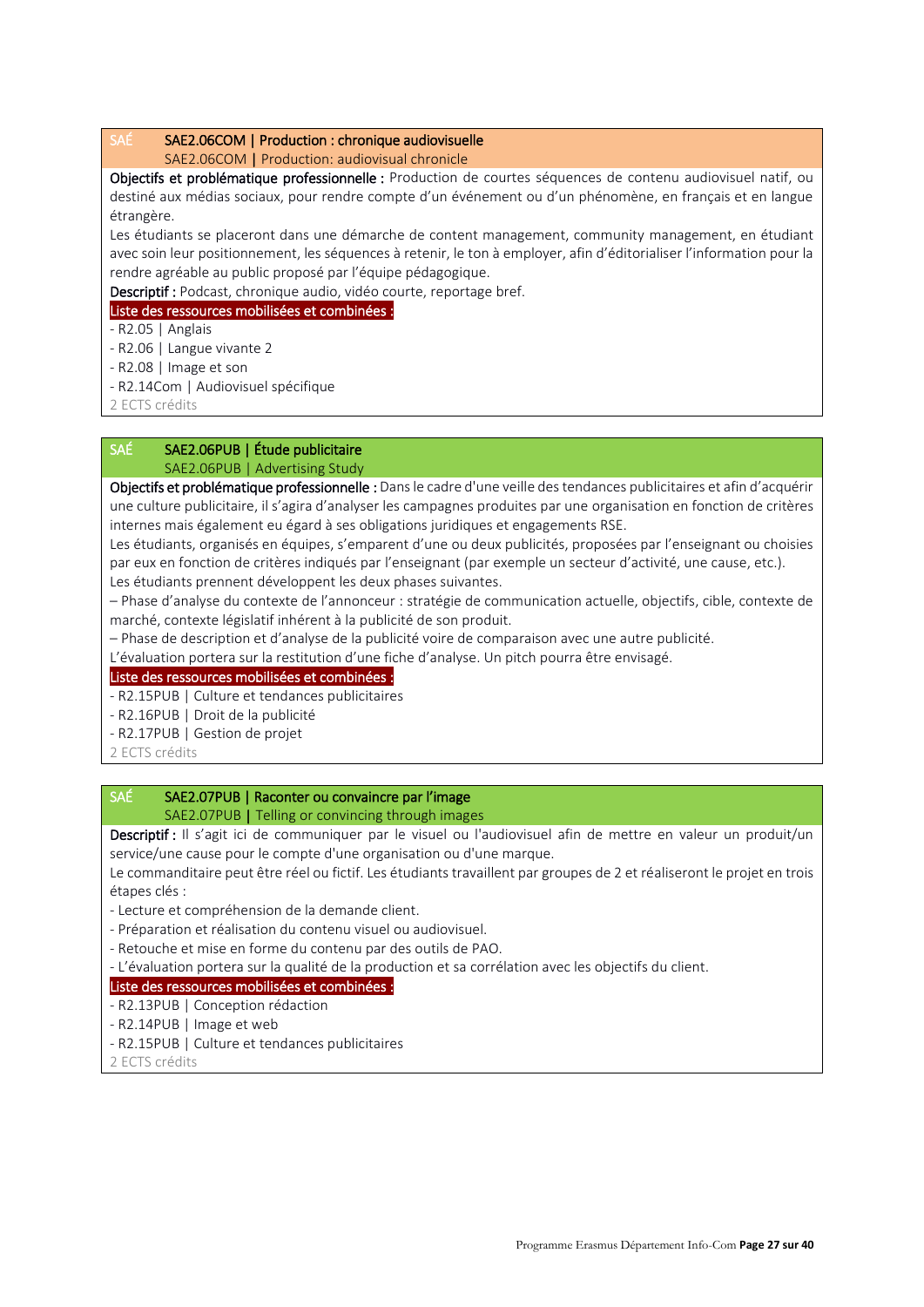### RESSOURCE R2

| 2.01   Economie générale |  |
|--------------------------|--|
|                          |  |

R2.01 | Basics In Economy

Descriptif : Cet enseignement permet de présenter quelques problèmes économiques qui se posent dans les pays développés à économie de marché : source et durabilité de la croissance économique, Place de l'État et du marché dans les régulations économiques, Régionalisation et internationalisation des échanges, Dynamique des inégalités économiques…

Cet enseignement permettra de donner les outils pour comprendre l'actualité économique et l'environnement dans lequel les organisations développent leurs activités.

### Liste des SAÉ concernées :

- SAE2.03 | Étude d'une organisation

4 ECTS crédits

# RESSOURCE R2.02 | Droit - Droit du travail

R2.02 | Basics In Law And Labour Law

Descriptif : Donner aux étudiants les bases de droit nécessaires au plein exercice de leur citoyenneté et à leur compréhension du monde professionnel. On y traitera les notions essentielles du droit, les textes officiels nationaux et européens (constitutions, lois, lois- cadre, arrêtés, actes administratifs individuels...), ainsi que les spécificités du droit social au sein des organisations.

Liste des SAÉ concernées :

- SAE2.03 | Étude d'une organisation

4 ECTS crédits

| <b>RESSOURCE</b> | R2.03   SHS : Sociologie, Psychologie, Anthropologie, Ethnologie, Philosophie |
|------------------|-------------------------------------------------------------------------------|
|                  | R2.03   Humanities and Social Sciences: Sociology, Psychology, Anthropology   |

Descriptif : Cet enseignement permet de présenter et d'approfondir des concepts et notions indispensables à la connaissance du monde contemporain et de ses enjeux sociaux et sociétaux. Il s'agira notamment des notions fondamentales de la vie sociale et collective : groupes sociaux, construction sociale de l'identité, règles et normes, processus de socialisation, phénomènes de groupes et de l'influence sociale, catégorisation sociale, communication des groupes…

Les approches pourront être croisées : sociologique, psychologique, philosophique, anthropologique, ou toute autre science humaine et sociale afin d'éclairer les problématiques relevant de l'information-communication.

### Liste des SAÉ concernées :

- SAE2.04 | Enquête sur des objets infocommunicationnels

4 ECTS crédits

RESSOURCE R2.04 | Culture générale et humanités

R2.04 | General culture and humanities

Descriptif : Dans le but d'une meilleure compréhension de leur environnement social et culturel, il s'agit d'ouvrir la réflexion à des savoirs s'attachant aux productions intellectuelles et culturelles qui font le propre de l'humanité. L'objectif est de développer la culture générale des étudiants.

Liste des SAÉ concernées :

- SAE2.04 | Enquête sur des objets infocommunicationnels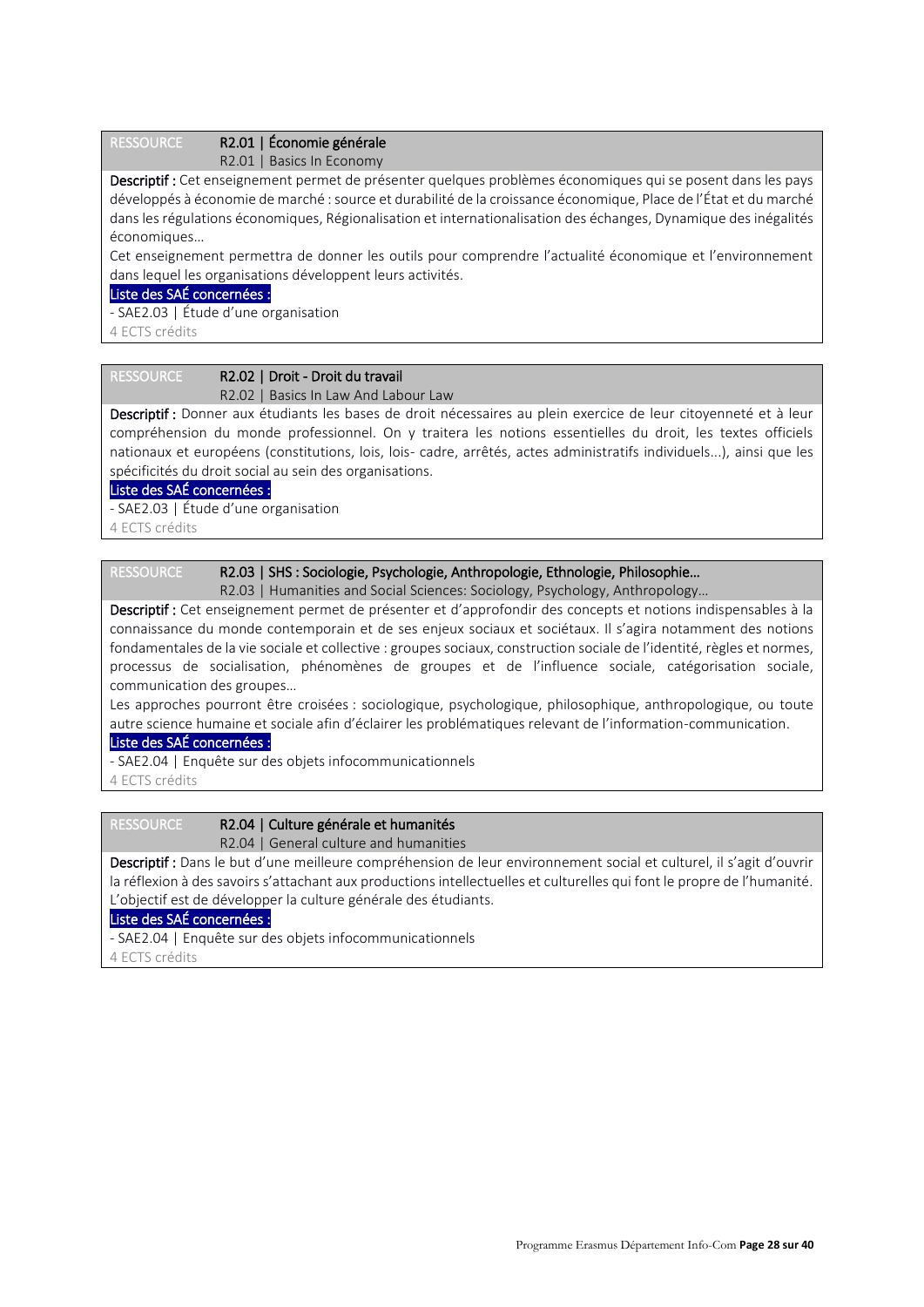### RESSOURCE R2.05 | Anglais

R2.05 | Vocational English : Current affairs and public speaking

Descriptif : Dans un premier temps, on procède à une vérification des bases de l'anglais, au niveau lexical, syntaxique et phonétique. Le cours se poursuit par le développement des capacités à communiquer correctement en anglais, à l'oral comme à l'écrit. Ce module aborde également les aspects culturels des pays anglophones. Des documents authentiques écrits comme audiovisuels (articles de journaux, de revues…) permettent de traiter l'actualité. On travaille l'éducation aux médias (media literacy) et on encourage la réflexion sur la question de la connaissance et la fiabilité des sources. L'accent est mis sur l'expression orale.

### Liste des SAÉ concernée.s :

- SAE2.03 | Étude d'une organisation

- SAE2.06COM| Production : chronique audiovisuelle

4 ECTS crédits

# RESSOURCE R2.06 | Langue vivante 2

R2.06 | 2nd Language (German Or Spanish)

Descriptif : Dans un premier temps, on procède à une remise à niveau puis au renforcement des bases de la langue cible (allemand, espagnol, italien…) tant au niveau phonétique que lexical ou morphosyntaxique afin d'accroître les capacités à communiquer efficacement et avec aisance, à l'écrit comme à l'oral, aussi bien dans la sphère privée que dans un environnement professionnel.

L'objectif du module est de développer progressivement les capacités à conceptualiser, à analyser et à argumenter en s'appuyant sur des documents authentiques de toute nature : imprimés ou électroniques (articles de journaux ou revues, documentation professionnelle, infographies…), graphiques ou encore audiovisuels tout en encourageant la réflexion sur la qualité et la fiabilité des sources utilisées.

Les connaissances sur les réalités socio-culturelles des pays de la langue cible seront également abordées et approfondies afin d'intégrer la dimension interculturelle dans l'approche communicationnelle, tout en acquérant les rudiments du vocabulaire professionnel (marketing, commerce, économie, entreprise).

### Liste des SAÉ concernées :

- SAE2.03 | Étude d'une organisation

- SAE2.06COM | Production : chronique audiovisuelle

4 ECTS crédits

### RESSOURCE R2.07 | Expression écrite et orale

R2.07 | Written and oral expression

Descriptif : Ce cours vise à consolider les qualités d'expression écrite et orale des étudiants, sur le plan de la correction formelle (orthographe, grammaire, syntaxe), comme en ce qui concerne la variété des styles et registres qu'ils peuvent être amenés à choisir et à mettre en œuvre en fonction de la situation et des usages (courriers, rapports). Les étudiants se voient proposer des exercices mais également des mises en situation, qui visent notamment, à l'oral, à améliorer leur aisance dans les situations de prise de parole individuelle (présentation, soutenance) ou dans le cadre de l'entretien (recrutement en stage). 4 ECTS crédits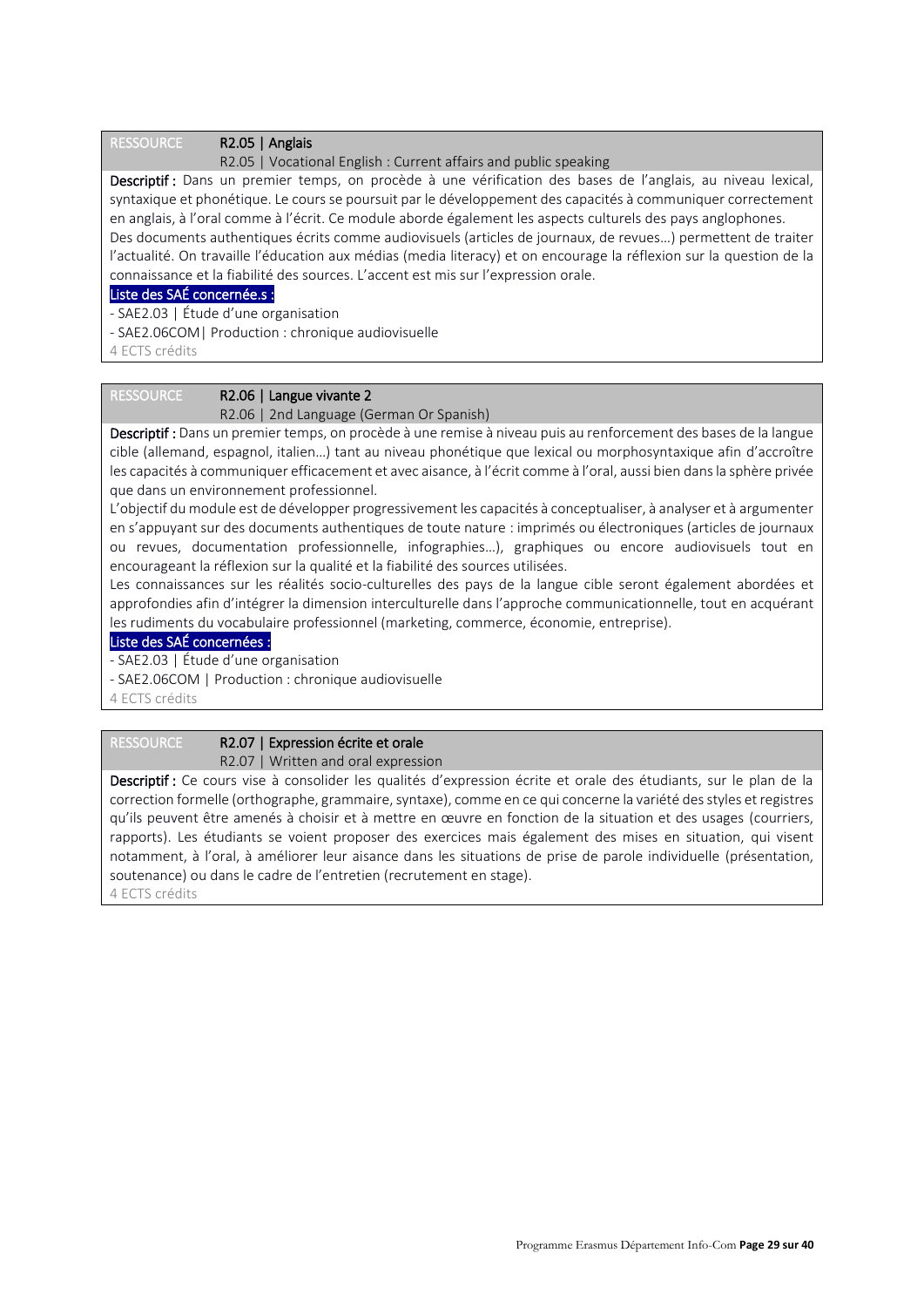### RESSOURCE R2.08 | Image et son

R2.08 | Image and Sound (level 1)

Descriptif : Première approche d'une réalisation multimédia son-image. Sensibilisation à la composition de l'image en lien avec l'analyse des images. Initiation à la prise de vue (cadrage, profondeur de champ). Initiation à la prise de son et au montage son-image. Le tout mis au service de la réalisation d'un projet principal et de projets transversaux. Une façon d'aborder cette question peut être la suivante.

– Cadrage et composition pour l'analyse d'image et la prise de vue.

- Description et analyses d'œuvres picturales diverses et de photos d'actualité.
- Prise de vue : cadrage et profondeur de champ.
- L'image numérique, du capteur au fichier (Raw, formats matriciels et vectoriels).
- Enregistrer des sons. Méthodes, appareillage et formats.
- Manipuler des sons : rogner, filtrer, exporter…

– Monter des images et du son. Utilisation de logiciels « simples ».

### Liste des SAÉ concernées :

- SAE2.03 | Étude d'une organisation
- SAE2.06COM | Production : chronique audiovisuelle

4 ECTS crédits

### RESSOURCE R2.09 | Culture numérique

R2.09 | Digital Literacy

Descriptif : Ce module vise à présenter les évolutions, continuités et ruptures induites par l'usage du numérique. Il permet de comprendre les enjeux sociaux, politiques et philosophiques liés au développement des technologies numériques de l'information et de la communication, notamment sur les questions de traces (ou mémoire), d'identité numérique, d'interactions, de modalités de création et de partage.

Il doit permettre d'évoquer les possibilités et les limites de ces outils et dispositifs techniques, et ainsi contribuer au développement d'un usage responsable et éthique de celles-ci.

### Liste des SAÉ concernées :

- SAE2.04 | Enquête sur des objets infocommunicationnels

4 ECTS crédits

### RESSOURCE R2.10 | Projet personnel et professionnel R2.10 | Personal and professional project

Descriptif : Le projet personnel et professionnel permet à l'étudiant :

– de prendre connaissance et de s'approprier le référentiel de compétences de la formation et des éléments le structurant ;

– de faire le lien entre les niveaux de compétences ciblés, les SAÉ et les ressources au programme de chaque semestre ;

– de découvrir les champs professionnels associés à la spécialité ;

– de mobiliser les techniques de recrutement dans le cadre d'une recherche de stage ou d'un contrat d'alternance. Différentes modalités peuvent être mises en œuvre, qui vont de l'enquête métiers aux rencontres avec des acteurs du milieu professionnel, en passant par des visites d'organisations ou la participation à des conférences. Les liens avec d'anciens étudiants seront privilégiés et l'étudiant aura à construire une identité professionnelle numérique. 4 ECTS crédits

### RESSOURCE R2.11COM | Plan de communication R2.11COM | Communication plan

Descriptif : Les étudiants apprennent à définir avec un donneur d'ordre [client] le cadre du problème de communication à traiter, à produire des études sur le client et le secteur et à produire une recommandation incluant une analyse de ses besoins, du positionnement de la concurrence, une orientation stratégique et des idées de moyens.

Cela leur permet d'initier leur réflexion sur la communication d'une organisation, de leur permettre de s'essayer à la prise de parole pour convaincre et de produire un premier dossier de recommandation.

### Liste des SAÉ concernées :

- SAE2.05COM | Plan de communication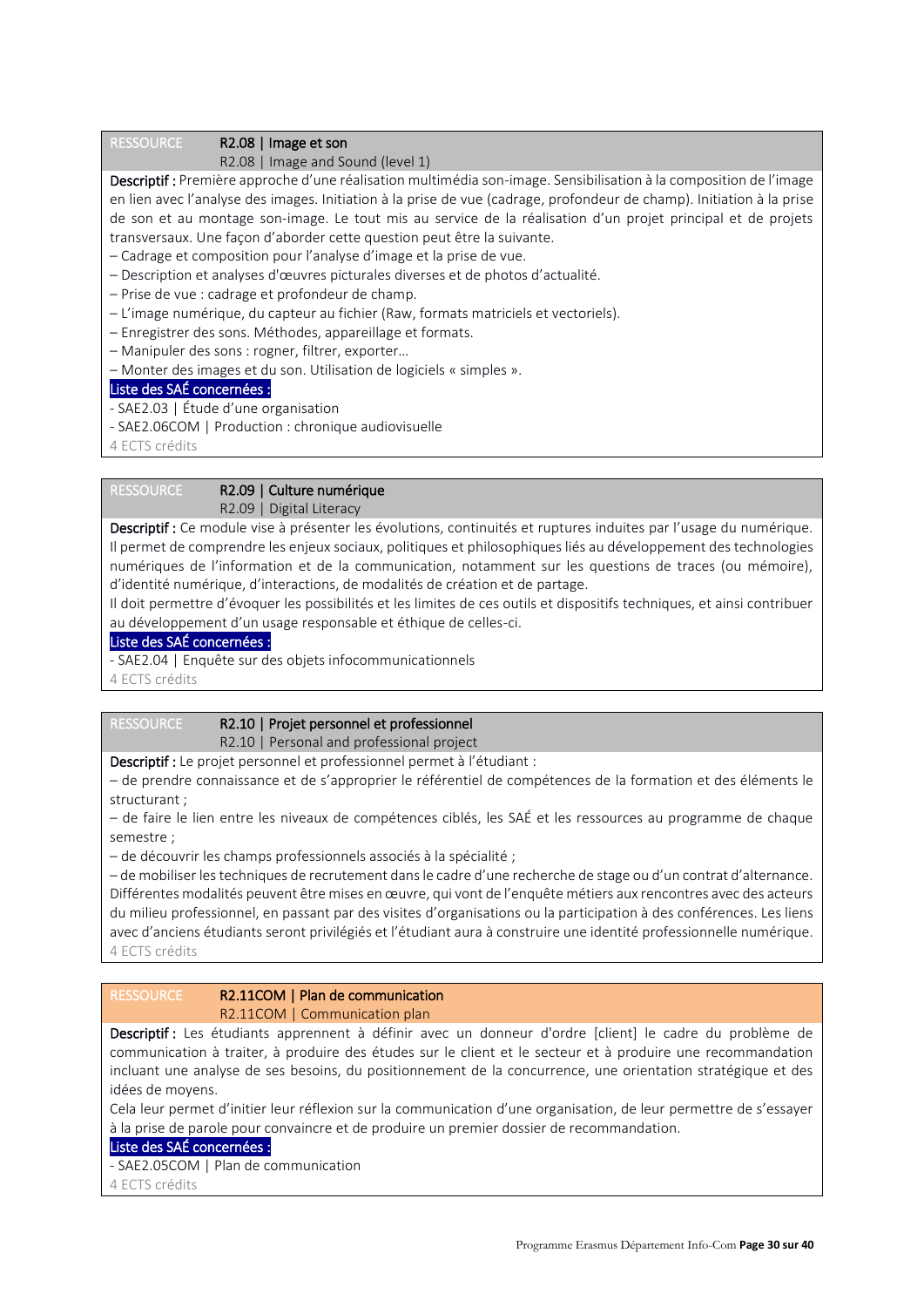### RESSOURCE R2.11PUB | Comportement des consommateurs / Analyse des données R2.11PUB | Consumer behavior / Data analysis

Descriptif : Découvrir les différentes étapes du processus de décision du consommateur et les mettre en lien avec l'opérationnalisation d'une stratégie marketing.

Apporter un éclairage des différentes notions via les connaissances de disciplines diverses (psychologie, sociologie, économie, neurosciences...) permettant de mieux comprendre le consommateur, ses différents facteurs d'influence (médias, groupes d'influence...) et ses comportements.

Identifier les insights ainsi que les recommandations stratégiques et opérationnelles pertinentes issues de la connaissance du consommateur.

Initier à l'analyse de données quantitatives avec des indicateurs fondamentaux (pourcentage, moyenne, écart type, médiane...) collectées via des sondages, des enquêtes et/ou des observations.

Initier à l'analyse de données qualitatives (analyse de contenu) collectées via des focus groups, des entretiens individuels, etc.

Savoir interpréter, synthétiser et présenter les données collectées.

### Liste des SAÉ concernées :

- SAE2.05PUB | Réaliser une étude sur une marque

4 ECTS crédits

### RESSOURCE R2.12COM | Comportement des consommateurs R2.12COM | Consumer behavior

Descriptif : La consommation peut être appréhendée dans sa dimension individuelle et collective. Cet enseignement s'intéresse aux parcours d'achat, aux variables individuelles, aux styles de vie, aux usages, aux obligations, aux représentations sociales et aux types d'influences liés à la consommation de masse.

Divers modèles se fondant sur une approche pluridisciplinaire (sociologie, psychologie, économie, marketing, neuromarketing...) permettent de comprendre les comportements des consommateurs, à partir de théories, d'enquêtes et d'études de cas…

# Liste des SAÉ concernées :

- SAE2.05COM | Plan de communication

4 ECTS crédits

### RESSOURCE R2.12PUB | Études de marché, Marketing d'études R2.12PUB | Market Research, Marketing Research

Descriptif : Savoir différencier les diverses sources d'information, choisir la méthodologie adéquate à mettre en place pour :

– rédiger un questionnaire, un guide d'entretien / animation ; – mobiliser des techniques projectives ;

– identifier les différents biais, définir un échantillon, choisir le mode d'administration...

Savoir implémenter une technique de veille sur un sujet d'intérêt.

### Liste des SAÉ concernées :

- SAE2.05PUB | Réaliser une étude sur une marque

4 ECTS crédits

# RESSOURCE R2.13COM | Création graphique

R2.13COM | Graphic Design

Descriptif : Le cours de création graphique permet de connaître la chaîne graphique et ses acteurs, de la conception à la réalisation finale d'un document destiné à l'impression ou à une diffusion sous forme numérique (sites Web, réseaux sociaux, lettre d'information). Il s'agit dans ce cours de connaître les normes et les techniques infographiques. L'utilisation de logiciels de PAO spécialisés (pour l'édition, l'illustration, la mise en page) donnera lieu à diverses créations graphiques basées sur des connaissances techniques, professionnelles et culturelles (logotypes, pictogrammes, affiches, flyers, etc.).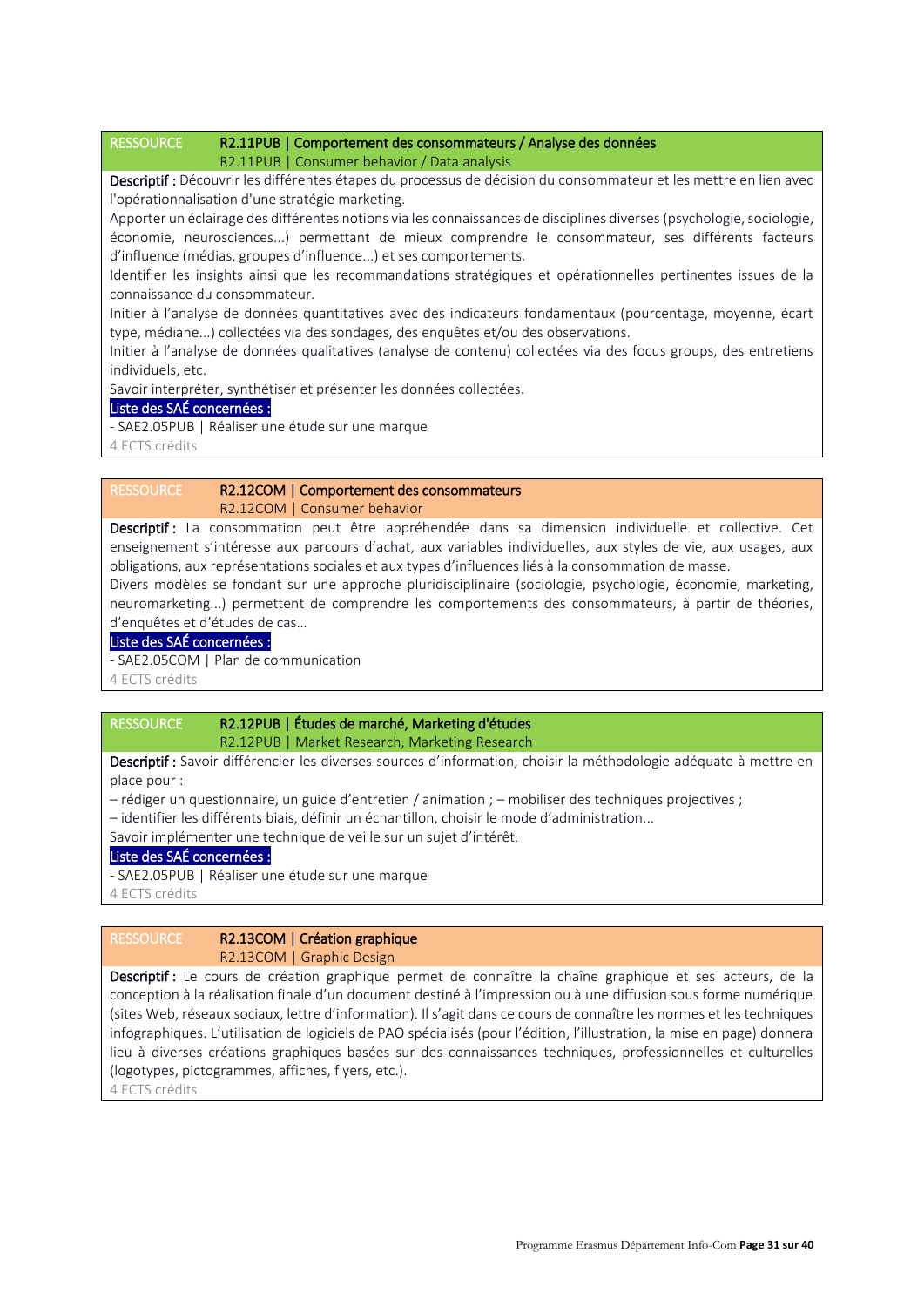### RESSOURCE R2.13PUB | Conception rédaction R2.13PUB | Copywriting

Descriptif : - A partir d'un insight, d'un bénéfice consommateur et d'une promesse, trouver et proposer des concepts publicitaires déclinés et formulés en message d'une campagne ad hoc.

– Savoir reconnaître et écrire les différents éléments de rédaction dans la communication publicitaire, connaître les principales techniques de création publicitaire, connaître les différents formats.

– Savoir rédiger des formats « print », traditionnels (accroches, body copy, signature de marque).

– Connaître le jargon du métier et les différents éléments rédactionnels dans la publicité.

### Liste des SAÉ concernées :

- SAE2.07PUB | Raconter ou convaincre par l'image

4 ECTS crédits

## RESSOURCE R2.14COM | Audiovisuel spécifique R2.14COM | Audiovisual specific

Descriptif : Ce cours vise à rendre les étudiants autonomes pour la conception et la production de séquences vidéos et audio simples.

– Être capable de choisir le matériel en fonction du projet tel que défini par le cahier des charges (image, son, éclairage).

– Pouvoir définir par anticipation les enjeux techniques et esthétiques du projet, effectuer les repérages requis en procédant à des essais (son et image), et préparer minutieusement la distribution des tâches dans l'équipe afin d'exploiter au mieux le temps de tournage.

– Effectuer des prises de vue et de son en studio et en extérieur.

– Dérusher en confrontant la matière filmée ou enregistrée aux intentions initiales, afin de les réviser si nécessaire, dans le respect du cahier des charges.

– Maîtriser les principales fonctionnalités d'un logiciel de montage professionnel ou pré-professionnel.

### Liste des SAÉ concernées :

- SAE2.06COM | Production : chronique audiovisuelle

4 ECTS crédits

### RESSOURCE R2.14PUB | Image et web R2.14PUB | Image and Web

### Descriptif :

- Principes de l'animation image par image.
- Animation image par image dans des logiciels de retouche d'image ou de présentation.
- Animation par images clés dans des logiciels dédiés
- Importer et découper des vidéos existantes.
- Monter des mashup à l'aide logiciels simples (iMovie, Openshot, Shotcut...) :
- Transitions de plans, coupes.
- Montage son-image.
- Effets spéciaux simples avec fond vert (réels ou issus par exemmple de logiciels de retouche d'image).
- Exportation, formats de fichiers.
- Vidéos pour les réseaux sociaux Création numérique de documents destinés à l'impression et à une diffusion sous forme dématérialisée (sites Web, réseaux sociaux, lettre d'information...).

– Connaître le fonctionnement d'un logiciel de dessin vectoriel, être capable de réaliser un logotype, des pictogrammes destinés à être insérés dans un document.

– Concevoir et réaliser des documents professionnels à travers d'un projet.

– Savoir mettre en valeur ses créations graphiques dans le cadre d'une présentation professionnelle (Mockup) ou de la recherche d'un stage, d'un emploi (book).

– Utiliser les fonctions avancées d'un logiciel de mise en page (module de publipostage, table des matières et index automatiques...).

Gérer un projet web : rédaction d'un cahier des charges, gestion de projet Web.

Approfondir le langage HTML et CSS.

### Liste des SAÉ concernées :

- SAE2.07PUB | Raconter ou convaincre par l'image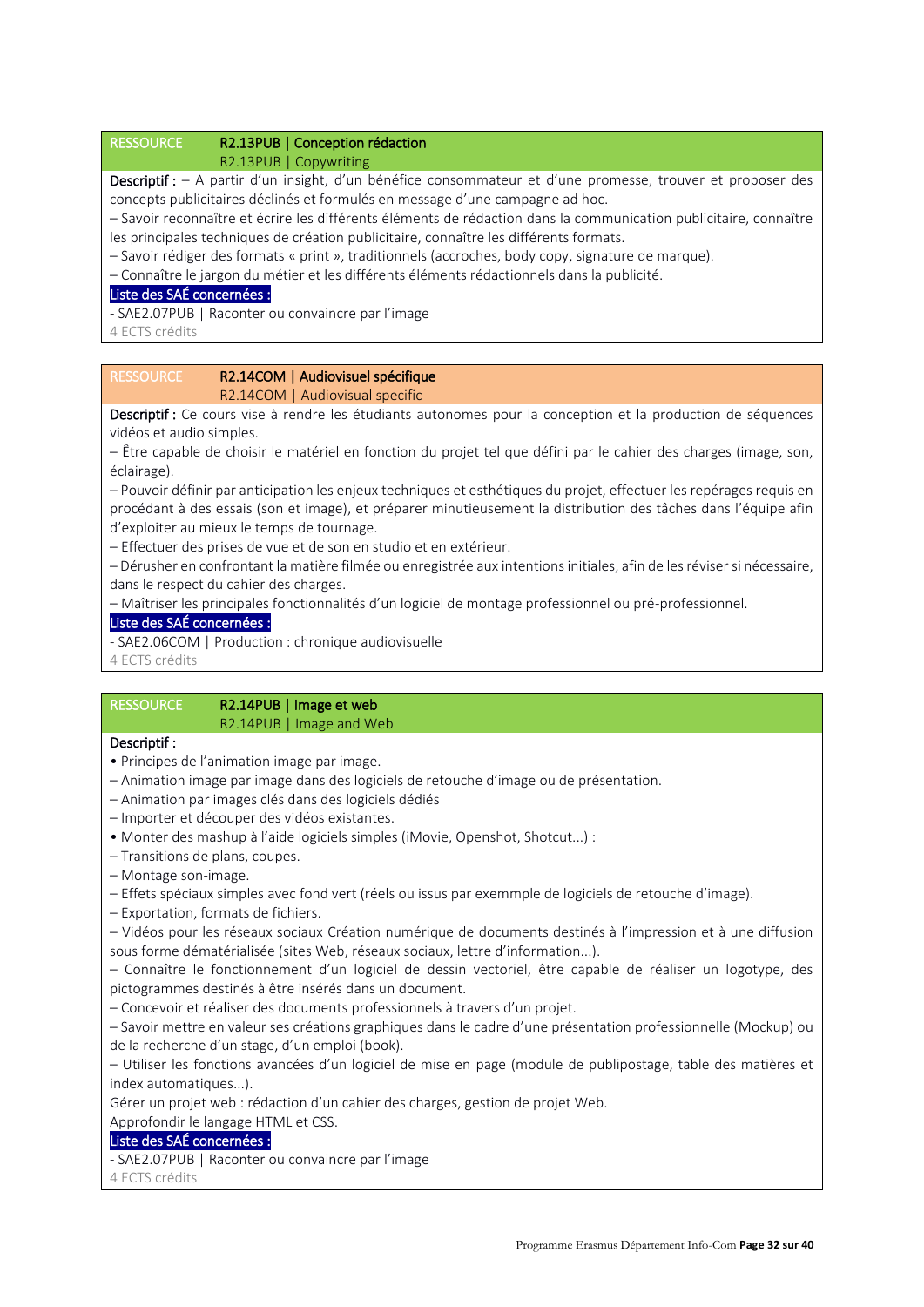# RESSOURCE R2.15COM | Ateliers de pratique professionnelle

#### R2.15COM | Professional practice workshops

### Descriptif :

- Analyse de situation dans un cahier des charges
- Identification du problème à résoudre
- Conception d'une ligne éditoriale
- Planification de la mise en oeuvre

*=> Participation aux activités et projets de l'agence junior de communication « Hélice ».*  Liste des SAÉ concernées :

- SAE2.05COM | Plan de communication

4 ECTS crédits

## RESSOURCE R2.15PUB | Culture et tendances publicitaires R2.15PUB | Advertising culture and trends

Descriptif : L'objectif est de présenter l'actualité du secteur de la publicité, de la communication et des médias. Cette approche doit permettre de dresser un état des lieux du monde publicitaire et des attentes des publics visés, de définir les tendances, les valeurs d'aujourd'hui et de demain, celles qui s'appuient sur la culture publicitaire, celles qui se dessinent, les mouvements d'idées émergentes, les influences et les mouvements déjà ancrés plus durablement.

La mise en œuvre doit également pouvoir inciter les étudiants à analyser et à mettre en place une veille informationnelle, sur les pratiques du domaine publicitaire, le territoire des marques et les campagnes notoires, passées et actuelles.

# Liste des SAÉ concernées :

- SAE2.06PUB | Étude publicitaire

- SAE2.07PUB | Raconter ou convaincre par l'image
- 4 ECTS crédits

### RESSOURCE R2.16COM | Méthodologie de la gestion de projet R2.16COM | Project management

Descriptif : L'atelier de pratique professionnelle vise à mettre en pratique les outils de gestion de projet : il s'agit d'apprendre à travailler en mode projet, à identifier les acteurs (maître d'ouvrage, maître d'œuvre, comité de pilotage, etc.), les ressources et contraintes (coûts, délais, performance). Les étudiants seront invités à formaliser les étapes de leur travail collectif, en suivant par exemple les étapes suivantes.

- Analyse des besoins (de façon élémentaire)
- Rédaction d'un cahier des charges sommaire
- Planification (identification et hiérarchisation des tâches, repérage des différents types de liaisons entre les
- tâches, définition des temps)
- Utilisation d'outils d'optimisation de projet

– Approche budgétaire (initiation)

# Liste des SAÉ concernées :

- SAE2.05COM | Plan de communication

4 ECTS crédits

### RESSOURCE R2.16PUB | Droit de la publicité R2.16PUB | Advertising Law

Descriptif : Connaître le cadre juridique de la publicité : protection du consommateur et pratiques commerciales trompeuses, encadrement de la publicité (tabac, alcool, crédit à la consommation, jeux... mais aussi PNNS et messages sanitaires), régulation publicitaire (invasion publicitaire et projet de Loi Evin Climat, publicité comparative, etc.).

Appréhender les enjeux éthiques et pratiques déontologiques en matière de publicité : des critiques faites à la publicité au concept d'éthique publicitaire facilitant la mise en œuvre de pratiques déontologiques (chartes éthiques, codes de déontologie, recommandation de l'ARPP, etc.).

#### Liste des SAÉ concernées :

- SAE2.06PUB | Étude publicitaire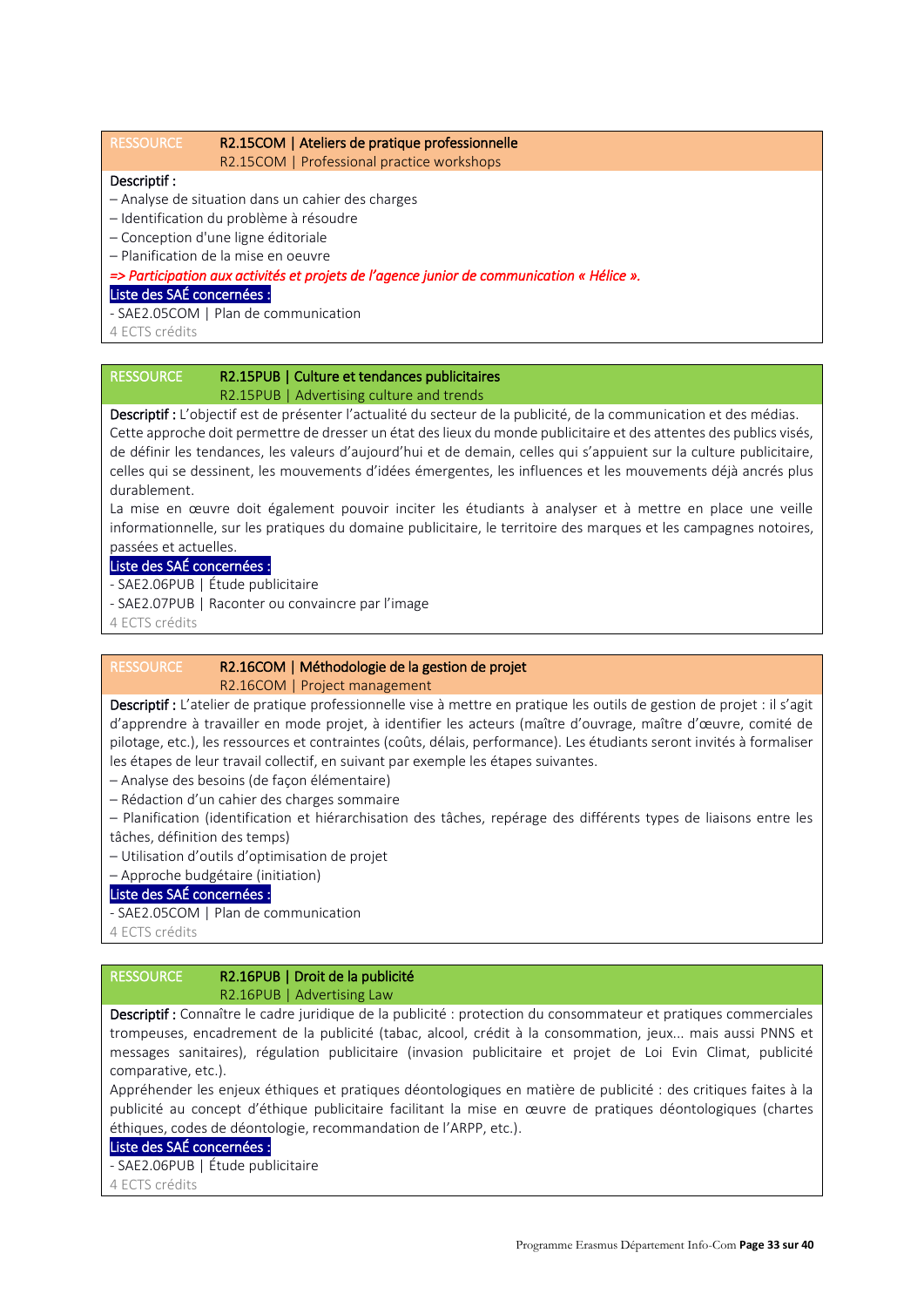# RESSOURCE R2.17PUB | Gestion de projet R2.17PUB | Project management Descriptif : Maîtriser les outils de la gestion de projet, soit i) la définition des tâches, planification et enchaînement, attribution des ressources, ii) les outils d'ordonnancement : diagramme de Gantt, iii) la documentation. Liste des SAÉ concernées : - SAE2.06PUB | Étude publicitaire 4 ECTS crédits

# SAÉ et Ressources de Deuxième année

| <b>SAÉ</b><br><b>PORTFOLIO   Portfolio COMOR S4</b>                |
|--------------------------------------------------------------------|
| PORTFOLIO   Portfolio COMOR S4                                     |
| Descriptif: voir Mme Le Roy                                        |
| Liste des ressources mobilisées et combinées :                     |
| - R4.03   Veille (niveau 2)                                        |
| - R4.07   Projet Personnel et Professionnel                        |
| - R4.05   Langue vivante 2                                         |
| - R4.02   Droit de l'information communication                     |
| - R4.06   Expression écrite et orale                               |
| $-R4.04$   Anglais                                                 |
| - R4.08COM   Communication numérique, webdesign et data management |
| - R4.09COM   Gestion de projet relationnel                         |
| - R4.10COM   Stratégie de communication                            |
| 2 ECTS crédits                                                     |

| <b>SAÉ</b><br>PORTFOLIO   Portfolio PUB S4       |
|--------------------------------------------------|
| PORTFOLIO   Portfolio PUB S4                     |
| Descriptif : voir Mme Le Roy                     |
| Liste des ressources mobilisées et combinées :   |
| - R4.08PUB   Planning stratégique                |
| - R4.09PUB   Marketing (digital) / opérationnel  |
| - R4.10PUB   Stratégie de création               |
| - R4.11PUB   Design (niveau 3 - PAO) & Webdesign |
| - R4.12PUB   Stratégie des moyens / Social media |
| - R4.13PUB   Budgétisation                       |
|                                                  |

2 ECTS crédits

| <b>JAL</b> |                       | STAGECOM   Stage COMOR S4 |
|------------|-----------------------|---------------------------|
|            | STAGECOM   Internship |                           |

Descriptif : voir Mme Le Roy

# Liste des ressources mobilisées et combinées :

### - R4.06 | Expression écrite et orale

2 ECTS crédits

| <b>SAÉ</b> |                       | STAGEPUB   Stage PUB S4 |
|------------|-----------------------|-------------------------|
|            | STAGEPUB   Internship |                         |
|            |                       |                         |

# Descriptif : voir Mme Le Roy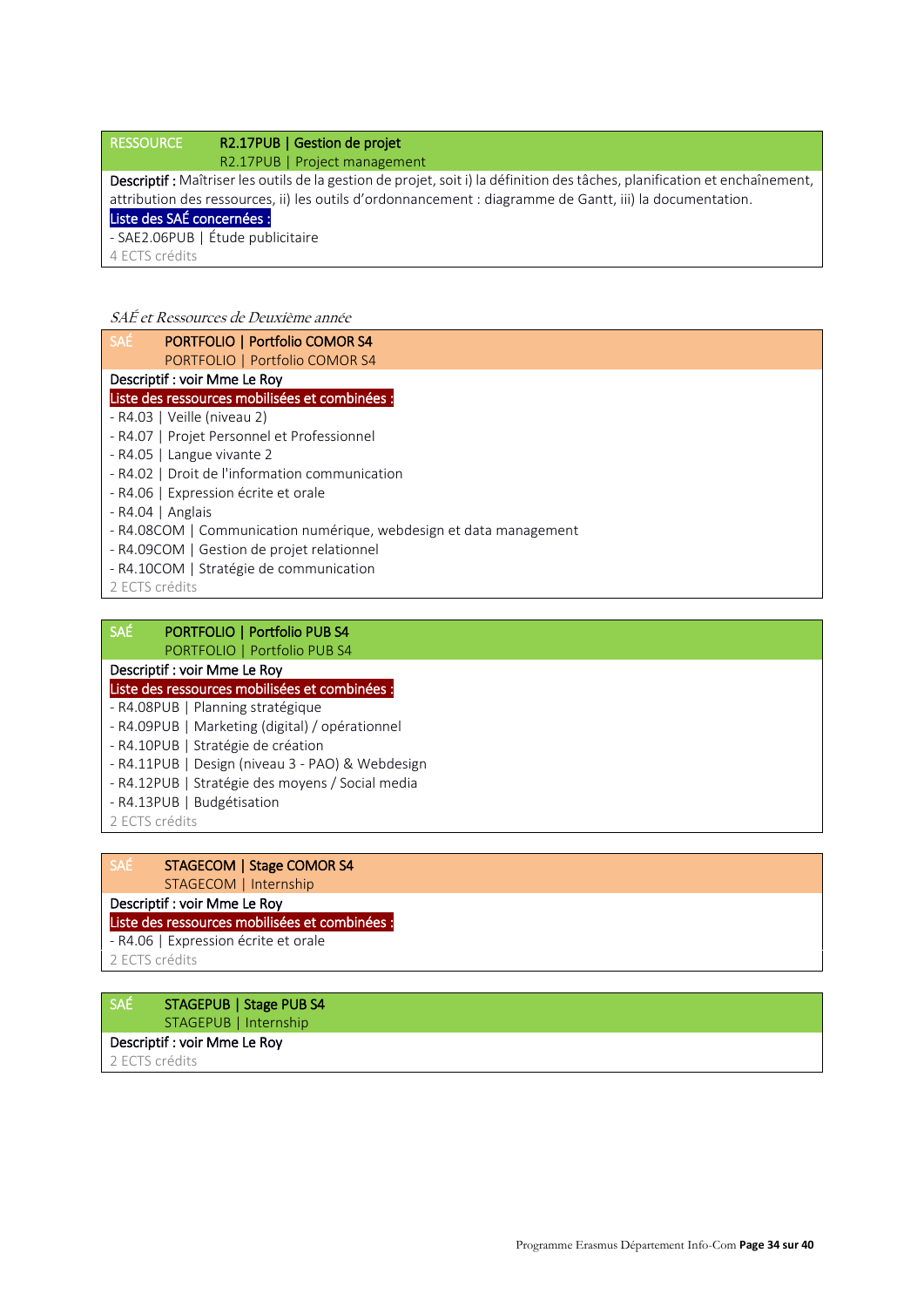### SAÉ SAE4.03COM | Répondre à un brief client (niveau 1)

SAE4.03COM | Responding to a client brief (Level 1)

Objectifs et problématique professionnelle : La mise en compétition d'agences sur la base d'un brief est la principale modalité d'obtention de budgets grands comptes et acteurs publics. Compte tenu des délais souvent très courts, elle nécessite agilité, rapidité et esprit collaboratif. Elle demande aussi à savoir ajuster sa réponse pour convaincre à chaque étape sans dévoiler tous ses atouts, et s'assurer que le projet proposé sera bien confié à l'agence qui l'a conçu.

Pour les étudiants, il s'agit d'apprendre à produire en temps très limité une stratégie de communication adaptée à une demande et aux moyens définis par le commanditaire, mais également d'inscrire la proposition dans le cadre d'une relation commerciale qu'il s'agit d'initier : mettre en forme ses présentations (dossier, présentation visuelle, argumentation orale) pour entraîner la conviction, créer une image professionnelle forte qui inspire confiance au donneur d'ordre.

La gestion du stress, la posture professionnelle vis-à-vis du commanditaire comme des concurrents sont également des enjeux à appréhender et à maîtriser.

Descriptif : Sur une période courte, les étudiants, par équipes, se voient proposer un brief client, qu'ils analysent et étudient afin d'élaborer une stratégie de communication, assortie de moyens dont certains devront être ébauchés, et de la présenter à l'écrit et à l'oral de façon à convaincre le commanditaire. Selon les contextes, cette SAé pourra être organisée simultanément avec d'autres équipes d'autres IUT à l'échelle régionale, préparant ainsi le challenge national de 3e année.

### Liste des ressources mobilisées et combinées :

- R4.02 | Droit de l'information communication
- R4.03 | Veille (niveau 2)
- R4.06 | Expression écrite et orale
- R4.08COM | Communication numérique, webdesign et data management
- R4.09COM | Gestion de projet relationnel
- R4.10COM | Stratégie de communication

2 ECTS crédits

### SAÉ SAE4.03PUB | Étudier une marque SAE4.03PUB | Study a brand

# Objectifs et problématique professionnelle :

Descriptif :

### Liste des ressources mobilisées et combinées :

- R4.09PUB | Marketing (digital) / opérationnel

2 ECTS crédits

# SAÉ SAE4.04COM | Communication numérique

### SAE4.04COM | Digital communication

Objectifs et problématique professionnelle : Afin de répondre à un cahier des charges (réel ou fictif), les étudiant.e.s doivent pouvoir montrer une certaine maîtrise des outils de veille informatique et d'agrégation de données, administrer des contenus, tenir compte de la particularité des outils numériques (instantanéité, mobilité et interactivité), animer et modérer des communautés d'internautes, et mesurer l'efficacité des outils utilisés. Descriptif : En mobilisant les technologies de l'information et de la communication numériques, les étudiant.e.s

doivent mettre en place une stratégie de communication sur le web pour un donneur d'ordre réel ou fictif. L'élaboration de cette stratégie consiste à saisir les spécificités du donneur d'ordre, à définir ses besoins, sa concurrence et ses cibles, et à élaborer, planifier et budgéter une orientation stratégique incluant les outils de communication numérique (les médias sociaux particulièrement).

# Liste des ressources mobilisées et combinées :

- R4.03 | Veille (niveau 2)
- R4.08COM | Communication numérique, webdesign et data management
- R4.10COM | Stratégie de communication
- 2 ECTS crédits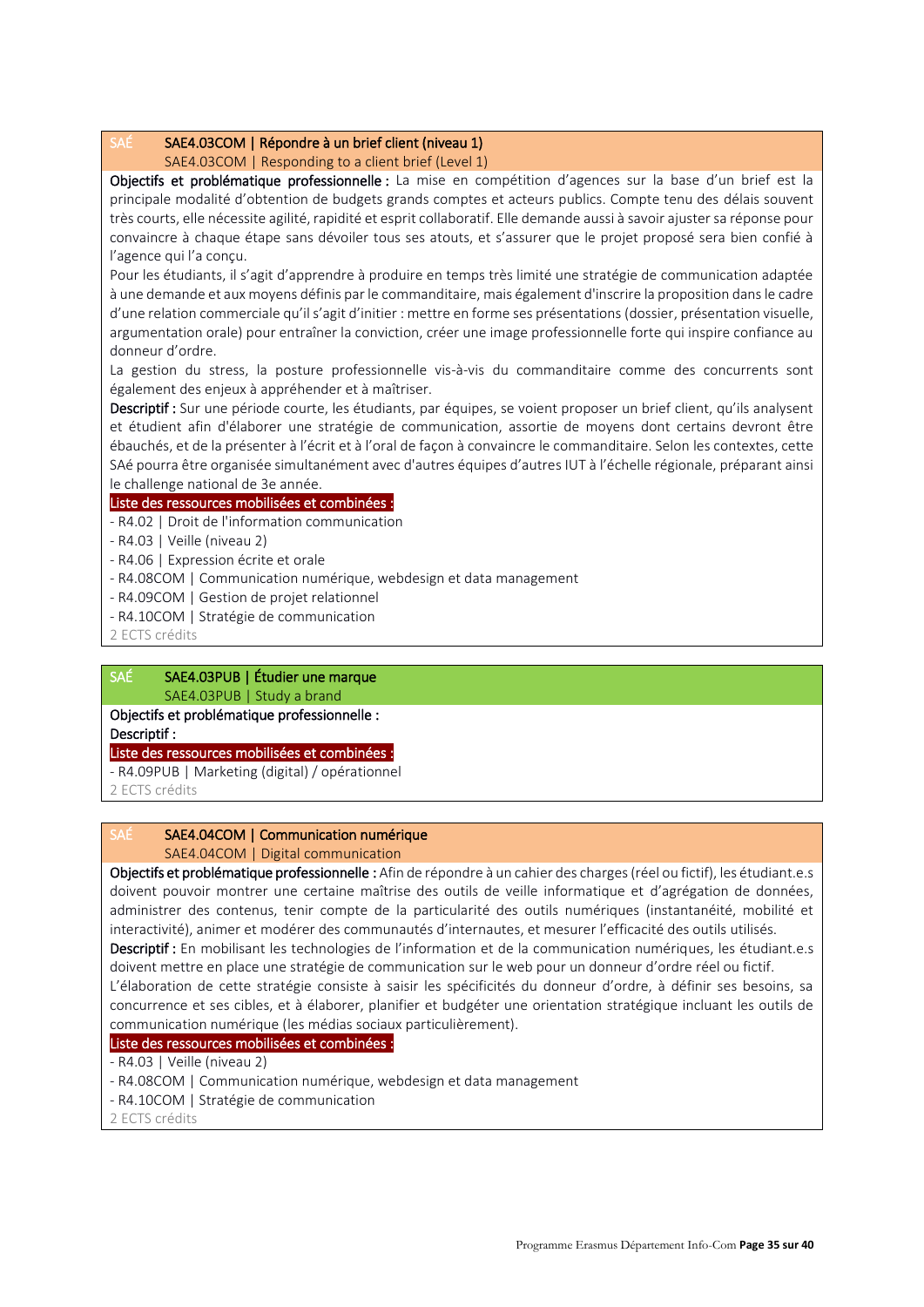### SAÉ SAE4.04PUB | Réaliser une stratégie de communication

SAE4.04PUB | Developing a Communication Strategy

# Objectifs et problématique professionnelle : voir Mme Le Roy

Descriptif : voir Mme Le Roy

# Liste des ressources mobilisées et combinées :

- R4.08PUB | Planning stratégique

- R4.12PUB | Stratégie des moyens / Social media

- R4.13PUB | Budgétisation

2 ECTS crédits

### SAÉ SAE4.05PUB | Concevoir une création publicitaire SAE4.05PUB | Designing an advertisement

Objectifs et problématique professionnelle : voir Mme Le Roy

### Descriptif : voir Mme Le Roy

Liste des ressources mobilisées et combinées :

- R4.10PUB | Stratégie de création

- R4.11PUB | Design (niveau 3 - PAO) & Webdesign

2 ECTS crédits

# SAÉ SAE4.06PUB | Projet de communication publicitaire Niveau 2 SAE4.06PUB | Advertising communication project Level 2

Objectifs et problématique professionnelle : voir Mme Le Roy

Descriptif : voir Mme Le Roy

2 ECTS crédits

# RESSOURCE R4.01 | Sciences humaines et sociales

R4.01 | Humanities and Social Sciences

Descriptif : Cet enseignement permet de présenter et d'approfondir des concepts et notions indispensables à la connaissance du monde contemporain et de ses enjeux sociaux et sociétaux. Cela permettra d'éclairer les problématiques relavant de l'information-communication et d'approfondir les notions déjà développées en première année. Les approches pourront être croisées : sociologique, psychologique, philosophique, anthropologique, ou toute autre science humaine et sociale. 4 ECTS crédits

# RESSOURCE R4.02 | Droit de l'information communication

R4.02 | Information and Communication Law

Descriptif : Dans ce module les étudiants apprendront à savoir anticiper et respecter les contraintes liées au droit à l'image et au droit de la propriété intellectuelle, à appliquer les règles du bon usage de l'Internet et agir en connaissance des procédures de protection de l'image d'une organisation.

On travaillera à partir d'exemples et de cas concrets afin de mieux éclairer les problématiques juridiques liées à l'information et à la communication qui se posent aux organisations.

Contenus : Le droit à l'image ; Le droit de la propriété intellectuelle ; Introduction au droit de la propriété industrielle (brevets, marques, modèles) ; Base du droit de la presse ; Problématique de l'application du droit sur Internet.

# Liste des SAÉ concernées :

- PORTFOLIO | Portfolio COMOR S4

- SAE4.03COM | Répondre à un brief client (niveau 1)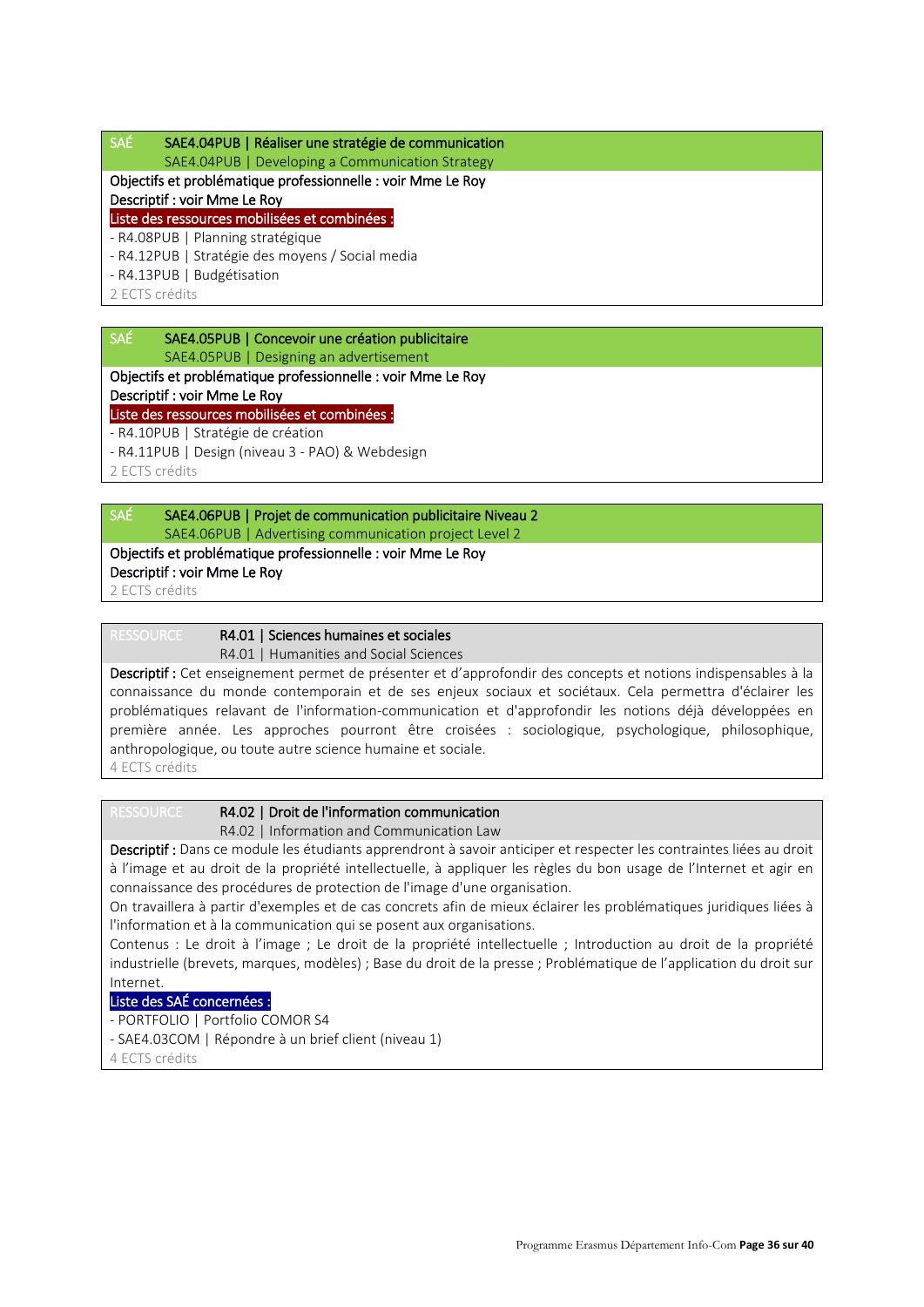RESSOURCE R4.03 | Veille (niveau 2)

R4.03 | Monitoring (niveau 2)

### Descriptif : voir Mme Le Roy Liste des SAÉ concernées :

- PORTFOLIO | Portfolio COMOR S4
- SAE4.03COM | Répondre à un brief client (niveau 1)
- SAÉ4.04COM | Communication numérique

4 ECTS crédits

# RESSOURCE R4.04 | Anglais

### R4.04 | Vocational English : Current affairs and public speaking

Descriptif : Dans un premier temps, on procède à une vérification des bases de l'anglais, au niveau lexical, syntaxique et phonétique. Le cours se poursuit par le développement des capacités à communiquer correctement en anglais, à l'oral comme à l'écrit. Ce module permet l'acquisition du vocabulaire spécifique et la mise en situation professionnelle relative aux métiers visés par le parcours.

Il s'agira pour l'étudiant de maîtriser les présentations orales et de savoir mener à bien une réunion en langue anglaise (préparation, discussion, compte-rendu).

# Liste des SAÉ concernées :

- PORTFOLIO | Portfolio COMOR S4

4 ECTS crédits

### RESSOURCE R4.05 | Langue vivante 2

R4.05 | 2nd Language (German Or Spanish)

Descriptif : Dans un premier temps, on procède à une remise à niveau puis au renforcement des bases de la langue cible tant au niveau phonétique que lexical ou morphosyntaxique afin d'accroître les capacités à communiquer efficacement et avec aisance, à l'écrit comme à l'oral, ici principalement dans les environnements professionnels relatifs aux métiers visés par les parcours. On s'attachera au développement chez l'étudiant de la maîtrise du vocabulaire professionnel. On s'appuiera sur des documents authentiques de toute nature : imprimés ou électroniques (articles de journaux ou revues, documentation professionnelle, infographies…), graphiques ou encore audiovisuels tout en encourageant la réflexion sur la qualité et la fiabilité des sources utilisées. Il s'agit ici principalement d'acquérir du vocabulaire spécifique et de mettre l'étudiant en capacité de communiquer lors de situations professionnelles relatives aux métiers visés par le parcours.

#### Liste des SAÉ concernées :

- PORTFOLIO | Portfolio COMOR S4

4 ECTS crédits

# RESSOURCE R4.06 | Expression écrite et orale

#### R4.06 | Written and oral expression

Descriptif : Il s'agira de savoir rendre compte d'une expérience professionnelle longue (stage de deuxième année), l'analyser, la problématiser.

À l'oral l'étudiant doit être capable d'argumenter et mettre en avant ses acquis universitaires et professionnels en s'appuyant sur des supports de présentation.

### Liste des SAÉ concernées :

- PORTFOLIO | Portfolio COMOR S4

- STAGECOM | Stage COMOR S4

- SAE4.03COM | Répondre à un brief client (niveau 1)
- 4 ECTS crédits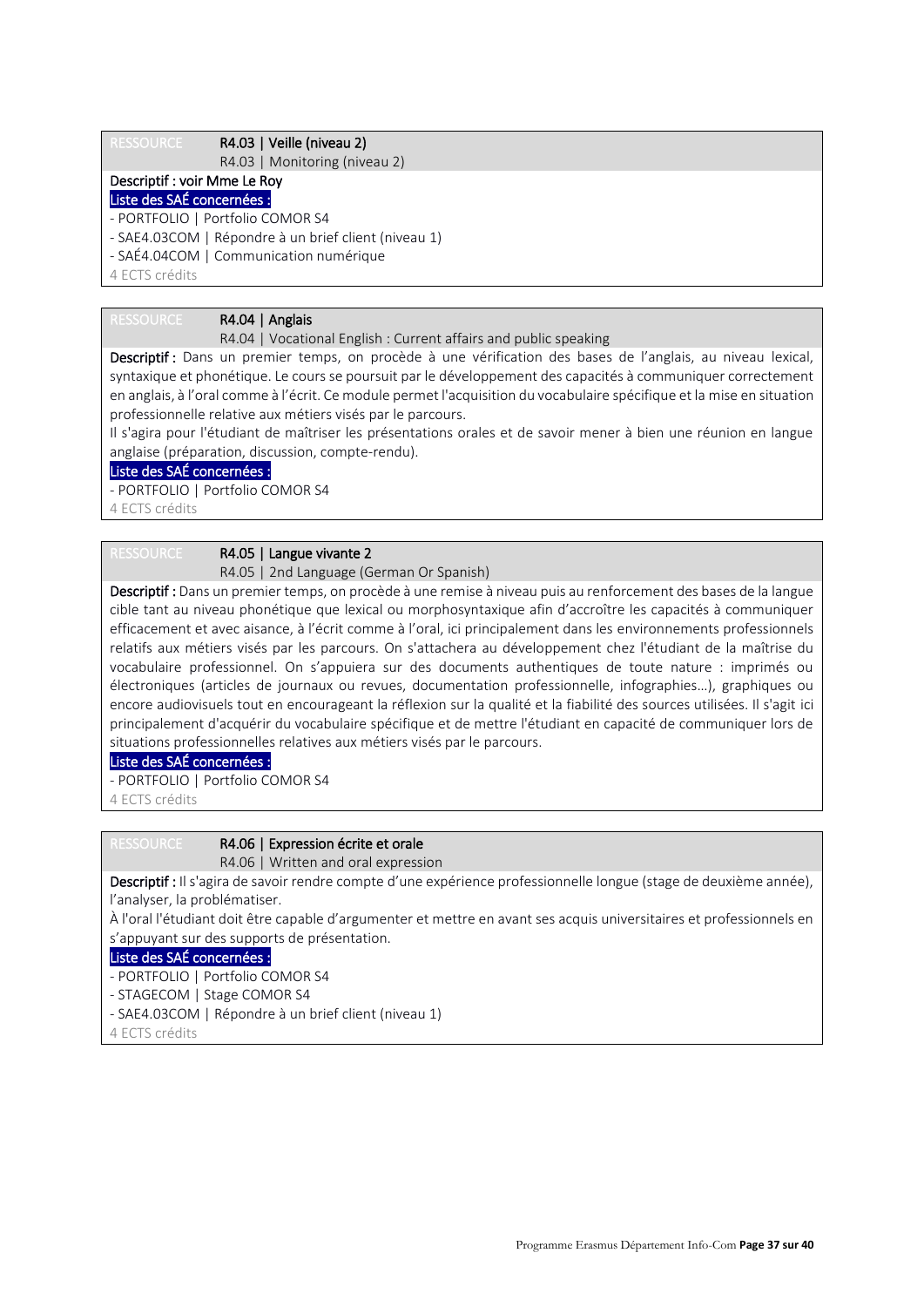#### RESSOURCE R4.07 | Projet Personnel et Professionnel

R4.07 | Personal and professional project

### Descriptif :

- Définir son profil, en partant de ses appétences, de ses envies et asseoir son choix professionnel notamment au travers de son parcours.
- Construire un/des projet(s) professionnel(s) en définissant une stratégie personnelle pour le/les réaliser
- Analyser les métiers envisagés : postes, types d'organisation, secteur, environnement professionnel.
- Mettre en place une démarche de recherche de stage et d'alternance et les outils associés

### Liste des SAÉ concernées :

- PORTFOLIO | Portfolio COMOR S4
- 4 ECTS crédits

### RESSOURCE R4.08COM | Communication numérique, webdesign et data management R4.08COM | Digital communication, web design and data management

Descriptif : Dans le cadre d'une communication numérique, il s'agit d'appréhender les techniques permettant de mettre en place une stratégie de communication efficace sur le web et de pouvoir mesurer l'efficacité des outils utilisés:

- en mobilisant les technologies de l'information et de la communication numériques (médias sociaux)
- en animant et modérant des communautés d'internautes (community management)
- en utilisant des outils de référencement, de veille et d'analyse d'audience internet
- en utilisant des outils d'agrégation de données

La communication numérique fait donc appel au webdesign pour proposer différents contenus adaptés au support web et permettant aux utilisateurs de recevoir l'information de façon claire et compréhensible. Il s'agit également de renforcer l'ergonomie des sites et de tenir compte des expériences utilisateur (UX/UI design).

Le data management (gestion de données) participe de cette stratégie en mobilisant des outils permettant de stocker, gérer et diffuser les données référentielles au sein d'une organisation afin de s'assurer que les données de référence soient correctement identifiées, utilisables sans risque, exempt d'erreur et de bonne qualité.

### Liste des SAÉ concernées :

- PORTFOLIO | Portfolio COMOR S4

- SAE4.03COM | Répondre à un brief client (niveau 1)
- SAE4.04COM | Communication numérique

4 ECTS crédits

# RESSOURCE R4.08PUB | Planning stratégique

R4.08PUB | Strategic planning

# Descriptif : voir Mme Le Roy

Liste des SAÉ concernées :

- PORTFOLIO | Portfolio PUB S4
- SAE4.04PUB | Réaliser une stratégie de communication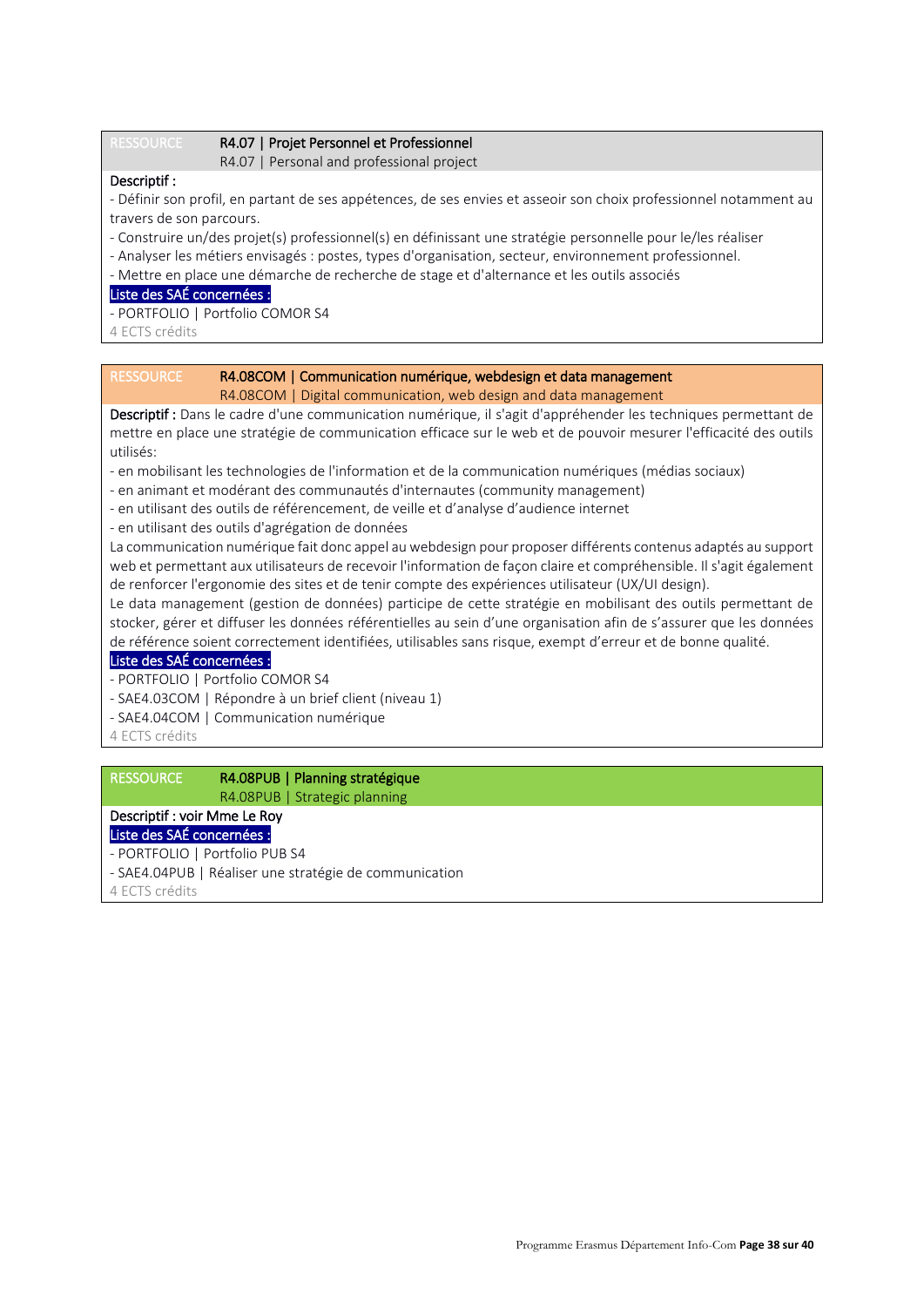### RESSOURCE R4.09COM | Gestion de projet relationnel

### R4.09COM | Relationship project management

Descriptif : La ressource vise à aborder le projet à partir des dimensions relationnelles : les compétences du responsable de projet à savoir impliquer les différents acteurs du projet, créer les conditions de la mobilisation en phase amont du projet (la phase de réalisation étant vue en BUT 3).

Des méthodes et savoir-être doivent être acquis pour permettre au chef de projet de développer son intelligence relationnelle et communicationnelle.

Compétences visées :

- Maintien de la relation avec les contributeurs
- Maintien des leviers d'action du chef de projet pour mobiliser
- Élaboration de la stratégie de communication avec les acteurs et partenaires du projet

### Liste des SAÉ concernées :

- PORTFOLIO | Portfolio COMOR S4
- SAE4.03COM | Répondre à un brief client (niveau 1)

4 ECTS crédits

# RESSOURCE R4.09PUB | Marketing (digital) / opérationnel

R4.09PUB | (Digital) marketing / operational

# Descriptif : voir Mme Le Roy

# Liste des SAÉ concernées :

- PORTFOLIO | Portfolio PUB S4
- SAE4.03PUB | Étudier une marque
- 4 ECTS crédits

# RESSOURCE R4.10COM | Stratégie de communication

R4.10COM | Communication strategy

Descriptif : Les étudiantes et les étudiants doivent pouvoir situer les différents types de communication (externe et interne) dans le cadre d'un audit de communication, établir un plan de communication stratégique et mettre en place des outils pertinents.

- Une mise en œuvre d'une politique de communication suivra les étapes d'une stratégie de communication :
- définir une stratégie de communication
- définir le positionnement de communication
- déterminer les cibles de communication
- choisir les outils de communication adaptés à la stratégie
- établir un tableau de bord
- mettre en place une évaluation des actions de communication

# Liste des SAÉ concernées :

- PORTFOLIO | Portfolio COMOR S4
- SAE4.03COM | Répondre à un brief client (niveau 1)
- SAE4.04COM | Communication numérique
- 4 ECTS crédits

# RESSOURCE R4.10PUB | Stratégie de création R4.10PUB | Creative Strategy Descriptif : voir Mme Le Roy Liste des SAÉ concernées : - PORTFOLIO | Portfolio PUB S4 - SAE4.05PUB | Concevoir une création publicitaire 4 ECTS crédits